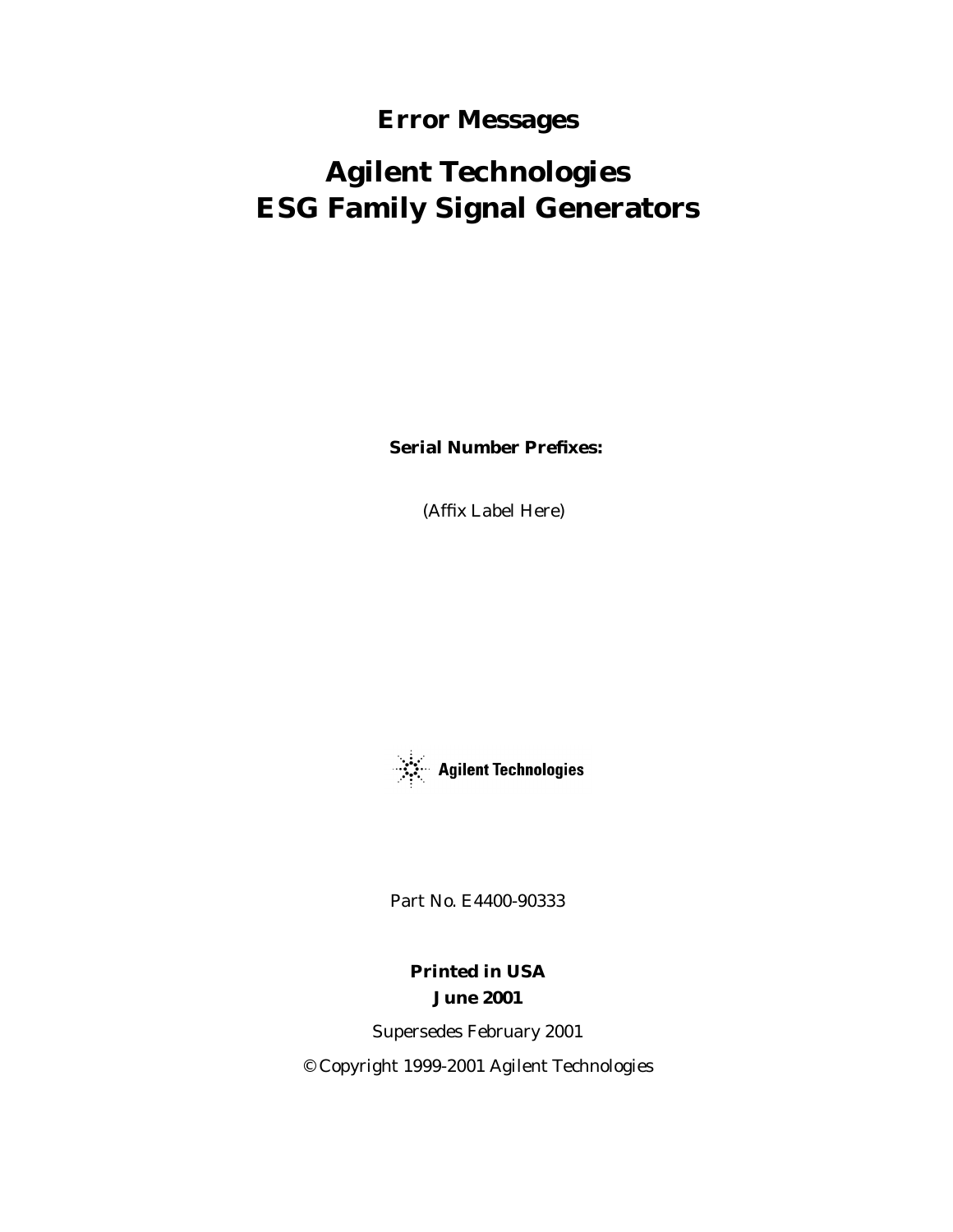## **Contents**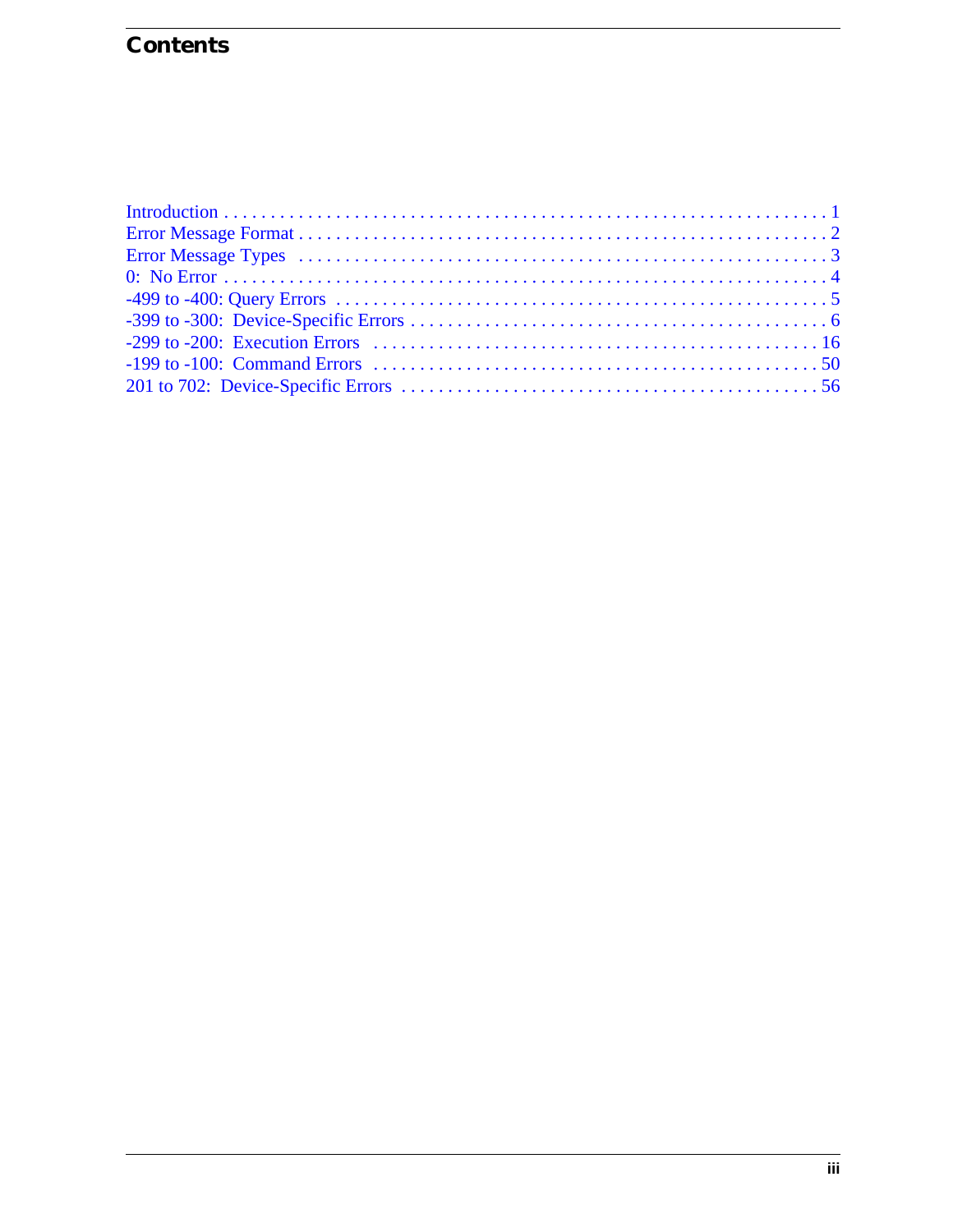### <span id="page-2-0"></span>**Introduction**

If an error condition occurs in the signal generator, it is reported to both the front panel display error queue and the SCPI (remote interface) error queue. These two queues are viewed and managed separately.

**NOTE** When there is an unviewed message in the front panel error queue, the ERR annunciator appears on the signal generator's display.

| <b>Characteristic</b>                                                                                       | <b>Front Panel Display</b><br><b>Error Queue</b>                                    | <b>SCPI Remote Interface</b><br><b>Error Queue</b>                                       |
|-------------------------------------------------------------------------------------------------------------|-------------------------------------------------------------------------------------|------------------------------------------------------------------------------------------|
| Capacity (#errors)                                                                                          | 30                                                                                  | 30                                                                                       |
| <b>Overflow Handling</b>                                                                                    | Circular (rotating).<br>Drops oldest error as new error comes in.                   | Linear, first-in/first-out.<br>Replaces newest error<br>with: $-350$ , Oueue<br>overflow |
| <b>Viewing Entries</b>                                                                                      | <b>Press: Utility &gt; Error Info &gt; View Next</b><br>(or Previous) Error Message | Use SCPI query<br>SYSTem:ERRor? or<br>STATus: OUEue?                                     |
| <b>Clearing the Queue</b>                                                                                   | Press: Utility > Error Info > Clear Error Queue(s)                                  | Power up<br>Send a *CLS command<br>Read last item in the queue                           |
| <b>Permanent Errors</b><br>(errors that must be resolved.<br>For example: unlock,<br>avalanched, and hi/lo) | Re-reported after queue is cleared.                                                 | Re-reported after queue is<br>cleared.                                                   |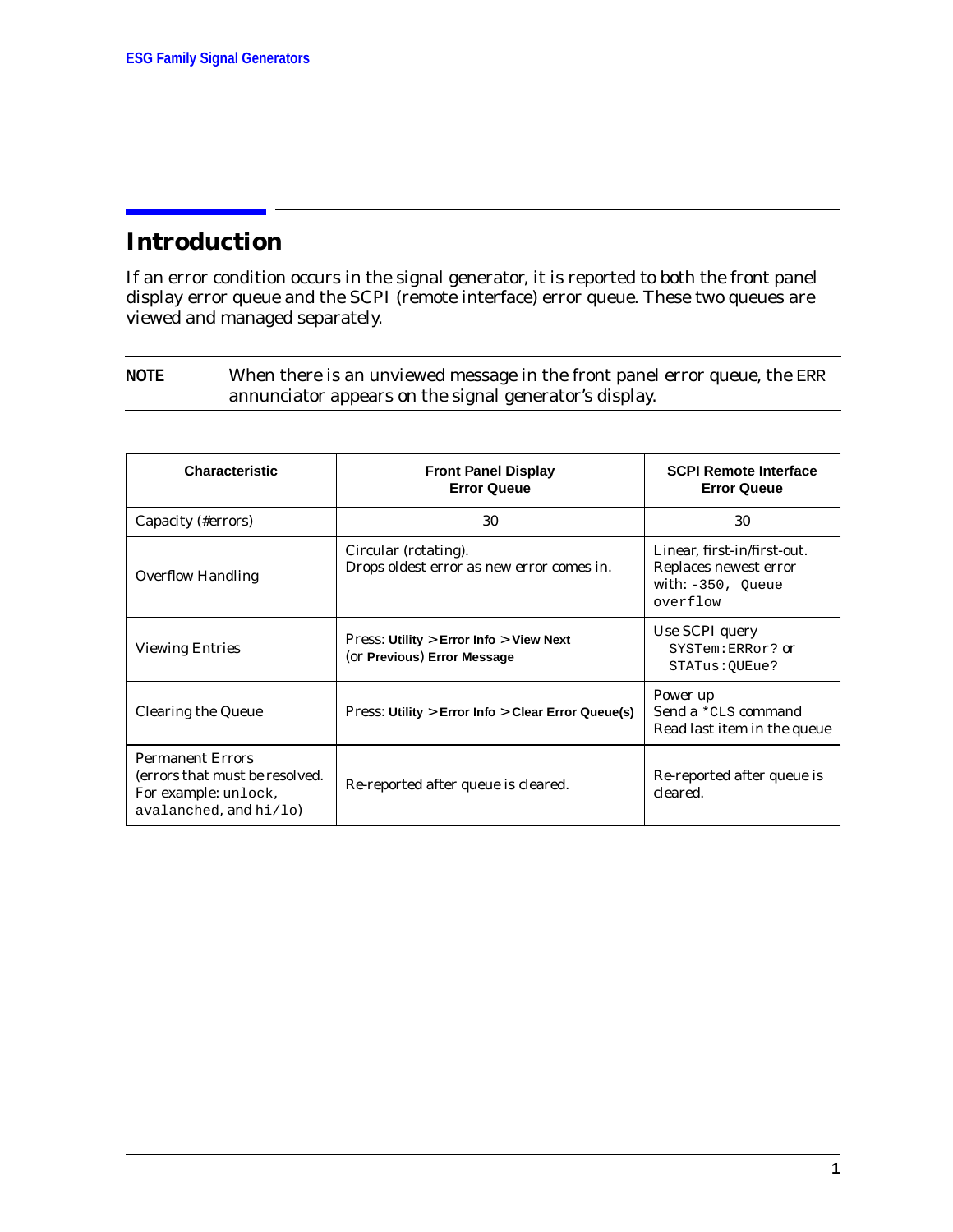### <span id="page-3-0"></span>**Error Message Format**

The system-defined error numbers are chosen on an enumerated ("1 of N") basis. The SCPI-defined error numbers and the <error\_description> portions of the error query response are displayed on the instrument.

In this chapter, an explanation is included with each error to further clarify its meaning. The first error described in each class (for example, -400, -300, -200, -100) is a "generic" error. In selecting the proper error number to report, more specific error codes are preferred.

Error messages appear in the lower-left corner of the display.



Explanation provided in this chapter (This is NOT displayed on the instrument)

pk716b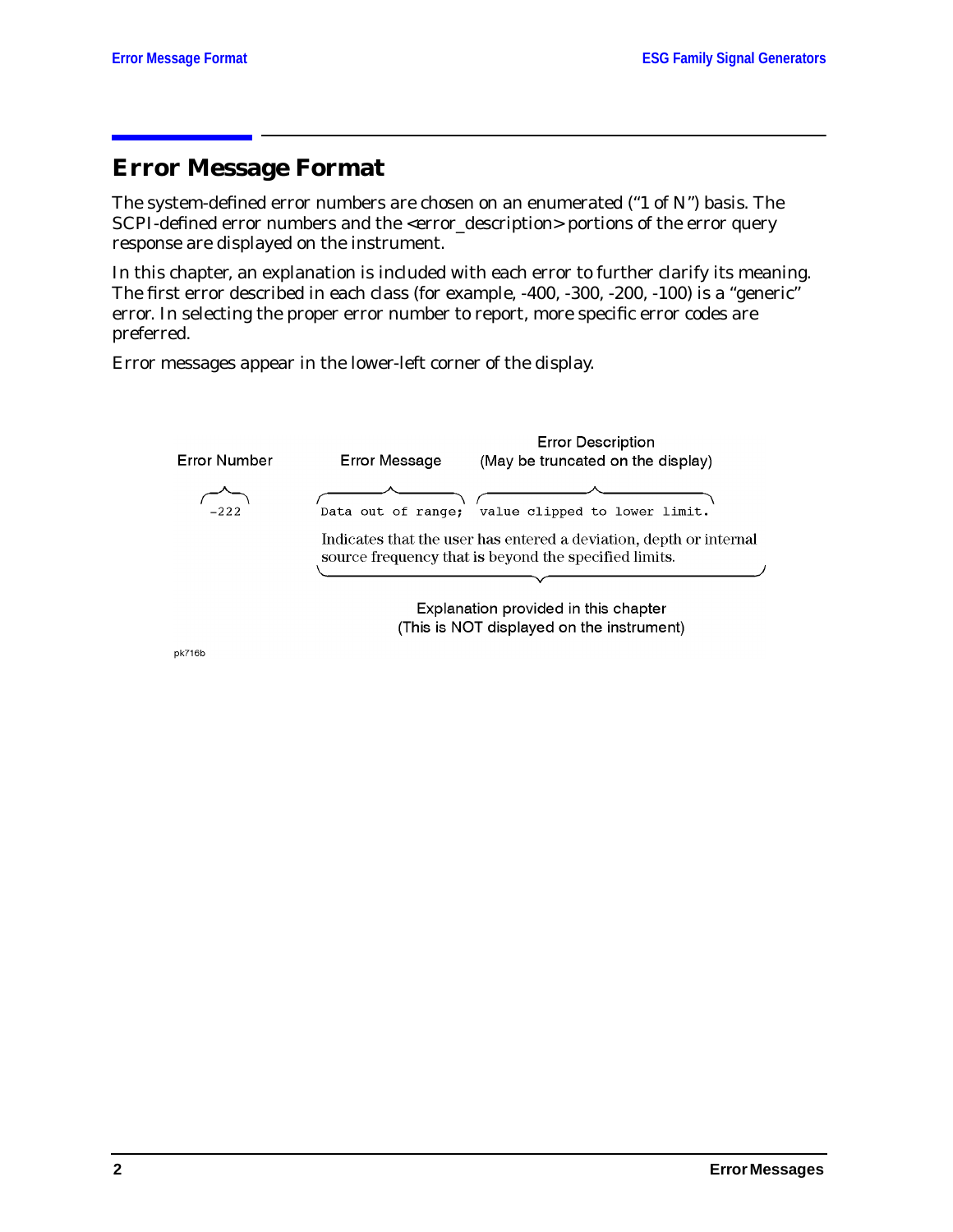### <span id="page-4-0"></span>**Error Message Types**

Events do not generate more than one type of error. For example, an event that generates a query error will not generate a device-specific, execution, or command error.

**Query Errors ([–499 to –400\)](#page-6-0)** indicate that the instrument's output queue control has detected a problem with the message exchange protocol described in IEEE 4888.2, Chapter 6. Errors in this class set the query error bit (bit 2) in the event status register (IEEE 488.2, section 11.5.1). These errors correspond to message exchange protocol errors described in IEEE 488.2, 6.5. In this case:

- Either an attempt is being made to read data from the output queue when no output is either present or pending, or
- data in the output queue has been lost.

**Device Specific Errors [\(–399 to –300](#page-7-0) and [201 to 702](#page-56-0))** indicate that a device operation did not properly complete, possibly due to an abnormal hardware or firmware condition. These codes are also used for self-test response errors. Errors in this class set the device-specific error bit (bit 3) in the event status register (IEEE 488.2, section 11.5.1).

The <error\_message> string for a *positive* error is not defined by SCPI. A positive error indicates that the instrument detected an error within the GPIB system, within the instrument's firmware or hardware, during the transfer of block data, or during calibration.

**Execution Errors ([–299 to –200\)](#page-17-0)** indicate that an error has been detected by the instrument's execution control block. Errors in this class set the execution error bit (bit 4) in the event status register (IEEE 488.2, section 11.5.1). In this case:

- Either a <PROGRAM DATA> element following a header was evaluated by the device as outside of its legal input range or is otherwise inconsistent with the device's capabilities, or
- a valid program message could not be properly executed due to some device condition.

Execution errors are reported *after* rounding and expression evaluation operations are completed. Rounding a numeric data element, for example, is not reported as an execution error.

**Command Errors ([–199 to –100\)](#page-50-0)** indicate that the instrument's parser detected an IEEE 488.2 syntax error. Errors in this class set the command error bit (bit 5) in the event status register (IEEE 488.2, section 11.5.1). In this case:

- Either an IEEE 488.2 syntax error has been detected by the parser (a control-to-device message was received that is in violation of the IEEE 488.2 standard. Possible violations include a data element that violates device listening formats or whose type is unacceptable to the device.), or
- an unrecognized header was received. These include incorrect device-specific headers and incorrect or unimplemented IEEE 488.2 common commands.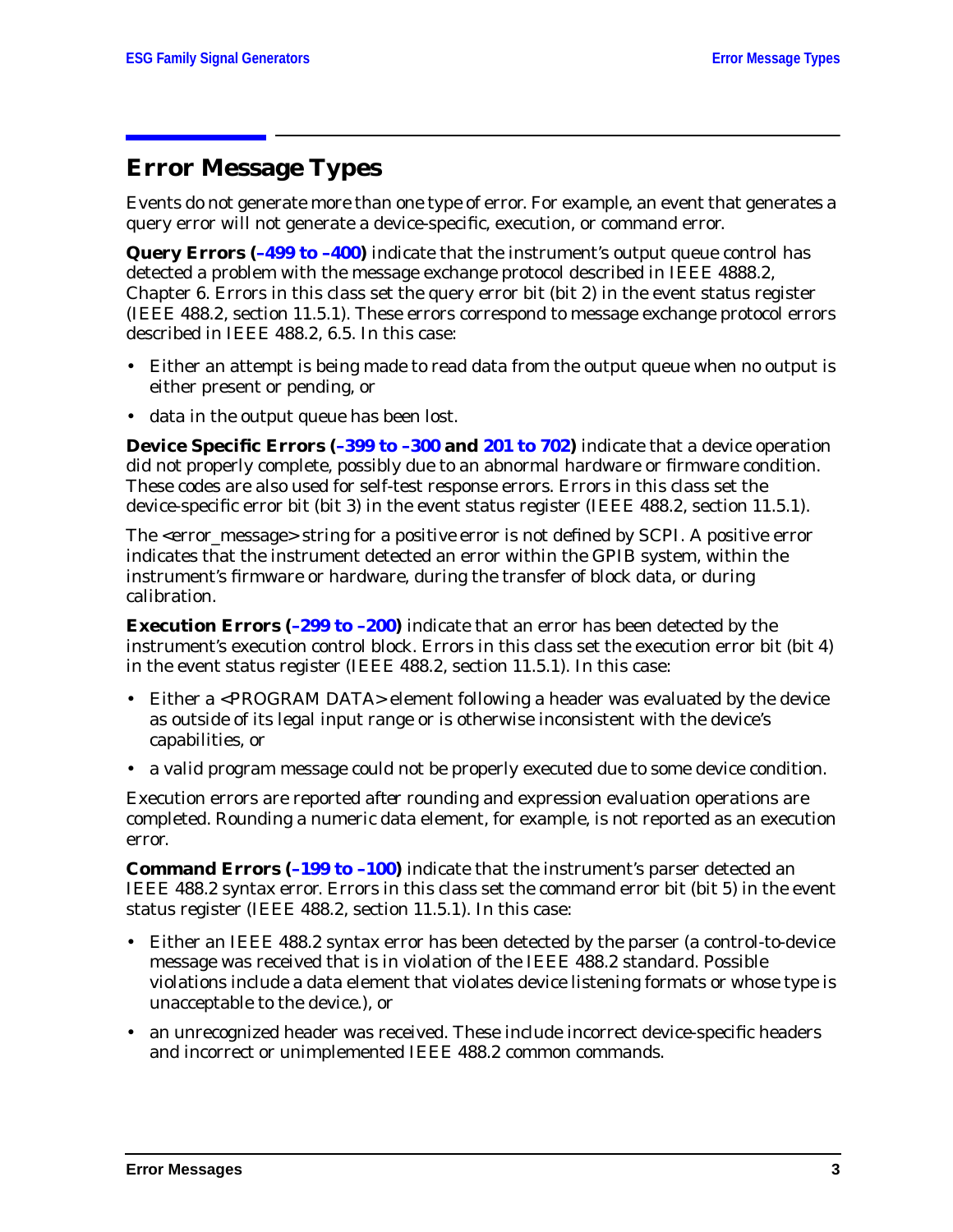### <span id="page-5-0"></span>**0: No Error**

0 No error, No Error Message(s) in Queue

The queue is empty. Every error in the queue has been read, or the queue was purposely cleared using either the **Clear Error Queue(s)** softkey or \*CLS.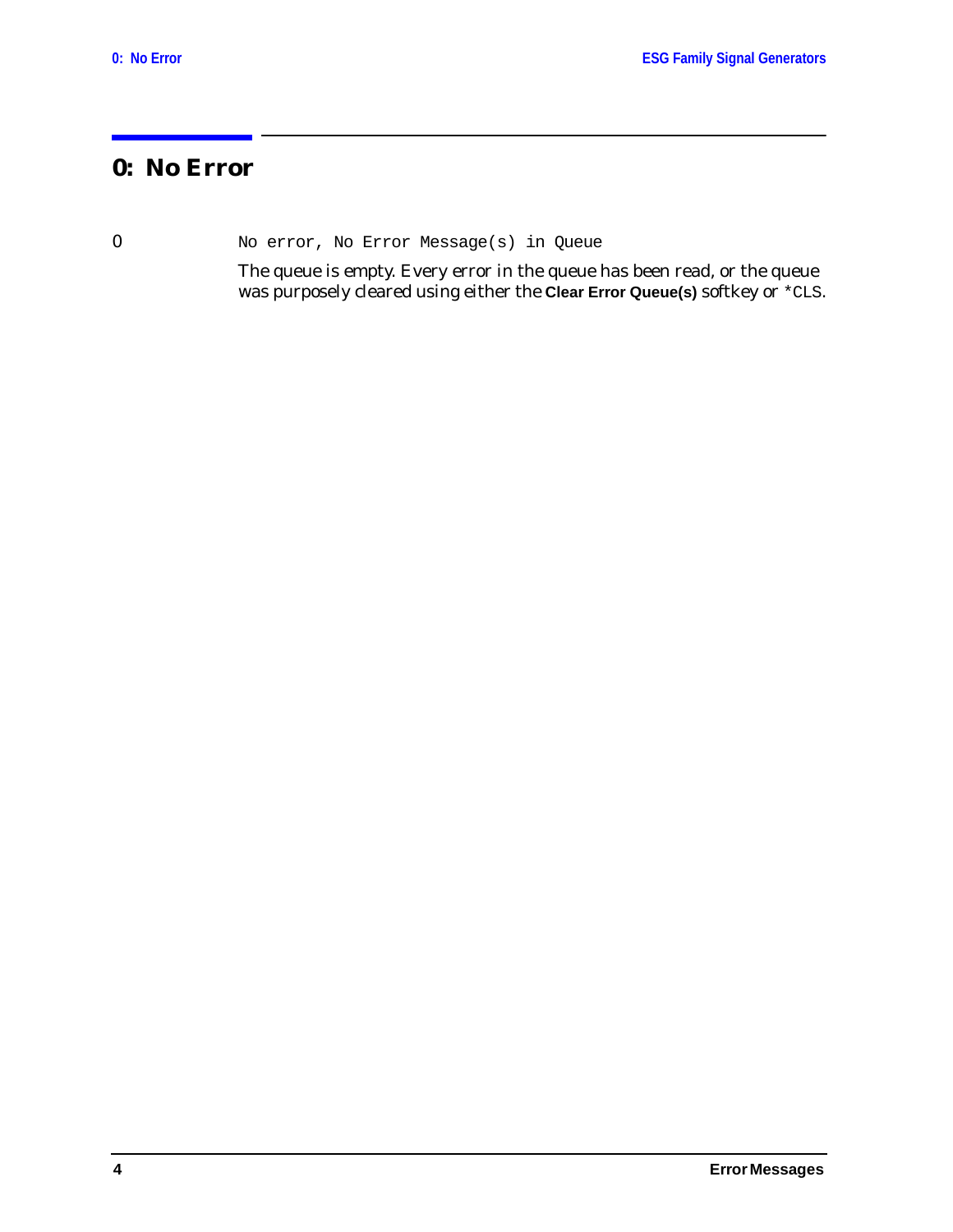### <span id="page-6-0"></span>**-499 to -400: Query Errors**

The instrument's output queue control has detected a problem with the message exchange protocol described in IEEE 4888.2, Chapter 6. Errors in this class set the query error bit (bit 2) in the event status register (IEEE 488.2, section 11.5.1). These errors correspond to message exchange protocol errors described in IEEE 488.2, 6.5.

In this case, either an attempt is being made to read data from the output queue when no output is either present or pending, or data in the output queue has been lost.

| $-440$ | Query UNTERMINATED after indefinite response                                                                                                                                                                                                                                |
|--------|-----------------------------------------------------------------------------------------------------------------------------------------------------------------------------------------------------------------------------------------------------------------------------|
|        | A query was received in the same program message in which a query<br>requesting an indefinite response was executed (see IEEE 488.2, 6.3.7.5).                                                                                                                              |
| $-430$ | Query DEADLOCKED                                                                                                                                                                                                                                                            |
|        | A condition causing a DEADLOCKED query error occurred (see<br>IEEE 488.2, 6.3.1.7). For example, both the input buffer and the output<br>buffer are full and the device cannot continue.                                                                                    |
|        | Query DEADLOCKED                                                                                                                                                                                                                                                            |
|        | A SCPI output queue has filled, preventing further SCPI command<br>execution, and there is no more room left in the corresponding SCPI input<br>queue to accept a query to read from the output queue. The system<br>automatically discards output to correct the deadlock. |
| -420   | Query UNTERMINATED                                                                                                                                                                                                                                                          |
|        | A condition causing an UNTERMINATED query error occurred (see<br>IEEE 488.2, 6.3.2.2). For example, the device was addressed to talk and an<br>incomplete program message was received.                                                                                     |
| $-410$ | Query INTERRUPTED                                                                                                                                                                                                                                                           |
|        | A condition causing an INTERRUPTED query error occurred (see<br>IEEE 488.2, 6.3.2.7). For example, a query was followed by DAB or GET<br>before a response was completely sent.                                                                                             |
| $-400$ | Query Error                                                                                                                                                                                                                                                                 |
|        | This is a generic query error for devices that cannot detect more specific<br>errors. The code indicates only that a query error as defined in IEE 488.2,<br>11.5.1.1.7 and 6.3 has occurred.                                                                               |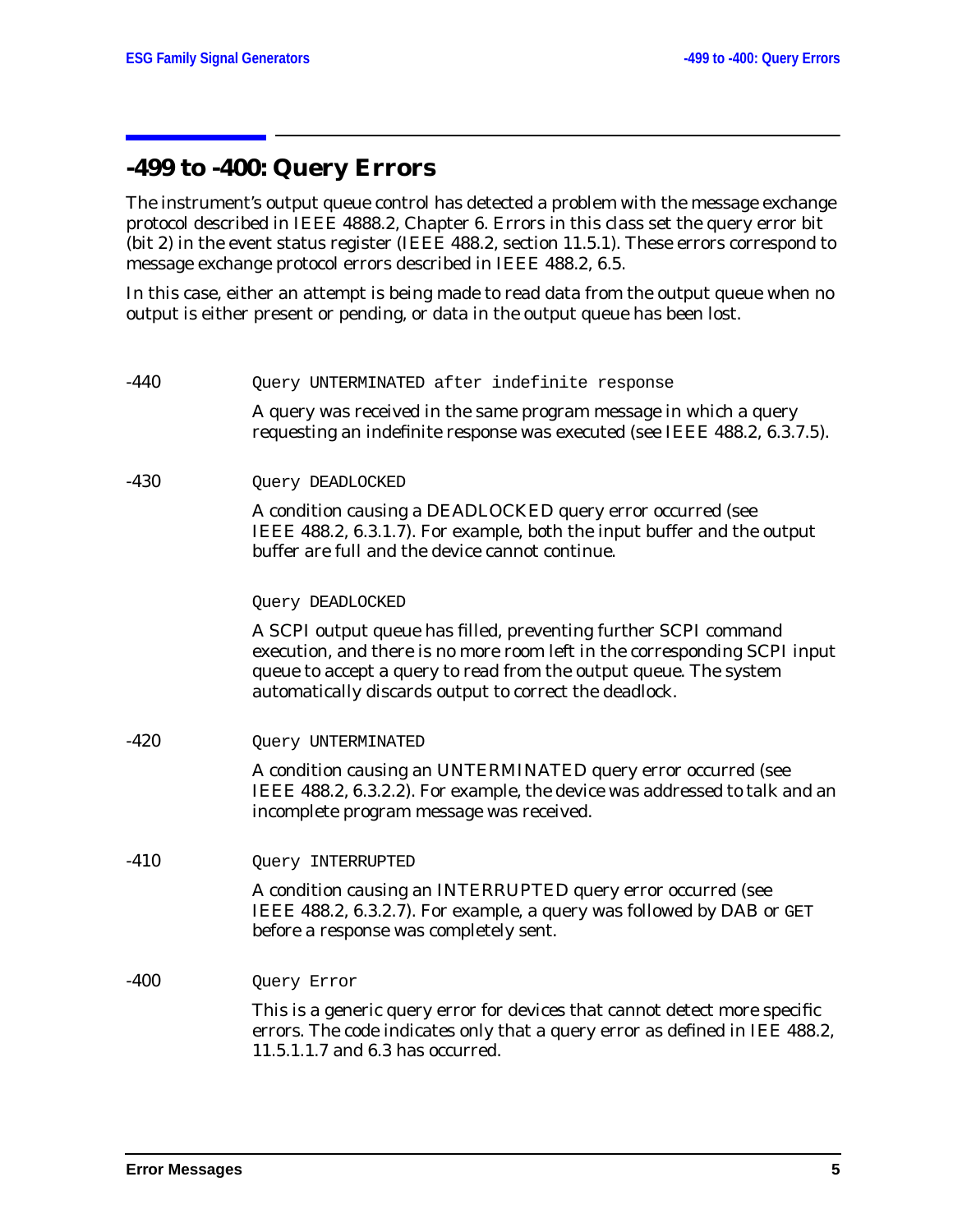# <span id="page-7-0"></span>**-399 to -300: Device-Specific Errors**

Some device operations did not properly complete, possibly due to an abnormal hardware or firmware condition. These codes are also used for self-test response errors. Errors in this class set the device-specific error bit (bit 3) in the event status register (IEEE 488.2, section 11.5.1).

| $-362$ | Framing error in program message                                                                                                                                                                                                                                  |
|--------|-------------------------------------------------------------------------------------------------------------------------------------------------------------------------------------------------------------------------------------------------------------------|
|        | A stop bit was not detected when data was received (for example, a baud<br>rate mismatch).                                                                                                                                                                        |
| $-361$ | Parity error in program message                                                                                                                                                                                                                                   |
|        | The parity bit was not correct when data was received (for example, an<br>incorrect parity bit on a serial port).                                                                                                                                                 |
| $-360$ | Communication error                                                                                                                                                                                                                                               |
|        | This is the generic communication error for devices that cannot detect the<br>more specific errors described for errors -361 and -362.                                                                                                                            |
| $-350$ | Queue overflow                                                                                                                                                                                                                                                    |
|        | This is a specific code entered into the queue in lieu of the code that caused<br>the error. This message indicates that there is no more room in the queue<br>and an error occurred but was not recorded.                                                        |
| $-340$ | Calibration failed                                                                                                                                                                                                                                                |
|        | The device has detected a failure during its calibration procedure.                                                                                                                                                                                               |
| $-330$ | Self-test failed                                                                                                                                                                                                                                                  |
|        | The device has detected a failure during its self-test procedure.                                                                                                                                                                                                 |
|        | Self-test failed; Bad address position @ 0x____                                                                                                                                                                                                                   |
|        | The data generator memory failed. Modulation data produced by the data<br>generator may not be correct. An address that appeared to have a failed<br>address line was reported. Report this error to the nearest<br>Agilent Technologies sales or service office. |
|        |                                                                                                                                                                                                                                                                   |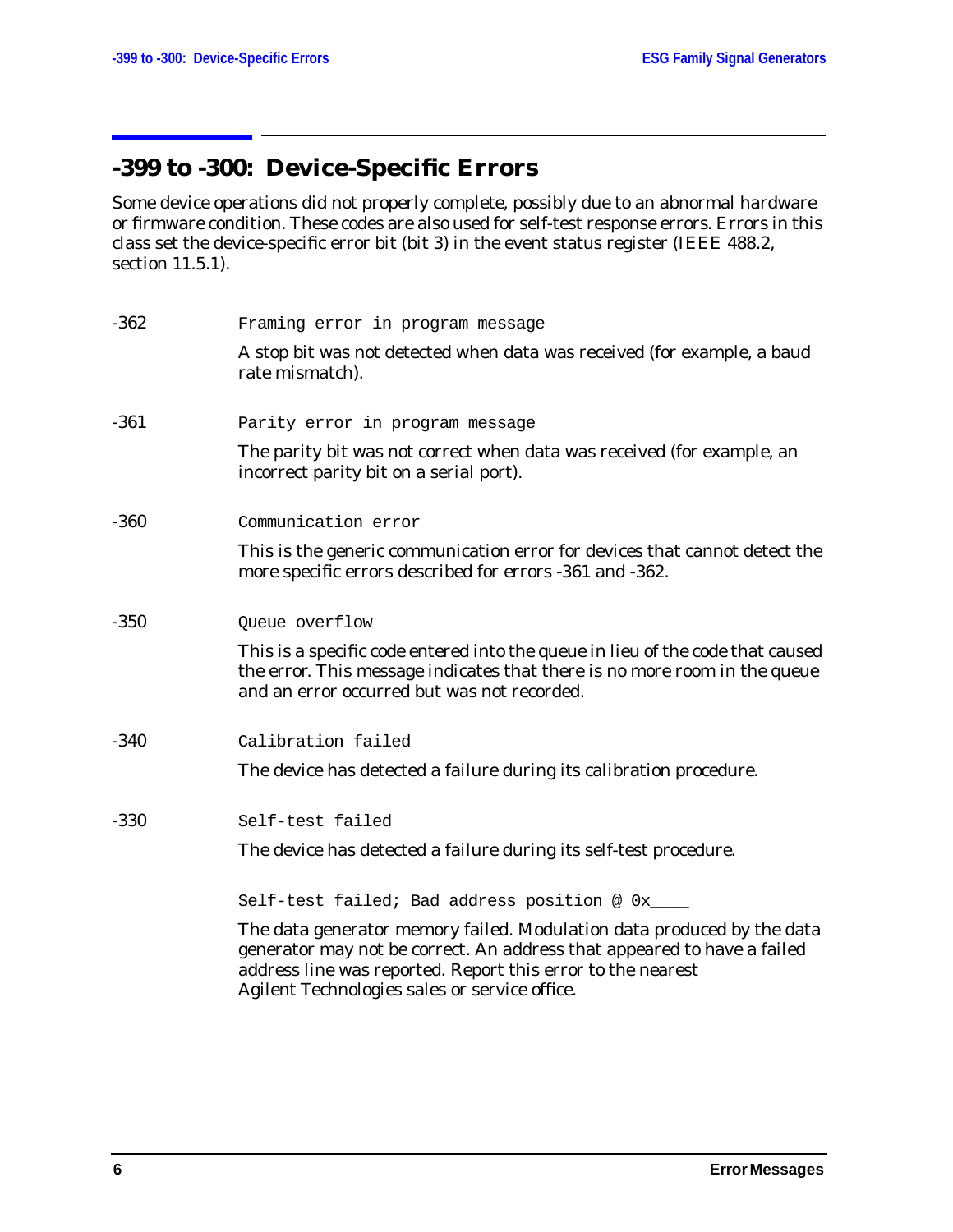Self-test failed; Burst Generator Memory Test @ 0x

The burst generator memory failed. Modulation data produced by the burst generator may not be correct. However, if an Unable to check Burst Generator Memory error was also seen, this result is not conclusive. The address of the first location that failed is reported. Report this error to the nearest Agilent Technologies sales or service office.

Self-test failed; Chips \_\_\_, \_\_\_\_ aliased @ 0x\_

The data generator memory failed. Modulation data produced by the data generator may not be correct. An address that appeared to be aliased across multiple memory chips has been reported. Report this error to the nearest Agilent Technologies sales or service office.

Self-test failed; Data Generator Memory Test @ 0x\_\_\_

The data generator memory failed. Modulation data produced by the data generator may not be correct. However, if an Unable to check Data Generator Memory error was also seen, this result is not conclusive. The address of the first location that failed is reported. Report this error to the nearest Agilent Technologies sales or service office.

Self-test failed; EEPROM header checksum error <card name>.

The card identification header for a hardware card is incorrect. If the card is not properly identified, the instrument is likely to be non-functional. Report this error to the nearest Agilent Technologies sales or service office.

Self-test failed; Power supply self-test failure

The self-test for a particular power supply voltage has failed. The instrument is likely not functional. Report this error to the nearest Agilent Technologies sales or service office.

-321 Out of memory

An internal operation needed more memory than was available.

Out of memory

There is insufficient working memory available. Report this error to the nearest Agilent Technologies sales or service office.

Out of memory

Insufficient working memory during arbitrary waveform generation. Report this error to the nearest Agilent Technologies sales or service office.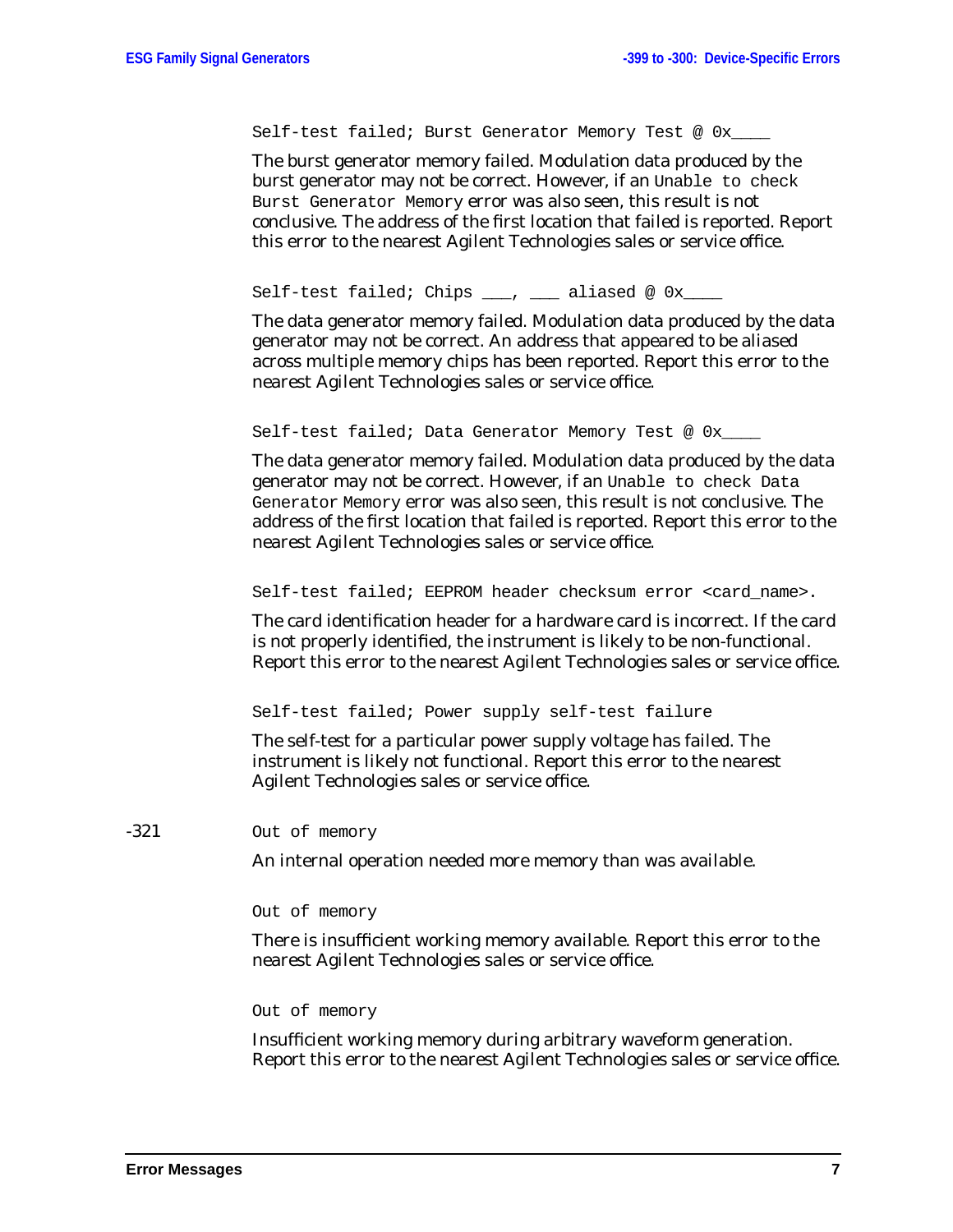Out of memory

There was insufficient working memory during data generation pattern calculations. Reduce the size of any sweep lists and try again.

Out of memory

If this occurs during a memory catalog display, it means the system did not have enough free RAM to prepare the catalog.

Out of memory; ARB communication failed.

There was insufficient memory to complete the dual arbitrary waveform generator (Option UND) communications. Report this error to the nearest Agilent Technologies sales or service office.

Out of memory; ARB is not functional.

There is insufficient memory to the ARB to generate the requested waveform.

Out of memory; Burst shape RAM cannot hold specified burst shape.

There is insufficient working memory available. Report this error to the nearest Agilent Technologies sales or service office.

Out of memory; Cannot create memory manager

A file system memory manager detected an internal error condition. Report this error to the nearest Agilent Technologies sales or service office.

Out of memory; Cannot precalculate frequencies. Try fewer frequencies.

Indicates that memory was exhausted during frequency precalculation (used to speed the process of sweep/list mode). List mode cannot run until either fewer frequencies have been supplied or more memory becomes available and the same set of frequencies are sent again, FREQ:MODE CW is executed, or :FREQ:MODE LIST is executed.

Out of memory; Cannot uncompress file.

A STATE: file cannot be uncompressed because there is not enough memory to run the decompression algorithm. Recall will fail and there will be no instrument state change. Reduce the size of any sweep lists and try again.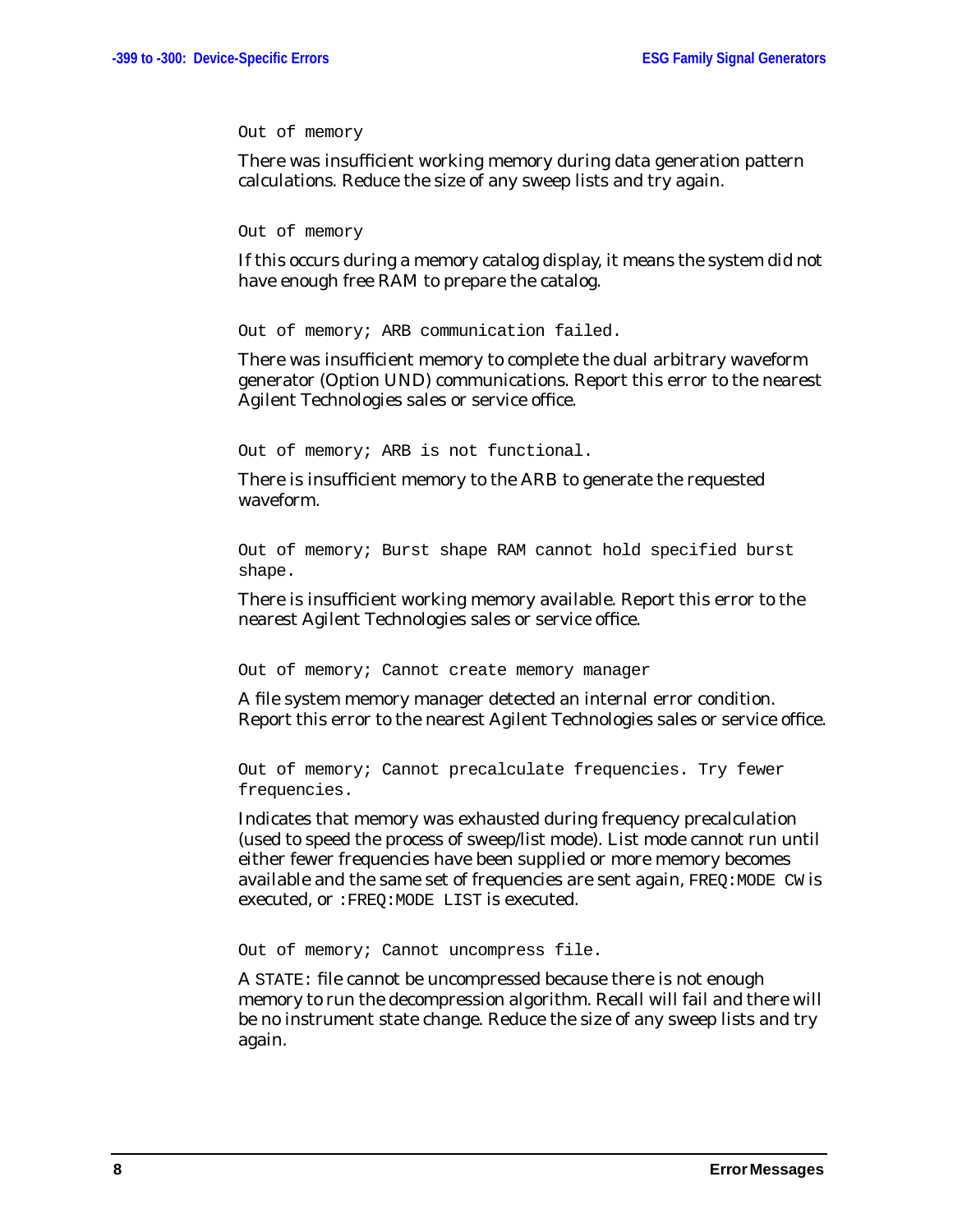Out of memory; Complementary Cumulative Distribution. Display cannot function.

There is insufficient working memory available. Report this error to the nearest Agilent Technologies sales or service office.

Out of memory; Could not copy current istate.

An instrument state operation, such as save/recall, could not allocate enough space to copy an instrument state. The operation is aborted.

Out of memory; Display system out of memory. An abnormal display may result. Memory consumption should be reduced.

There was not enough memory in the system to properly update the display. Some inconsistencies may be seen. The size of any list/sweep should be reduced, and the source should be preset to clear up any inconsistencies. Report this error to the nearest Agilent Technologies sales or service office.

Out of memory; FFT display cannot function.

There is insufficient working memory available. Report this error to the nearest Agilent Technologies sales or service office.

Out of memory; FFT subsystem cannot function.

There is insufficient working memory available. Report this error to the nearest Agilent Technologies sales or service or service office.

Out of memory; File exceeds digital modulation memory size.

A digital modulation input file would result in more pattern data being generated than can fit in the pattern memory.

Out of memory; FIR subsystem generated more coefficients than the hardware can handle.

There is insufficient working memory available. Report this error to the nearest Agilent Technologies sales or service office.

Out of memory; FIR subsystem unable to operate.

There is insufficient working memory available. Report this error to the nearest Agilent Technologies sales or service office.

Out of memory; Graph subsystem cannot function.

There is insufficient working memory available. Report this error to the nearest Agilent Technologies sales or service office.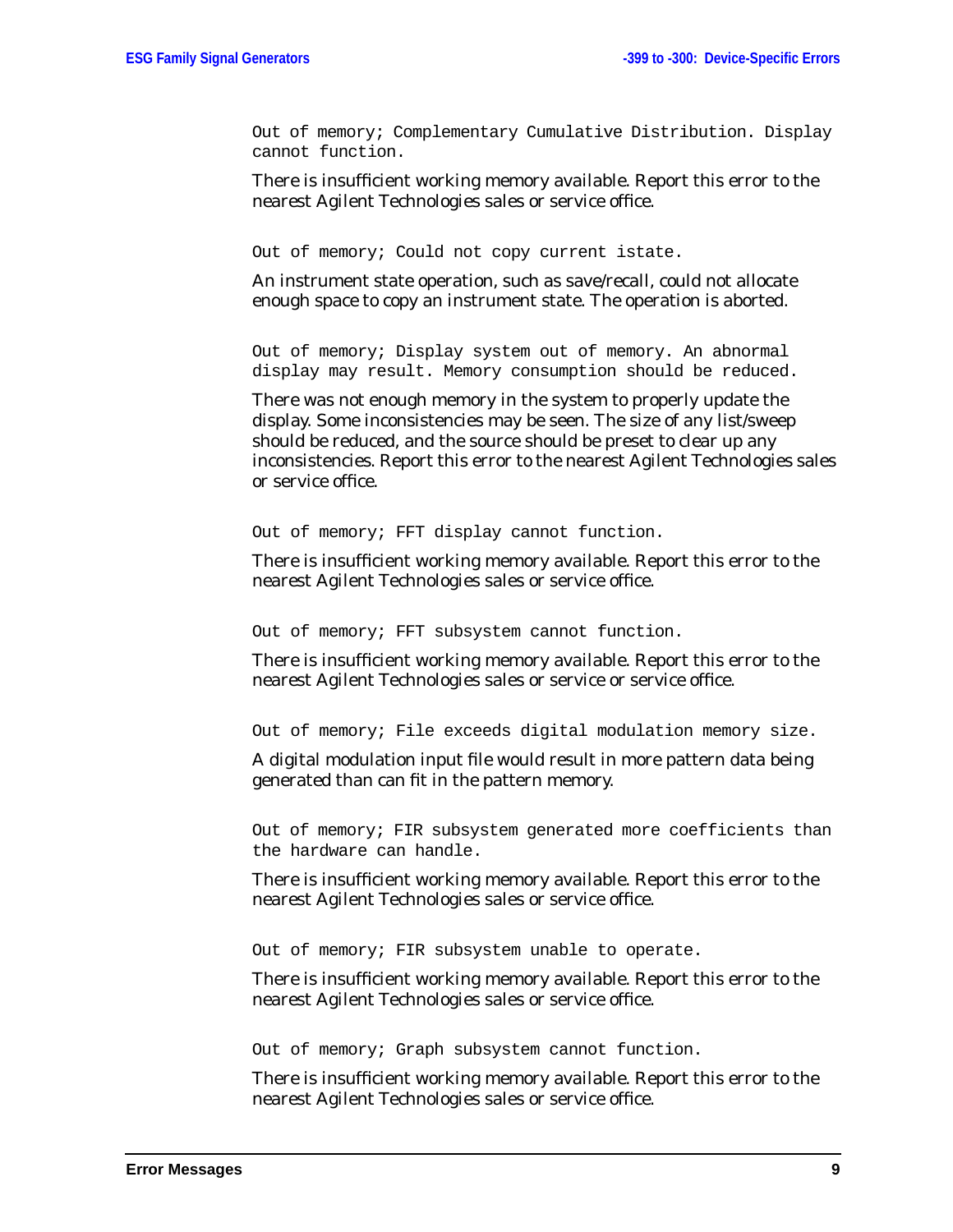Out of memory; Histogram display cannot function.

There is insufficient working memory available. Report this error to the nearest Agilent Technologies sales or service office.

Out of memory; Impulse response display cannot function.

There is insufficient working memory available. Report this error to the nearest Agilent Technologies sales or service office.

Out of memory; There is insufficient memory to copy the current pattern. The secondary pattern is unchanged.

There was insufficient room to copy or create the current data generation pattern data in order to make it a secondary pattern. To avoid this, set up the smaller of the two patterns first.

Out of memory; There is insufficient memory to store the secondary frame in Pattern RAM. The secondary frame has been turned off.

There was insufficient room to copy or create the current data generation pattern data in order to make it a secondary pattern. To avoid this, set up the smaller of the two patterns first.

```
Out of memory; Insufficient RAM
```
A memory comparison between a shadow RAM data area and the corresponding EEPROM data area could not be performed due to insufficient working RAM. This does *not* necessarily imply a memory problem, since this comparison is only used in stringent diagnostic situations.

Out of memory; I/Q map display cannot function.

There is insufficient working memory available. Report this error to the nearest Agilent Technologies sales or service office.

Out of memory; List formation

The device was unable to allocate space for a lookup table, such as for list mode precalculation. List mode cannot run until either fewer frequencies have been supplied or more memory becomes available and the same set of frequencies are sent again, FREQ:MODE CW is executed, or :FREQ:MODE LIST is executed.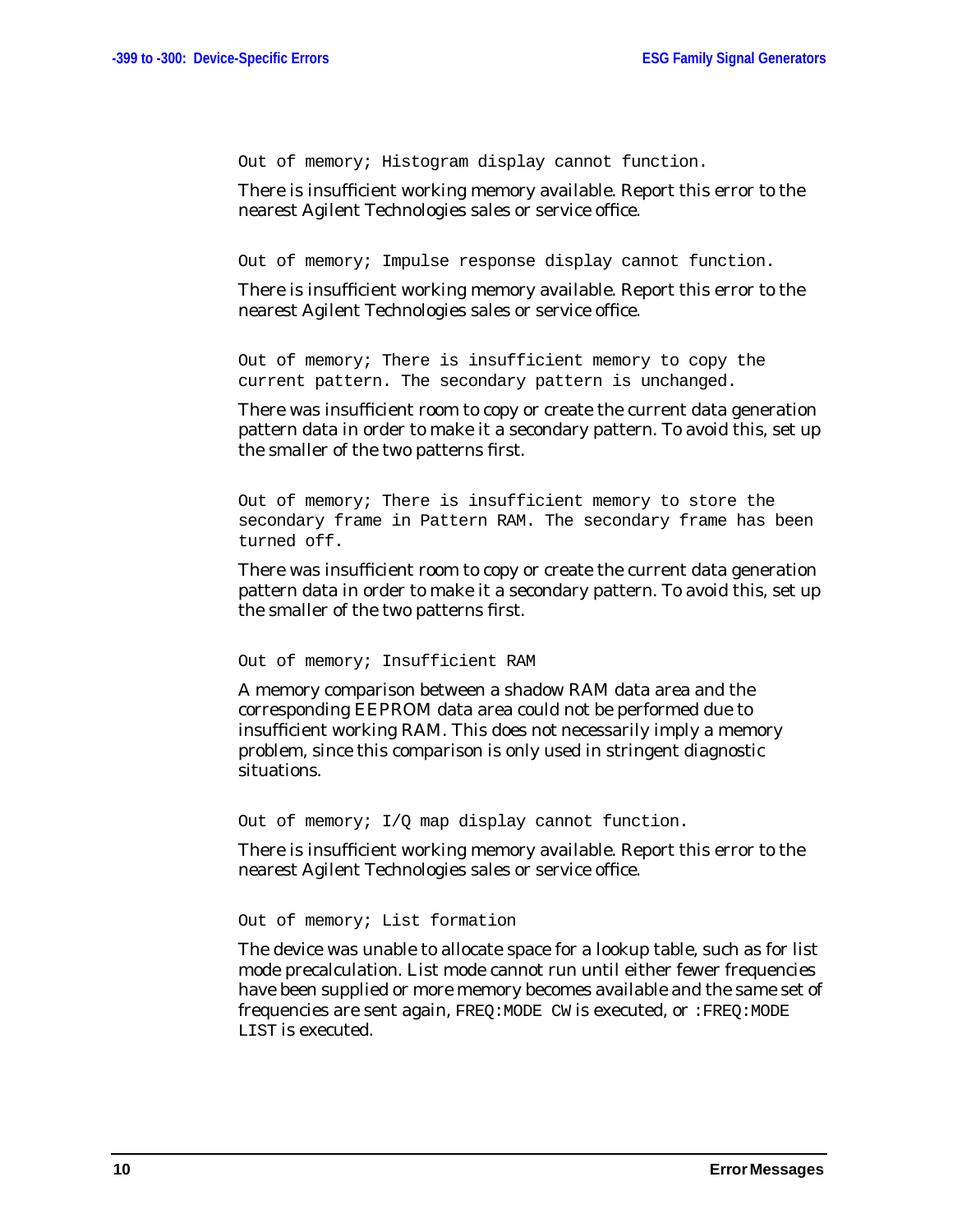Out of memory; Memory allocation error.

There is insufficient working memory available. Report this error to the nearest Agilent Technologies sales or service office.

Out of memory; Memory catalog failed.

There is not enough memory to complete a catalog listing. Reduce the size of any sweep lists and try again.

Out of memory; Memory request failed, out of indices. Memory request greater than total memory size.

A file system memory manager detected an internal error condition. Report this error to the nearest Agilent Technologies sales or service office.

Out of memory; Modulation subsystem unable to operate.

There is insufficient working memory available. Report this error to the nearest Agilent Technologies sales or service office.

Out of memory; Not enough memory to buffer paging message.

There is not enough memory to buffer the asynchronous paging message, so it will not be played. Reduce the size of any list/sweep, and preset the source to clear up any inconsistencies. If the problem persists report this error to the nearest Agilent Technologies sales or service office.

Out of memory; Not enough memory to create progress bar.

There is not enough memory to create a progress bar. Reduce the size of any list/sweep, and preset the source to clear up any inconsistencies. If the problem persists report this error to the nearest Agilent Technologies sales or service office.

Out of memory; Not enough memory to read data file.

There is not enough memory to read the specified data file. Try a smaller file. Reduce the size of any list/sweep, and preset the source to clear up any inconsistencies. If the problem persists report this error to the nearest Agilent Technologies sales or service office.

Out of memory; The pre-coded bit data for this transport channel is not generated due to the memory overflow or memory allocation error.

Reduce the amount of coding applied to data or decrease the amount of data.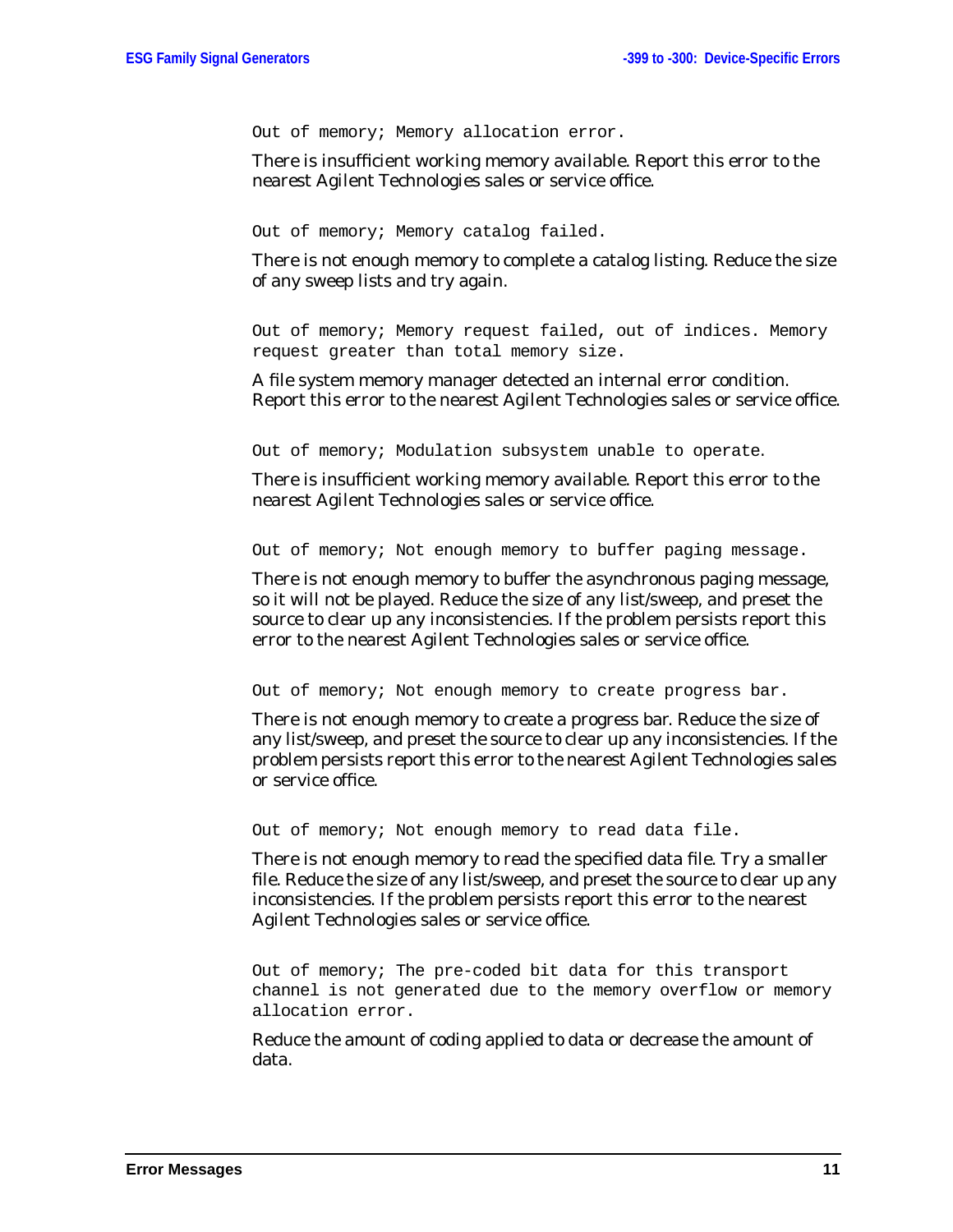Out of memory; There is not enough memory to create the modulation. Baseband cannot function.

There is not enough memory to create the modulation map. Reduce the size of any list/sweep, and preset the source to clear up any inconsistencies. If the problem persists report this error to the nearest Agilent Technologies sales or service office.

Out of memory; Object Memory Area

Indicates that memory was exhausted during instrument power-on. Report this error to the nearest Agilent Technologies sales or service office.

Out of memory; Pattern exceeds digital modulation memory size. If a user file is selected, it may be too large.

The user has specified a data file or other generation parameters that would require more data generation pattern memory than is available with the particular data generator installed in the instrument.

Out of memory; PRBS xx/xx

There was not enough memory to apply a scramble to data for the baseband generator. In this case, the scramble is not applied to the generator.

Out of memory; Shape subsystem unable to operate.

There is insufficient working memory available. Report this error to the nearest Agilent Technologies sales or service office.

Out of memory; The table editor cannot function properly until more memory is available.

There is insufficient working memory available. Reduce the size of any sweep lists and try again.

Out of memory; The table editor cannot function properly until more memory is available.

There is insufficient memory for the ARB to generate the requested waveform.

Out of memory; Unable to allocate memory for SCPI response.

There is not enough memory to execute this SCPI query. Reduce the size of any list/sweep, and preset the source to clear up any inconsistencies. If the problem persists report this error to the nearest Agilent Technologies sales or service office.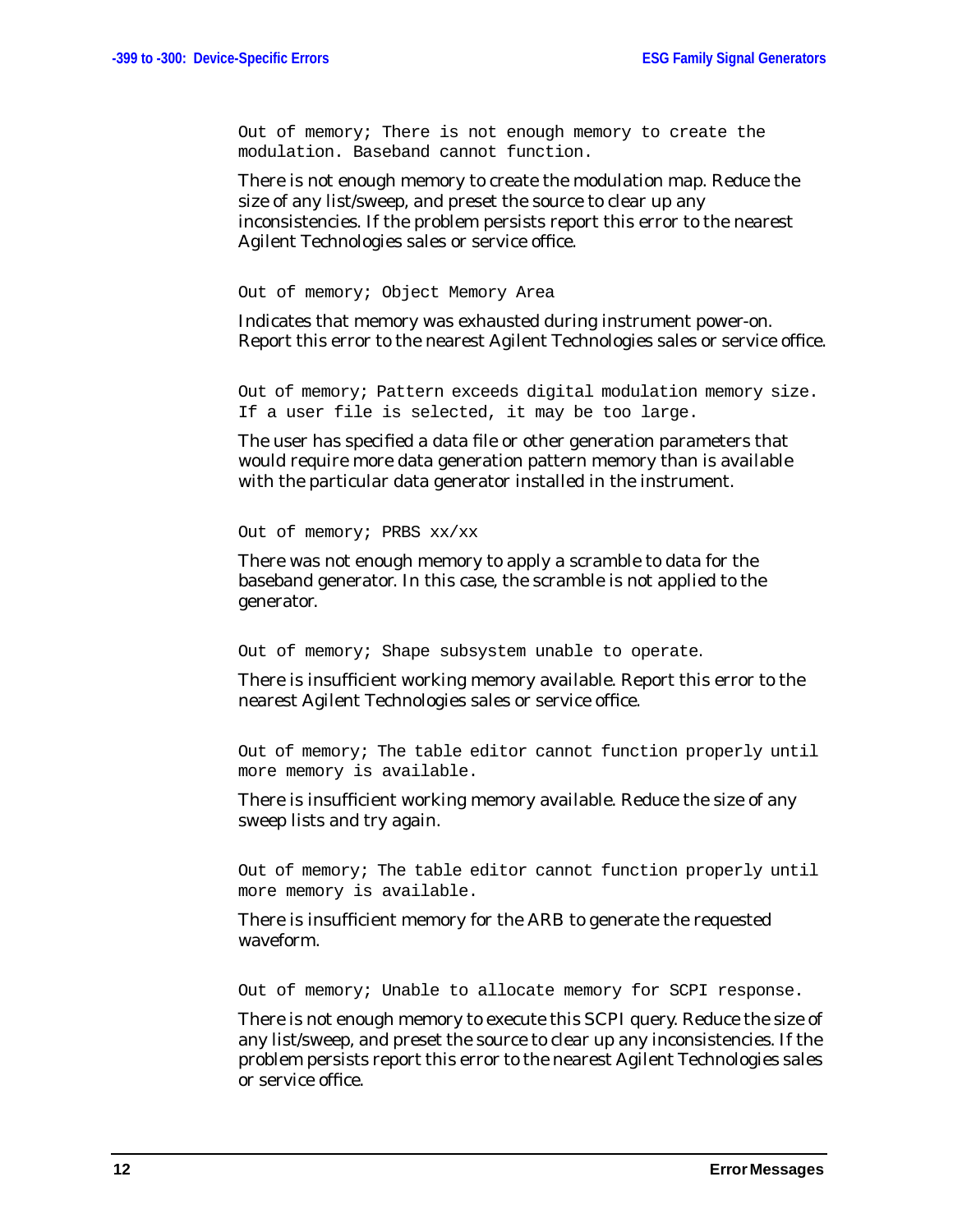Out of memory; Unable to check Data Generator memory.

There was not enough memory in the system to properly complete the data generator memory test. This does *not* imply a data generator memory failure. Check all other error messages to identify possible causes, discontinue list/sweep mode to free some memory, and repeat the test.

Out of memory; Unable to display format window.

The instrument was unable to create part of the graphical user interface due to an inability to allocate memory (possibly due to fragmentation). Report this error to the nearest Agilent Technologies sales or service office. The instrument is still functional.

Out of memory; Unable to display protocol window.

The instrument was unable to create part of the graphical user interface due to an inability to allocate memory (possibly due to fragmentation). Report this error to the nearest Agilent Technologies sales or service office. The instrument is still functional.

Out of memory; Unable to display timeslot window.

The instrument was unable to create part of the graphical user interface due to an inability to allocate memory (possibly due to fragmentation). Report this error to the nearest Agilent Technologies sales or service office. The instrument is still functional.

Out of memory; Unable to verify instrument state file.

An instrument state file could not be accessed and verified because of insufficient memory. Reduce the size of any sweep lists and try again.

Out of memory; User burst shape could not be generated.

There is insufficient working memory available. Report this error to the nearest Agilent Technologies sales or service office.

-320 Storage fault

The firmware detected a fault when using data storage. This error is not an indication of physical damage or failure of any mass storage element.

-315 Configuration memory lost

Indicates that non-volatile configuration data saved by the device has been lost. The meaning of this error is device-dependent.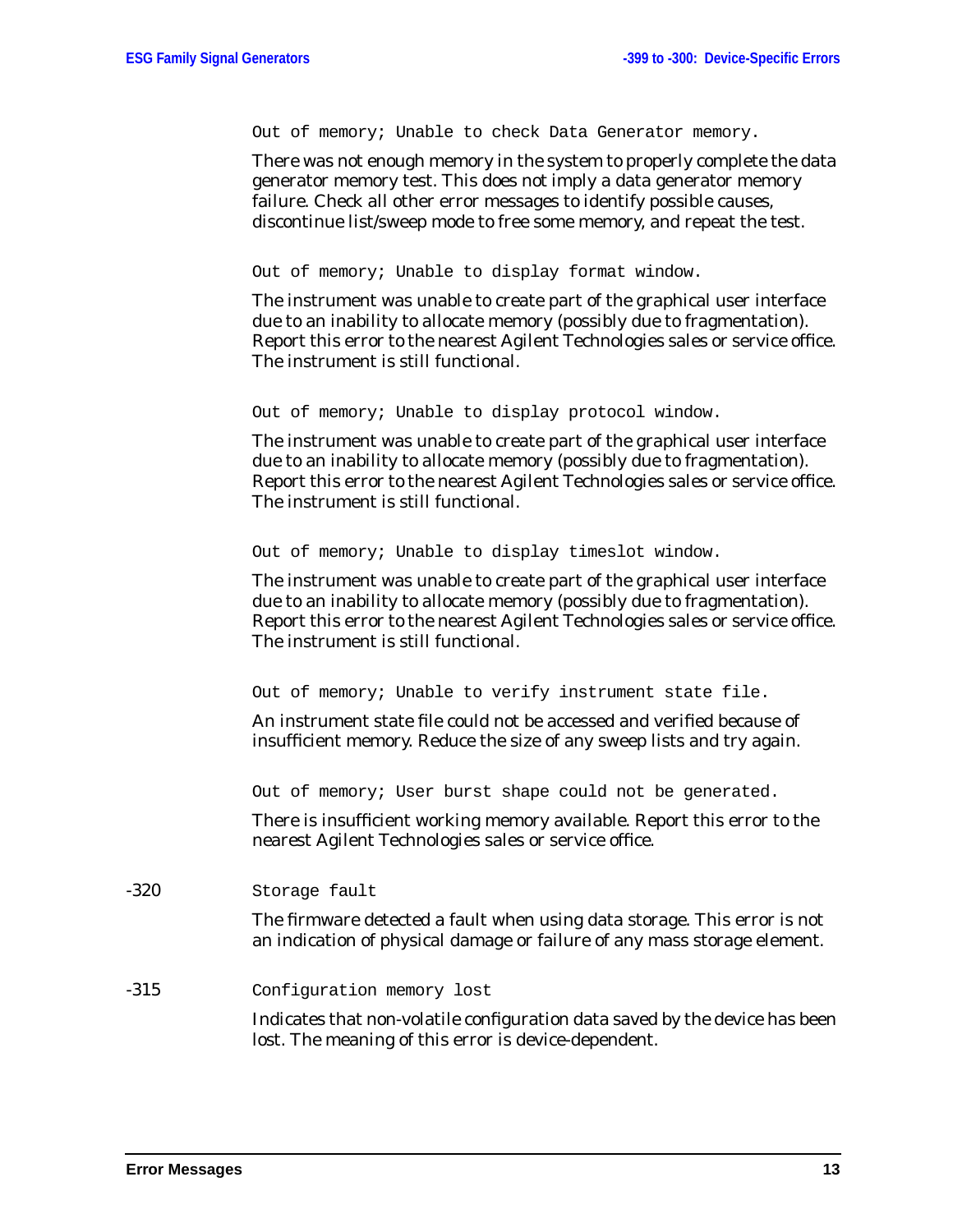Configuration memory lost; Persistent state checksum is bad. Using factory defaults.

The persistent state is corrupt and had to be reinitialized with the factory preset values.

Configuration memory lost; Persistent state preset. Using factory defaults.

The persistent state has been forced to return to factory preset values.

Configuration memory lost; Persistent state version is bad. Using factory defaults.

The persistent state version is not recognized as valid and is assumed to be corrupt. The persistent state is reinitialized with the factory preset values.

-314 Save/recall memory loss

The non-volatile data saved by the \*SAV? command has been lost.

-313 Calibration memory lost

Indicates that non-volatile calibration data has been lost.

-312 PUD memory lost

The protected user data saved by the \*PUD command has been lost.

-311 Memory error

An error was detected in the device's memory.

Memory error; Unable to configure Save Recall registers from non-volatile memory. Save Recall registers re-initialized.

Indicates that saved states are no longer usable. Delete explicitly using Catalog.

-310 System error; Absolute I and Q voltages must be at most 1 volt.

> An internal error has occurred that results in the normalized I or Q voltage to be greater than 1 volt. Report this error to the nearest Agilent Technologies sales or service office.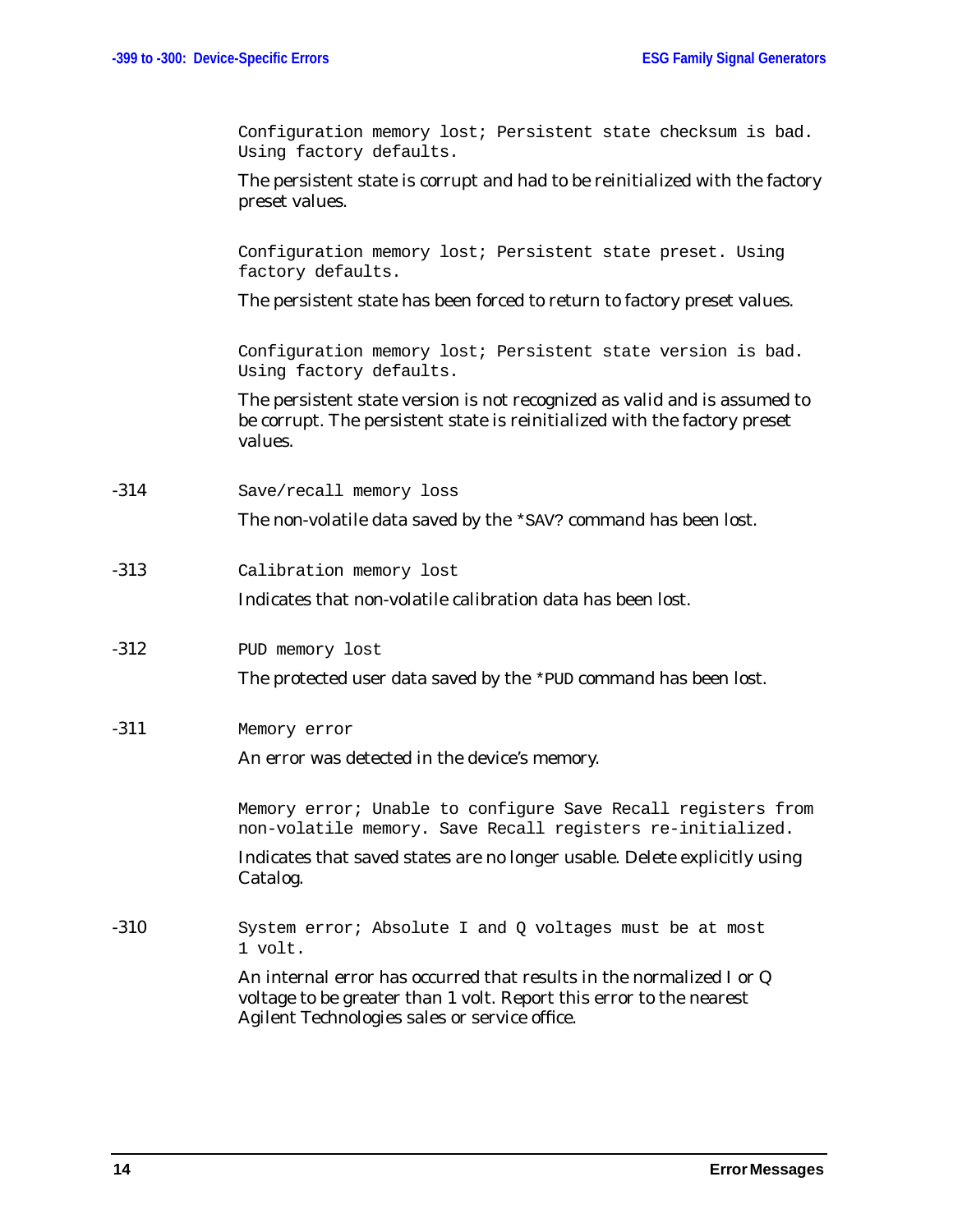System error; Cannot change manual point until list mode error condition cleared.

An error is keeping the sweep/list from being able to set the frequency and/or power. Until the problem is addressed, the manual point cannot be changed.

System error; File Not Found.

The specified file cannot be found. Verify that the file exists in the instrument file system.

System Error; FIR subsystem generated more coefficients than the hardware can handle.

The maximum number of coefficients for a given set of hardware has been exceeded. The filter must be created with fewer coefficients.

System error; Hardware error. Unable to apply Phase inversion!

There is an error with the UN8 option. Try turning CDMA2000 mode off and on again to reset the card. If the problem persists, report this error to the nearest Agilent Technologies sales or service office.

System error; RS232 buffer overflow: character lost.

The RS232 buffer has been exceeded. The most recent character has been dropped.

System error; Unable to determine which attenuator is installed.

An invalid attenuator identification code has been detected. Possible causes include a loose attenuator control cable. The instrument will likely not produce the proper output power levels. Report this error to the nearest Agilent Technologies sales or service office.

-300 Device-specific error

This is a generic device-dependent error for devices that cannot detect more specific errors. The code indicates only that a device-dependent error as defined in IEEE 488.2, 11.5.1.1.6 has occurred.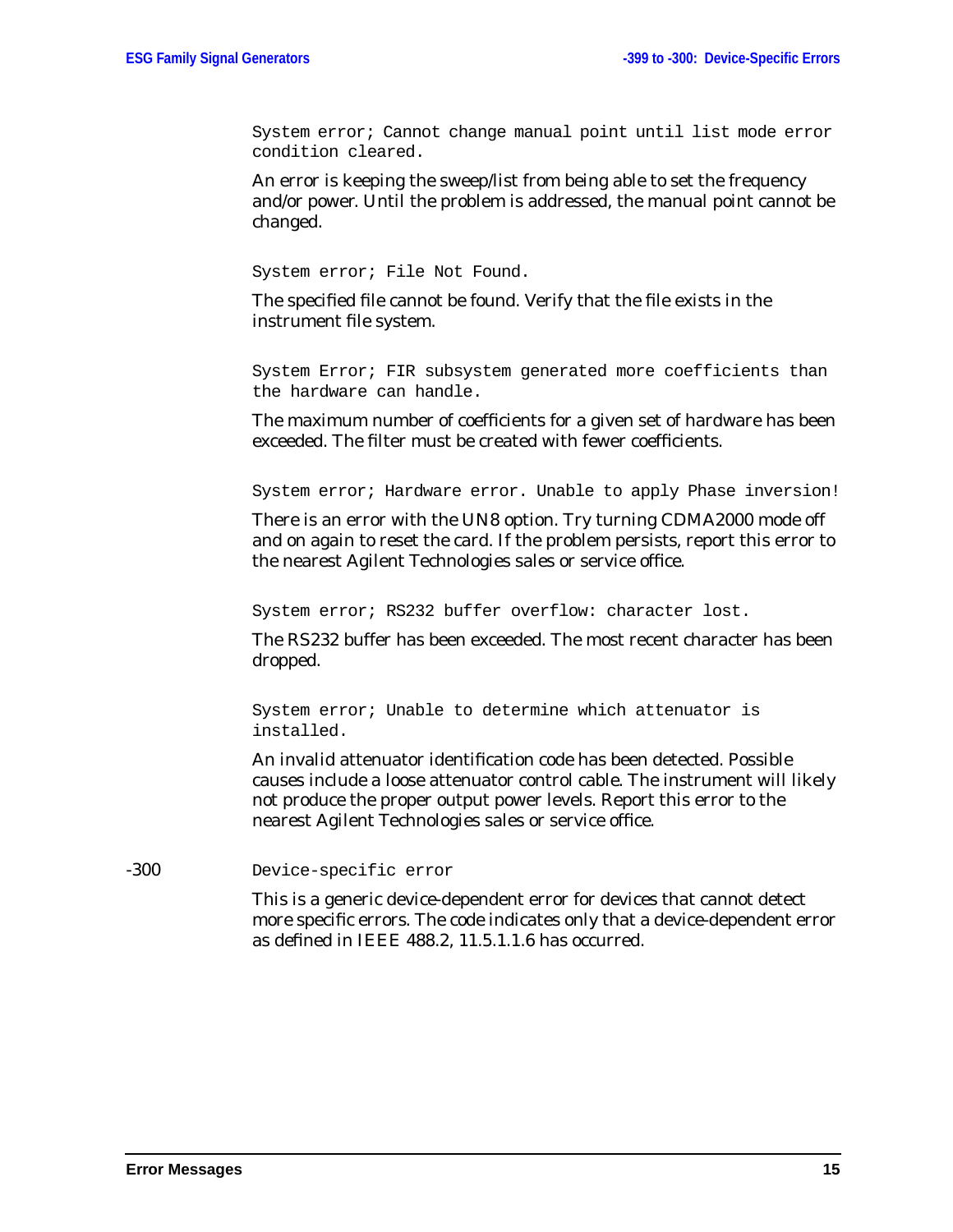### <span id="page-17-0"></span>**-299 to -200: Execution Errors**

An error has been detected by the instrument's execution control block. Errors in this class set the execution error bit (bit 4) in the event status register (IEEE 488.2, section 11.5.1). In this case:

- Either a <PROGRAM DATA> element following a header was evaluated by the device as outside of its legal input range or is otherwise inconsistent with the device's capabilities, or
- a valid program message could not be properly executed due to some device condition.

Execution errors are reported *after* rounding and expression evaluation operations are completed. Rounding a numeric data element, for example, is not reported as an execution error.

| $-294$ | Incompatible type                                                                                                                                      |
|--------|--------------------------------------------------------------------------------------------------------------------------------------------------------|
|        | The type or structure of a memory item is inadequate.                                                                                                  |
| $-293$ | Referenced name already exists                                                                                                                         |
|        | A downloaded program attempted to define an element (a variable,<br>constant, filename, etc.) that had already been defined.                           |
| $-292$ | Referenced name does not exist                                                                                                                         |
|        | A downloaded program attempted to access an undefined element<br>(a variable, constant, filename, etc.).                                               |
| $-291$ | Out of memory                                                                                                                                          |
|        | A downloaded program required more memory than was available in the<br>instrument.                                                                     |
| $-290$ | Memory use error                                                                                                                                       |
|        | A user request has directly or indirectly caused an error related to memory<br>or <data_handles>. This is not the same as "bad" memory.</data_handles> |
| $-286$ | Program runtime error                                                                                                                                  |
|        | A runtime error was detected in a downloaded program.                                                                                                  |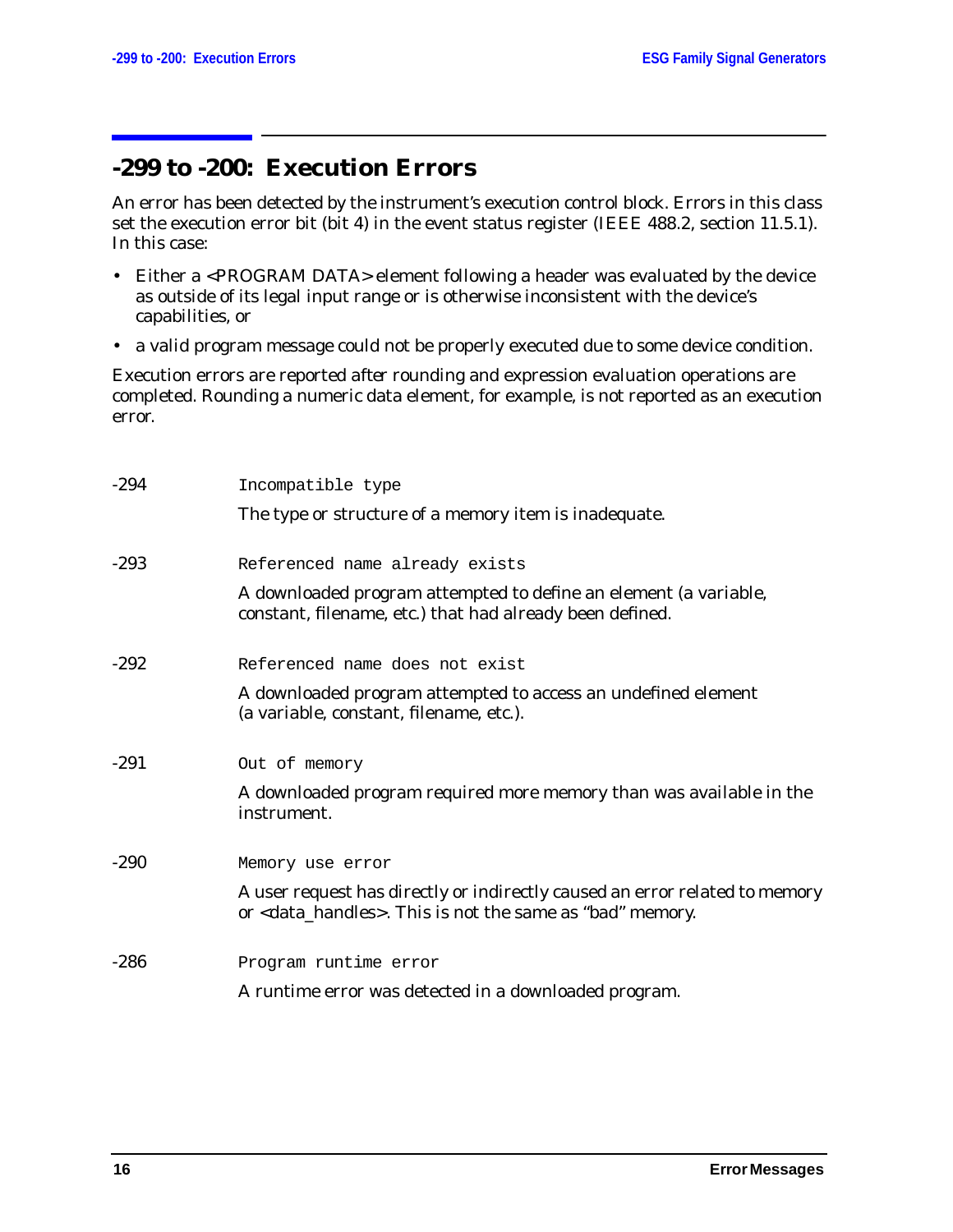Program runtime error; Floating-Point Exception

A floating-point math error (such as a divide by zero) has been detected. The system will attempt to recover automatically. Report this error to the nearest Agilent Technologies sales or service office.

-285 Program syntax error

A syntax error appears within a downloaded program. The syntax used when parsing a downloaded program is device-specific.

-284 Program currently running

Indicates that certain operations related to programs may be illegal while the program is running. For example, deleting a running program may be illegal.

-283 Illegal variable name

An attempt was made to reference a nonexistent variable.

-282 Illegal program name

The name used to reference a program was invalid. For example, redefining an existing program, deleting a nonexistent program, or in general, referencing a nonexistent program.

-281 Cannot create program

An attempt to create a program was unsuccessful. This may be due to insufficient memory.

-280 Program error

A downloaded program-related execution error occurred. This error message is used when the device cannot detect the more specific errors described for errors -281 through -289. The syntax used in a program and the mechanism for downloading a program is device-specific.

-278 Macro header not found

A syntactically legal macro label in the \*GMC? query could not be executed because the header was not previously defined.

-277 Macro redefinition not allowed

The macro label defined in the \*DMC command could not be executed because the macro label was already defined (see IEEE 488.2, 10.7.6.4).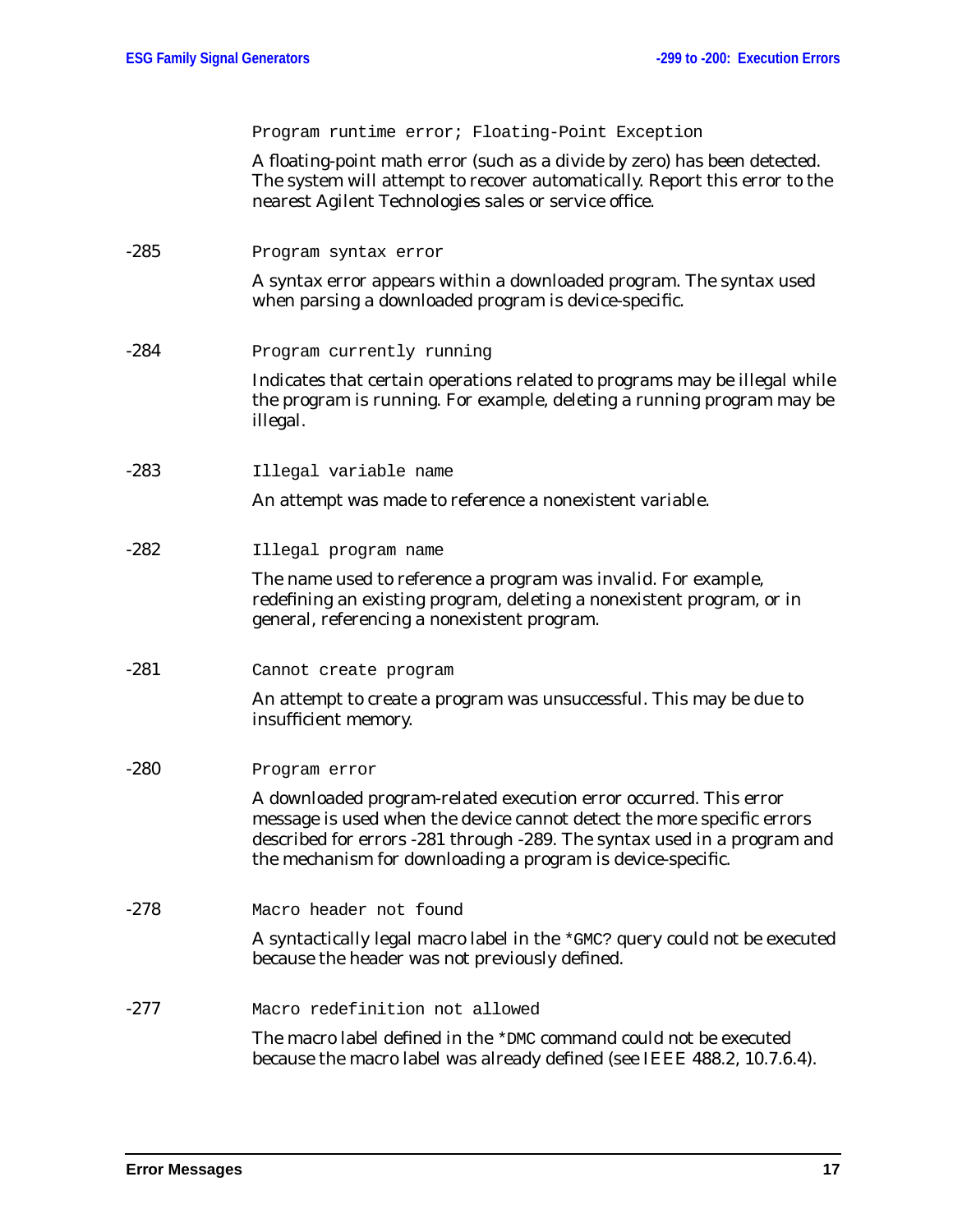| $-276$ | Macro recursion error                                                                                                                                                                                                                                                        |
|--------|------------------------------------------------------------------------------------------------------------------------------------------------------------------------------------------------------------------------------------------------------------------------------|
|        | A syntactically legal macro program data sequence could not be executed<br>because the device found it to be recursive (see IEEE 488.2, 10.7.6.4).                                                                                                                           |
| $-275$ | Macro definition too long                                                                                                                                                                                                                                                    |
|        | A syntactically legal macro program data sequence could not be executed<br>because the string or block contents were too long for the device to handle<br>(see IEEE 488.2, 10.7.6.1).                                                                                        |
| $-274$ | Macro parameter error                                                                                                                                                                                                                                                        |
|        | The macro definition improperly used a macro parameter placeholder (see<br>IEEE 488.2, 10.7.3).                                                                                                                                                                              |
| $-273$ | Illegal macro label                                                                                                                                                                                                                                                          |
|        | The macro label defined in the *DMC command was a legal string syntax,<br>but could not be accepted by the device (see IEEE 488.2, 10.7.3 and<br>10.7.6.2). For example, the label was too long, the same as a common<br>command header, or contained invalid header syntax. |
| $-272$ | Macro execution error                                                                                                                                                                                                                                                        |
|        | A syntactically legal macro program data sequence could not be executed<br>due to an error within the macro definition (see IEEE 488.2, 10.7.6.3).                                                                                                                           |
| $-271$ | Macro syntax error                                                                                                                                                                                                                                                           |
|        | A syntactically legal macro program data sequence, written in accordance<br>with IEEE 488.2, 10.7.2, could not be executed due to a syntax error<br>within the macro definition (see IEEE 488.2, 10.7.6.3).                                                                  |
| $-270$ | Macro error                                                                                                                                                                                                                                                                  |
|        | A macro-related execution error occurred. This error message is used<br>when the device cannot detect the more specific errors described for errors<br>$-271$ through $-279$ .                                                                                               |
| $-261$ | Math error in expression                                                                                                                                                                                                                                                     |
|        | A syntactically legal expression program data element could not be<br>executed due to a math error. For example, a divide-by-zero was<br>attempted. The definition of a math error is device-specific.                                                                       |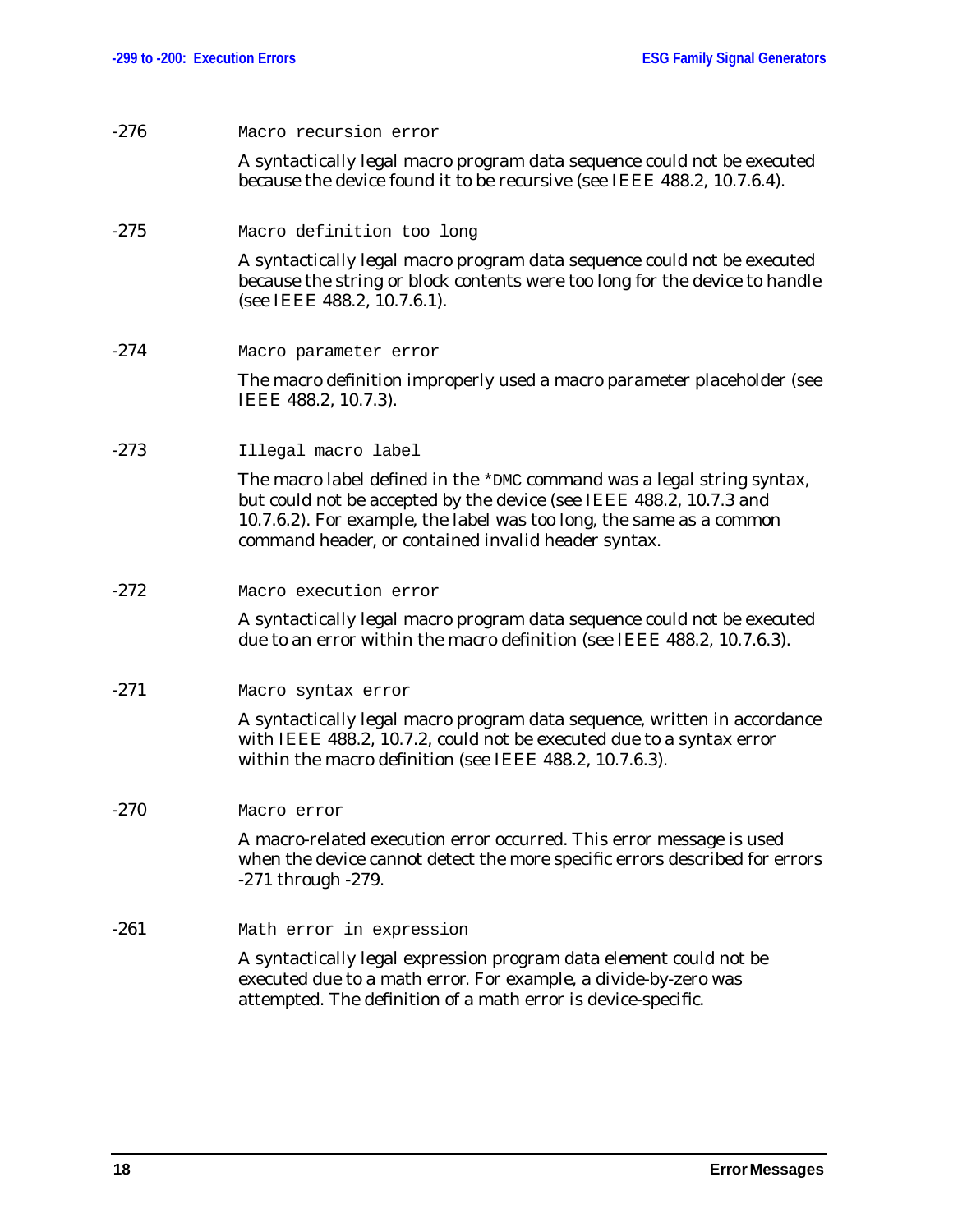| $-260$ | Expression error                                                                                                                                                                                                                                                 |
|--------|------------------------------------------------------------------------------------------------------------------------------------------------------------------------------------------------------------------------------------------------------------------|
|        | An expression data element-related error occurred. This error message is<br>used when the device cannot detect the more specific errors described for<br>errors -261 through -269.                                                                               |
| $-258$ | Media protected                                                                                                                                                                                                                                                  |
|        | The device or user has attempted to write to a read-only memory<br>subsystem (msus). The definition of a protected media is device-specific.                                                                                                                     |
| -257   | File name error                                                                                                                                                                                                                                                  |
|        | A legal program command or query could not be executed because a file<br>name on the device media was in error. For example, an attempt was made<br>to copy to a duplicate filename. The definition of what constitutes a file<br>name error is device-specific. |
|        | File name error; Delete empty sequence <sequence_name>. Delete<br/>sequence ignored.</sequence_name>                                                                                                                                                             |
|        | The user has attempted to delete a sequence that is empty (all registers<br>unused). This is informational only. Typically this error is reported<br>(several times) when the "Delete All Sequences" command is executed.                                        |
|        | File name error; Delete a non-saved state register. Delete<br>register ignored.                                                                                                                                                                                  |
|        | The user has attempted to delete a state that is empty (unused). This is<br>informational only.                                                                                                                                                                  |
|        | File name error; Directory does not support extenders.                                                                                                                                                                                                           |
|        | An extender, which is specified by an $\circ$ sign followed by a memory<br>subsystem name, has been specified for an explicit memory subsystem<br>which does not allow the $@$ notation. Only the default $( : )$ memory<br>subsystem allows extenders.          |
|        | File name error; Empty filename                                                                                                                                                                                                                                  |
|        | A filename of " " was specified. This is not a legal filename.                                                                                                                                                                                                   |
|        | File name error; Illegal extender                                                                                                                                                                                                                                |
|        | An illegal memory subsystem name was used after the @.                                                                                                                                                                                                           |
|        |                                                                                                                                                                                                                                                                  |
|        |                                                                                                                                                                                                                                                                  |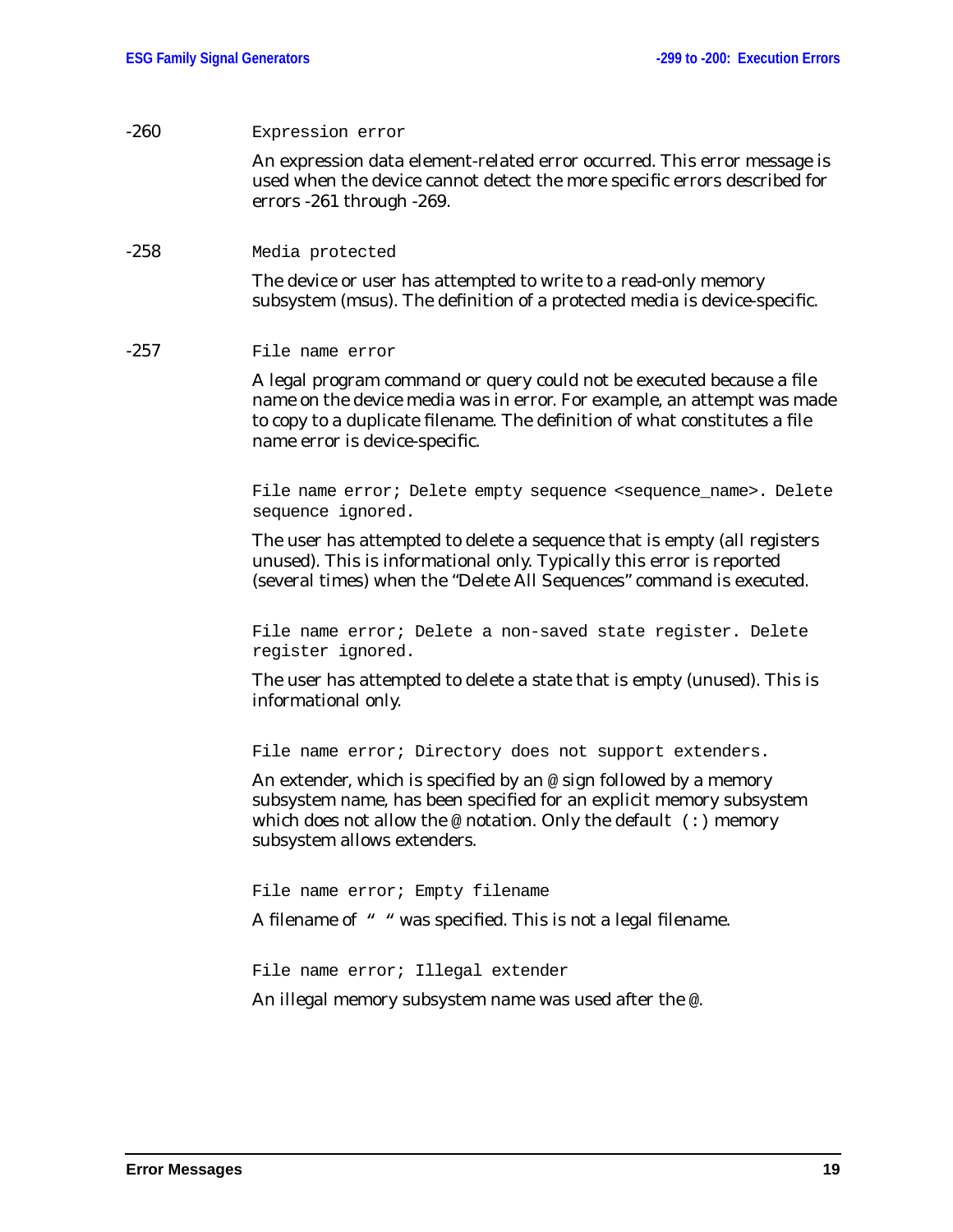File name error; Illegal filename character

An illegal character was used within a filename.  $\setminus$ , :, @ and all non-printable ASCII characters are illegal in filenames.

File name error; Only one ":" is allowed.

Indicates that only one colon is allowed in any filename specification. The text before the colon is a user memory subsystem.

File name error; Only one "@" is allowed.

Indicates that only one @ is allowed in any filename specification. It specifies the memory subsystem that a user file actually resides in.

-256 File name not found

A legal program command or query could not be executed because the file name on the device media could not be found. For example, an attempt was made to read or copy a nonexistent file. The definition of what constitutes a file not being found is device-specific.

File name not found; <filename>

The user has attempted to delete a file that does not exist, or an internal table editor column file has been lost.

File name not found; CDMA DATA FILE

One of the internal working CDMA channel table files is missing.

File name not found; CDMA WCODE FILE

One of the internal working CDMA channel table files is missing.

File name not found; CDMA PNOFS FILE

One of the internal working CDMA channel table files is missing.

File name not found; CDMA\_POW FILE

One of the internal working CDMA channel table files is missing.

File name not found; FCDMA2K CHAN FILE

An internal table editor column file has been lost. A new one will have to be created.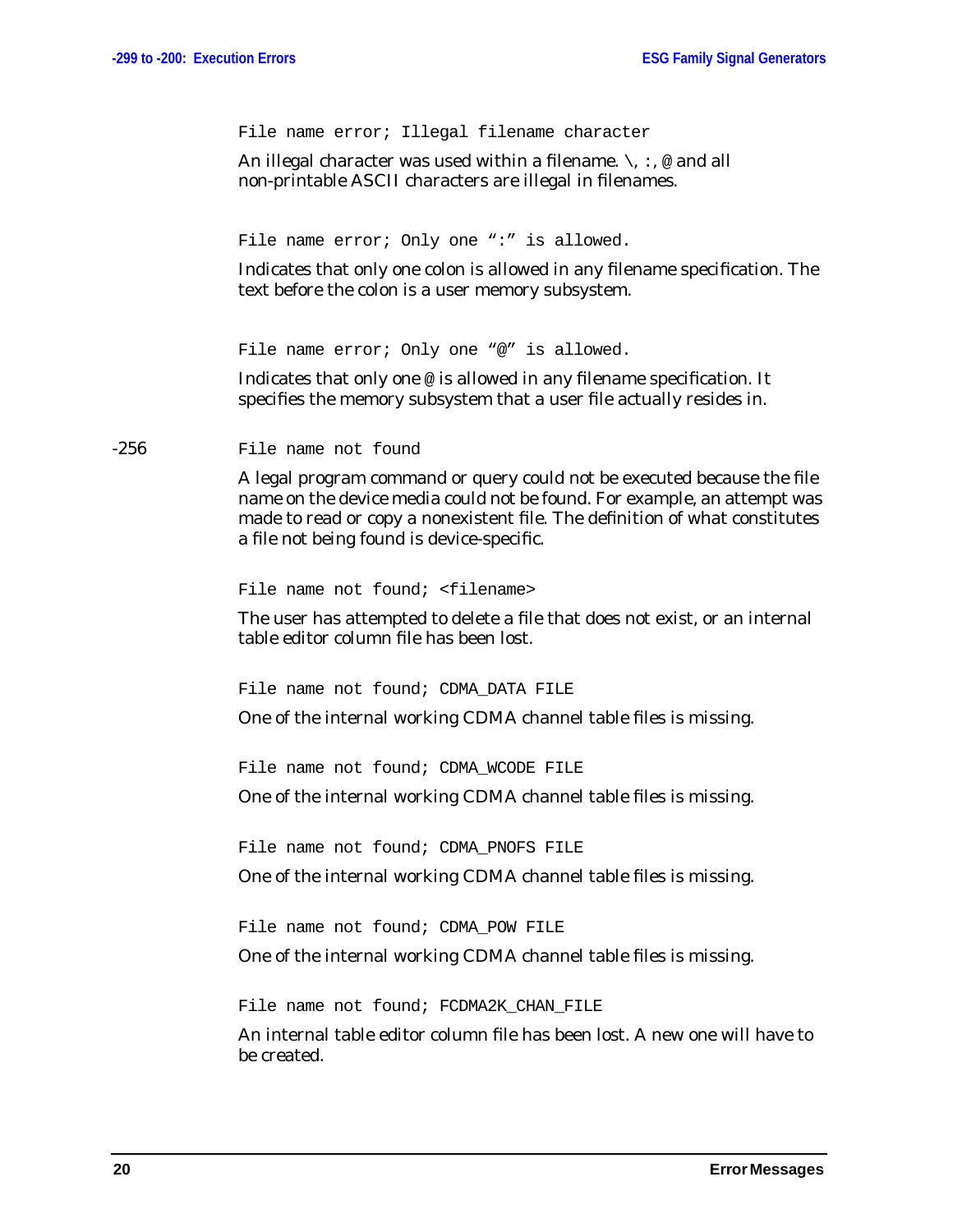File name not found; The internal list file was not found. There is no list data to return

The DWEL\_FILE, FREQ\_FILE, or POW\_FILE has been lost, so a new one will have to be created. These files are the persistent information for list/sweep mode. They contain the dwell list, the frequency list, or the power list. Invoking the list editor will recreate the missing file to a length of one element.

File name not found; SYSTEM: FCDMA2K CHAN FILE

An internal table editor column file has been lost. A new one will have to be created.

File name not found; SYSTEM: MFWCDMA TYPE FILE

An internal table editor column file has been lost. A new one will have to be created.

File name not found; SYSTEM:RCDMA2K CHAN FILE

An internal table editor column file has been lost. A new one will have to be created.

File name not found; MCDMA TYPE FILE

An internal table editor column file has been lost. A new one will have to be created.

File name not found; MTONE\_FREQ\_FILE

An internal table editor column file has been lost. A new one will have to be created.

File name not found; WCDMA CHAN FILE

An internal table editor column file has been lost. A new one will have to be created.

-255 Directory full

A legal program command or query could not be executed because the media directory was full. The definition of what constitutes a full media directory is device-specific.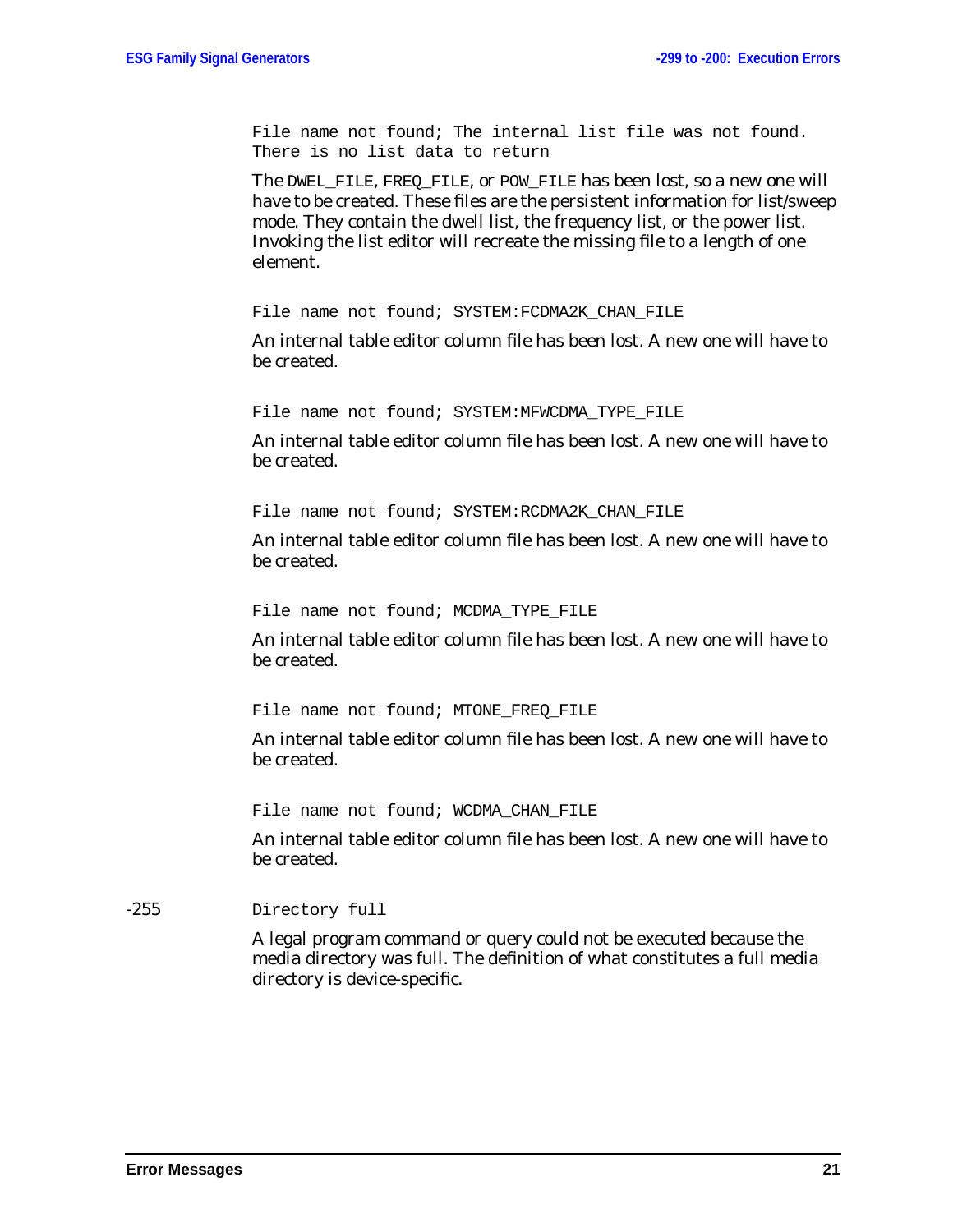#### -254 Media full

A legal program command or query could not be executed because the media was full. For example, there is was no space left on the disk. The definition of what constitutes full media is device-specific.

Media full; Save a state register ignored.

The state memory subsystem STATE: did not have enough room to save a register. You must free some memory by deleting a file or register using Catalog. Afterwards, try again.

```
Media full; Save a state register failed. State marked
available.
```
The state memory subsystem STATE: did not have enough room to save a register, so the register was lost and is now marked available. You must free some memory by deleting a file or register using Catalog. Afterwards, try again.

Media full; Unable to delete saved state from non-volatile memory. No instrument state change.

The state memory subsystem STATE: was unable to delete a register. You must free some memory by deleting a file or register using Catalog. Afterwards, try again.

#### -253 Corrupt media

A legal program command or query could not be executed because of corrupt media, for instance a bad disk or incorrect disk format. The definition of what constitutes corrupt media is device-specific.

Corrupt media; <media name>

A source media (possibly EEPROM) for a data file is corrupt. This error is usually seen in conjunction with errors concerning a certain file.

Corrupt media; Arb file system.

The Arb memory area, used for storing waveform files, is corrupt. The system will clear and reconfigure this memory area automatically. A potential cause is the loss of line power in the middle of a write operation.

Corrupt media; User File System

The main memory area, used for storing instrument states and sequences as well as other data files, is corrupt. The system automatically clears and reconfigures this memory area. Potential causes: failing backup battery; the loss of line power to the instrument during a write operation.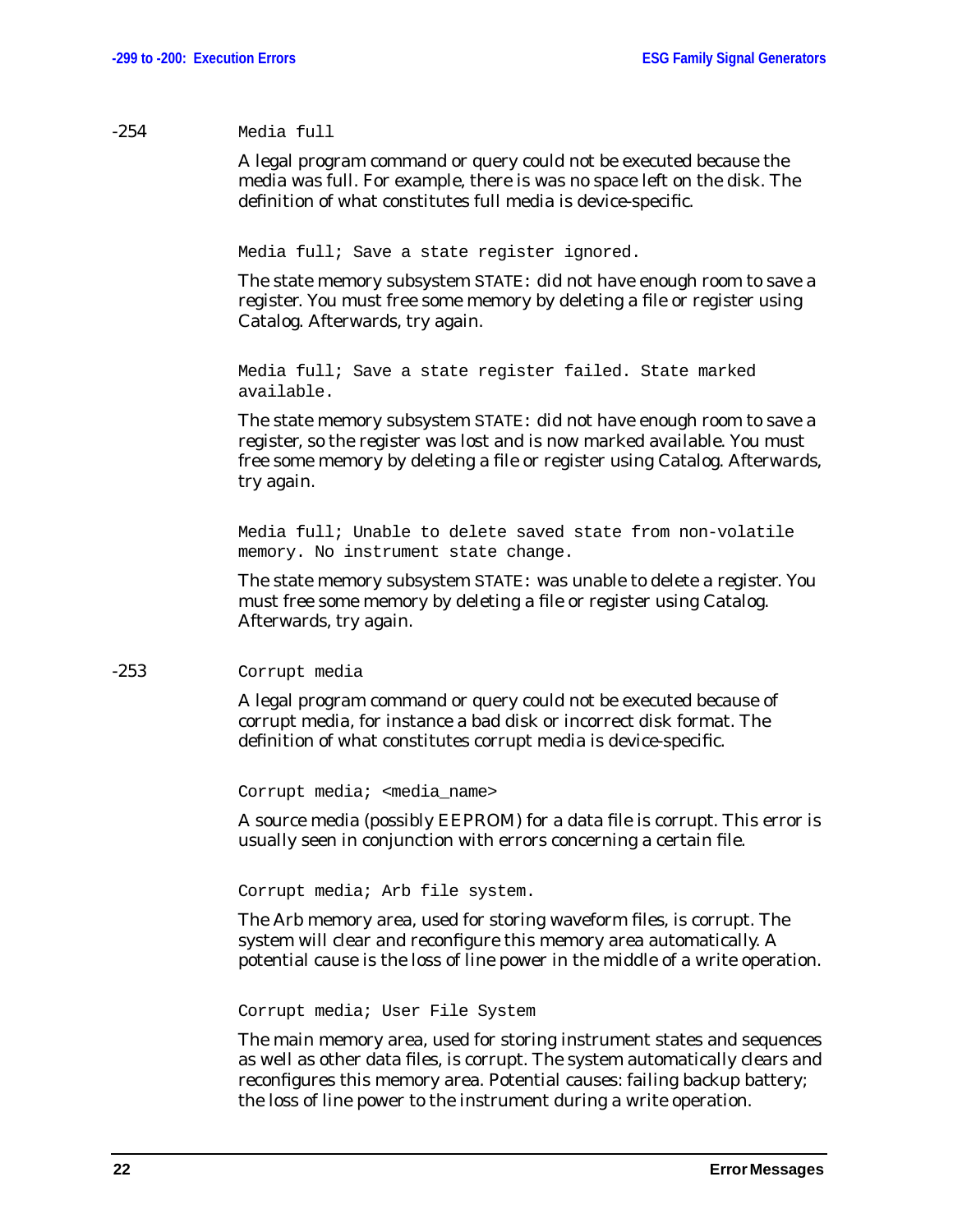#### -252 Missing media

A legal program command or query could not be executed because of missing media, for instance no disk in the disk drive. The definition of what constitutes missing media is device-specific.

#### Missing media

If this occurs during a memory catalog display, it means the default memory system could not be located. The instrument is likely not functioning properly. Report this error to the nearest Agilent Technologies sales or service office.

#### -250 Mass storage error

A mass storage error has occurred. This message is used when a device cannot detect the more specific errors described for errors -251 through -259.

Mass storage error; EEPROM write timeout on <filename>.

The system was not able to program new data to an EEPROM. The system is still functional, but files written to EEPROM (such as updated calibration data) may be lost when the instrument's line power is cycled. Report this error to the nearest Agilent Technologies sales or service office.

#### -241 Hardware missing

A legal program command or query could not be executed because of missing device hardware. For example, an option was not installed.

Hardware missing; <card\_name>

A test communication to a hardware card failed. The instrument is most likely not functional. Report this error to the nearest Agilent Technologies sales or service office.

Hardware missing; Installed option boards do not match configuration information.

A set of option boards have been installed that do not match the information that was given to the instrument as part of the installation. If this is the result of a customer installed option, the wrong option was specified during installation. If this is seen at any other time, the likely cause is an EEPROM failure on the option card.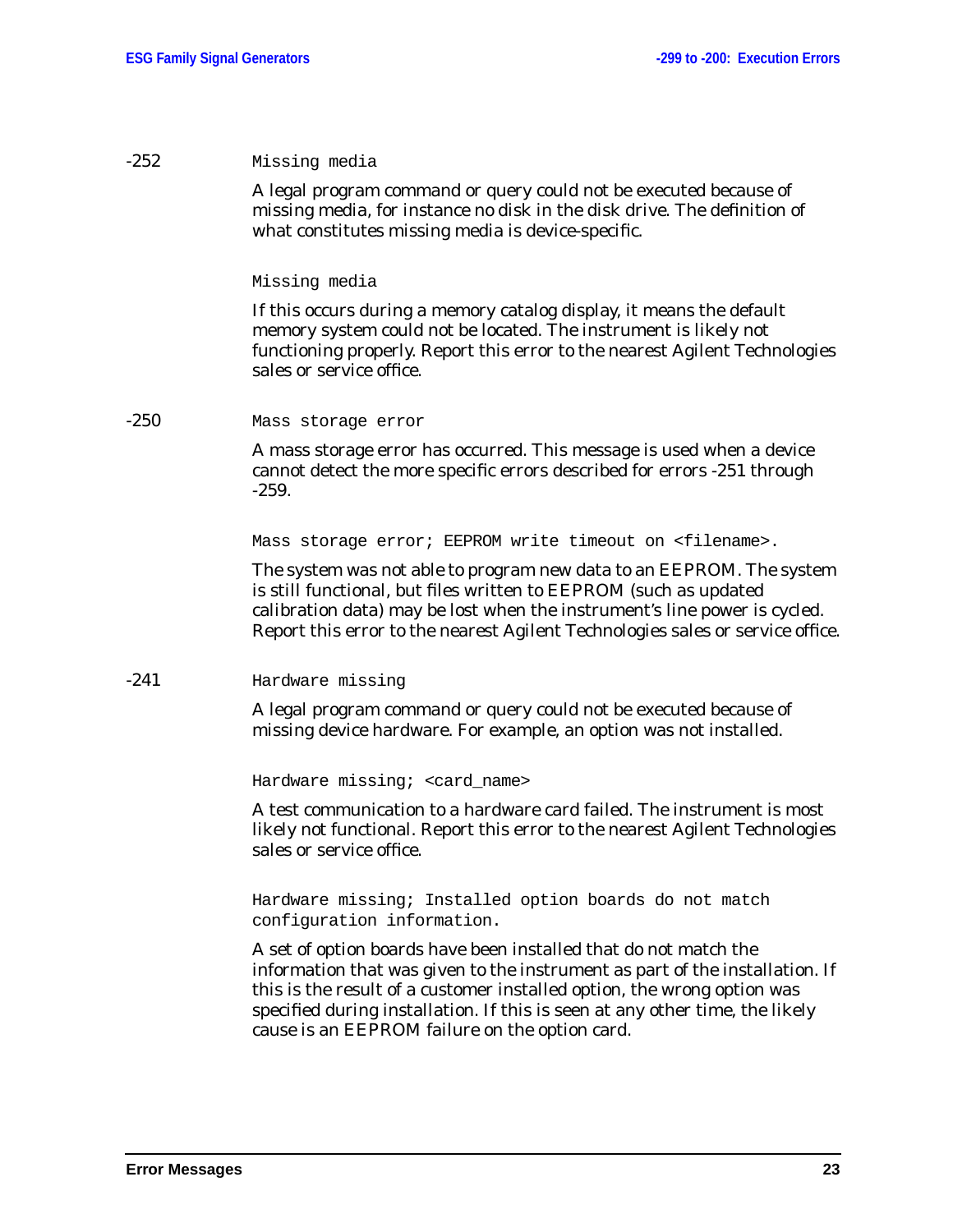Hardware missing; no such SIO address

The expected board is not installed. Report this error to the nearest Agilent Technologies sales or service office.

-240 Hardware error

A legal program command or query could not be executed because of a hardware problem in the device. The definition of what constitutes a hardware problem is completely device-specific. This error is used when the device cannot detect the more specific errors described for errors -241 through -249.

#### -233 Invalid version

A legal program data element was parsed but could not be executed because the version of the data is incorrect to the device. This particular error is used when file or block data elements are recognized by the instrument, but cannot be executed for reasons of version incompatibility. For example, a non-supported file version or a non-supported instrument version.

#### -232 Invalid format

A legal program data element was parsed but could not be executed because the data format or structure is inappropriate. For example, when loading memory tables or when sending a SYSTem: SET parameter for an unknown instrument.

-231 Data questionable

The measurement accuracy is questionable.

Data questionable; EEPROM copy of <filename>.

The EEPROM copy of a file has a correctable error. The system automatically performs the correction. A potential cause is a failing EEPROM. Report this error to the nearest Agilent Technologies sales or service office.

Data questionable; RAM copy of <filename>.

The non-volatile RAM copy of a file has a correctable error. The system automatically performs the correction. A potential cause is a failing backup battery.

-230 Data corrupt or stale

Possibly invalid data. A new reading was started but not completed since last access.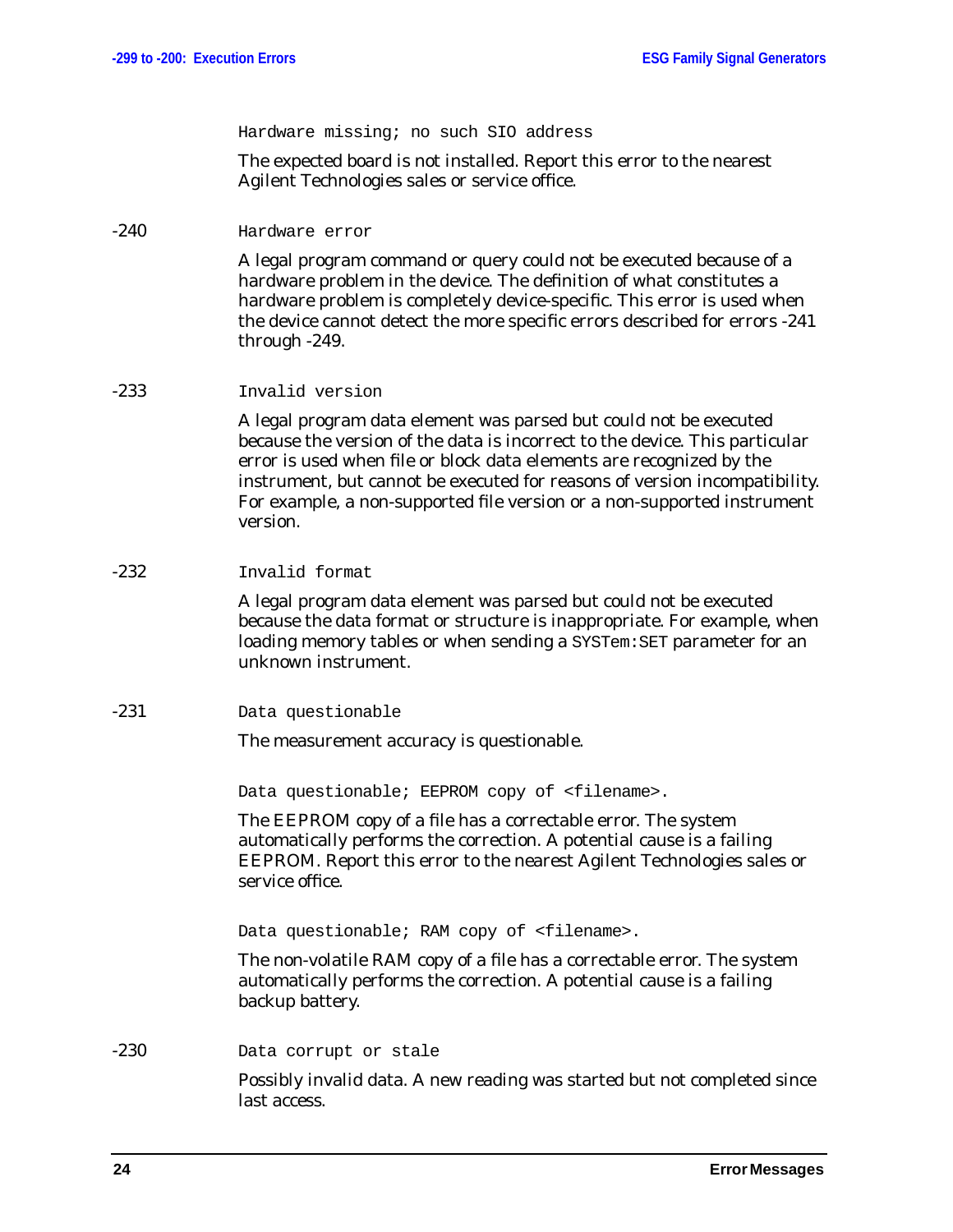Data corrupt or stale; <filename>.

The sequence file that you are attempting to run is the wrong size.

Data corrupt or stale; <NAME> differs offset 0x<VALUE>: NVRAM 0x<VALUE>, EEPROM 0x<VALUE>.

This message can occur only if full power-on EEPROM comparison mode is set by the factory. If this mode is set, this message indicates that the data that was retained by the EEPROM did not match the shadow data that was retained by the shadow non-volatile RAM, even though no uncorrectable errors or CRC mismatch was found in the shadow memory. This error usually indicates that the instrument lost power during EEPROM programming. If the instrument was quiescent when it was powered off, report this error to the nearest Agilent Technologies sales or service office.

Data corrupt or stale; EEPROM @ offset 0x<VALUE>: wrote 0x<VALUE>, read 0x<VALUE>.

After writing shadow RAM data to EEPROM, a memory comparison detected a difference. The EEPROM may not be retaining data properly. Report this error to the nearest Agilent Technologies sales or service office.

Data corrupt or stale; EEPROM copy of <filename>.

The EEPROM copy of a file is either corrupt or otherwise unusable. The system automatically updates the non-volatile RAM copy of the EEPROM copy using a default initialization. The actual EEPROM file is left as it is. Report this error to the nearest Agilent Technologies sales or service office.

Data corrupt or stale; Either the file is not a bit file, or the number of bits specified does not match with the number of data bytes in the file.

An error has occurred while downloading a user file to the Bit memory catalog. Either the user file is not a bit file, or the number of bits specified in the SCPI command does not match the number of bytes in the file. Ensure that the bit specifier matches the actual number of bits in the file.

Data corrupt or stale; file @ offset 0x<VALUE>: wrote 0x<VALUE>, retained 0x<VALUE>.

After writing shadow RAM data to EEPROM, a memory comparison detected a difference. The EEPROM may not be retaining data properly. Report this error to the nearest Agilent Technologies sales or service office.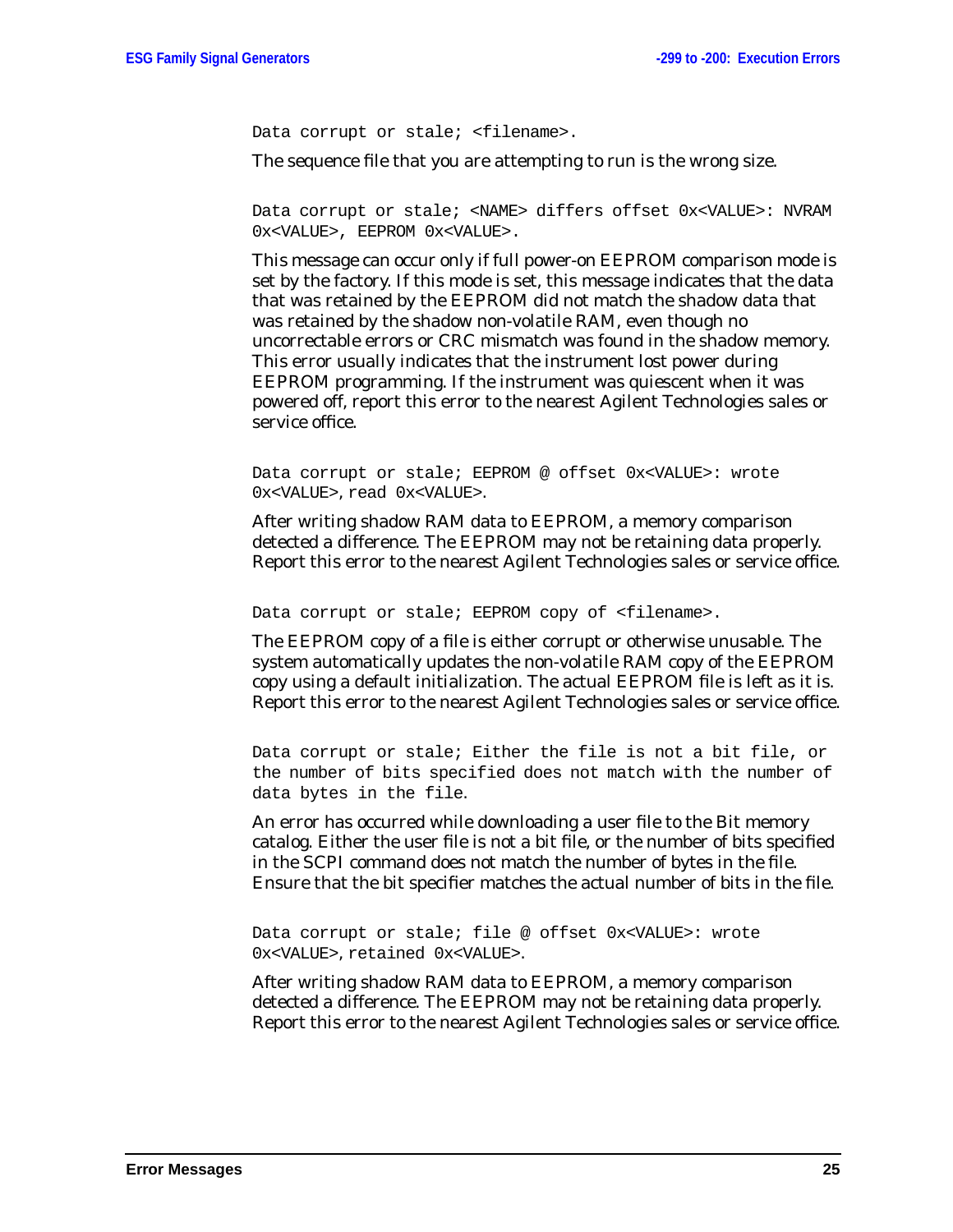Data corrupt or stale; License file is obsolete, missing entries defaulted.

This error can only occur during the instrument's first power up after having downloaded new firmware. It indicates that the software license file is missing entries for options supported by the current revision of firmware. The missing entries have been added to the file, and their license key values have been defaulted to zero. This error will occurs during the first power up after downloading new firmware into the instrument.

Data corrupt or stale; RAM copy of <filename>.

The non-volatile RAM copy of a file is either corrupt or is out of date with the EEPROM master copy (if one exists). The system automatically re-initializes the file from EEPROM (if appropriate) or from a default algorithm. A potential cause is a failing backup battery.

-226 Lists not same length

Attempted to use LIST structure having individual LISTs of unequal length.

-225 Out of memory

The device has insufficient memory to perform the requested operation.

-224 Illegal parameter value

Used where exact value, from a list of possibilities, was expected.

Illegal parameter value; Command requires at lease one data value.

A modulation type cannot be created without data.

Illegal parameter value; Total user file bits must be greater than 0.

An attempt was made to select a user file that contains 0 bits. Select another user file that contains at least 1 bit.

Illegal parameter value; Total user file bits must be greater than 0 and smaller than 500000.

The current hardware supports user file size between 1 and 500000 bits. Select a different file with the correct size.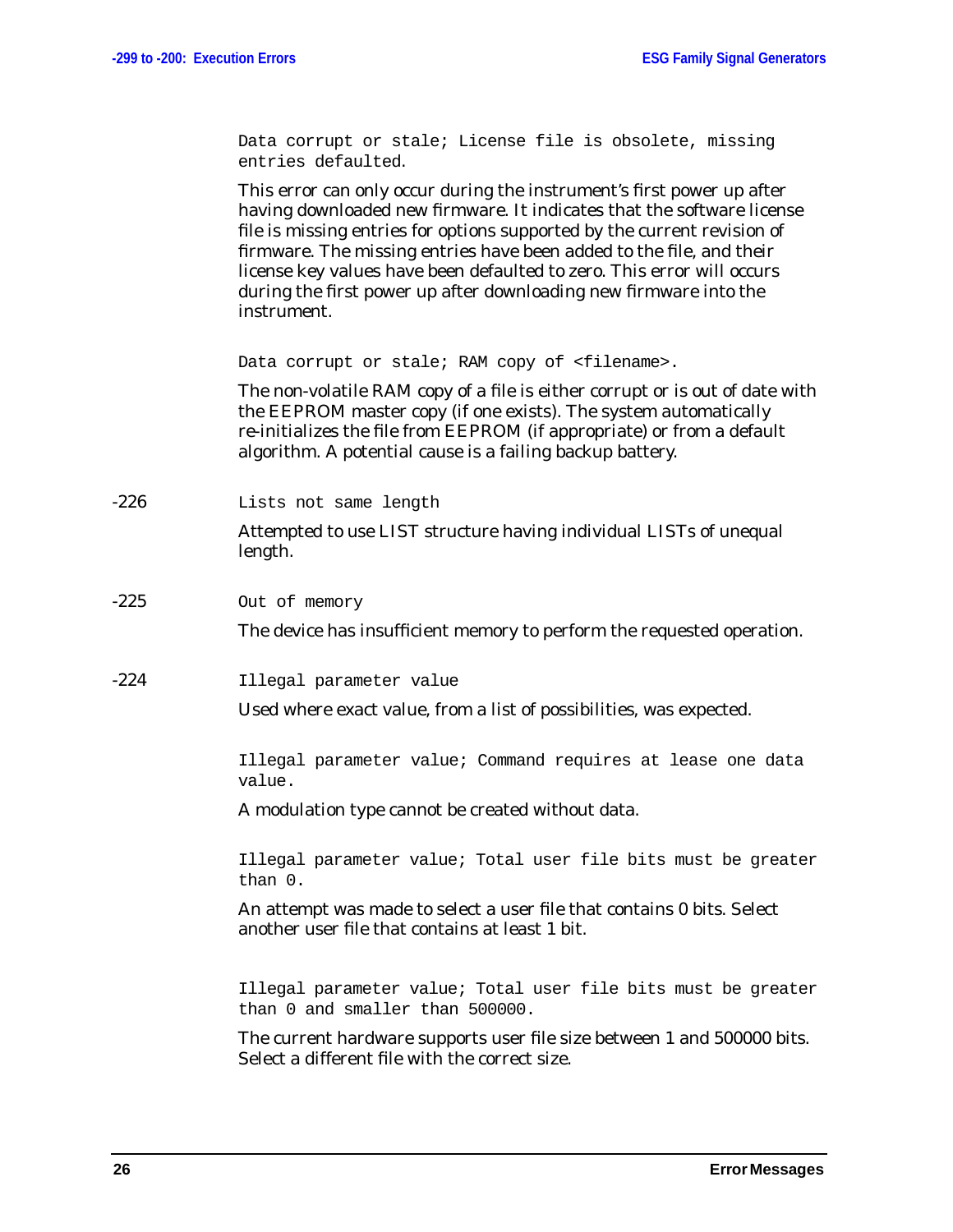#### -223 Too much data

A legal program data element of block, expression or string type was received that contained more data than the device could handle due to memory or related device-specific requirements.

Too much data; The current setting results in too many data points. A new symbol map cannot be generated. CDMA2000 has been turned off.

Due to a hardware limitation, only a certain number of unique data points can be created for the IQ map. CDMA2000 mode turns off when the power combination of all channels exceed that limit. Adjust the channel power level and try again.

Too much data; The current setting results in too many data points. A new symbol map cannot be generated. The IQ Rotation has been restored to previous value.

Due to a hardware limitations, only a certain number of unique data points can be created for the IQ map. IQ rotation is designed to alleviate this problem, but used incorrectly can result in undesirable effects. This error indicates that the current IQ rotation is optimal and cannot be changed.

Too much data; The current setting results in too many data points. A new symbol map cannot be generated. The format has been turned off.

Due to a hardware limitation, only 256 unique data points can be created for the IQ map. W-CDMA mode turns off when the power combination of all channels exceeds that limit. Adjust the channel power level and try again.

Too much data; The current setting results in too many data points. A new symbol map cannot be generated. The current channel has been restored to its previous type.

Due to a hardware limitations, only a certain number of unique data points can be created for the IQ map. This channel type, together with its power setting, has exceeded that limit. The channel type reverts to its previous type to retain a valid signal. To try a different power setting, turn the channel off, switch to the desired type, change the power setting, and then turn the channel back on.

Too much data; The current setting results in too many data points. A new symbol map cannot be generated. The current channel has been turned off.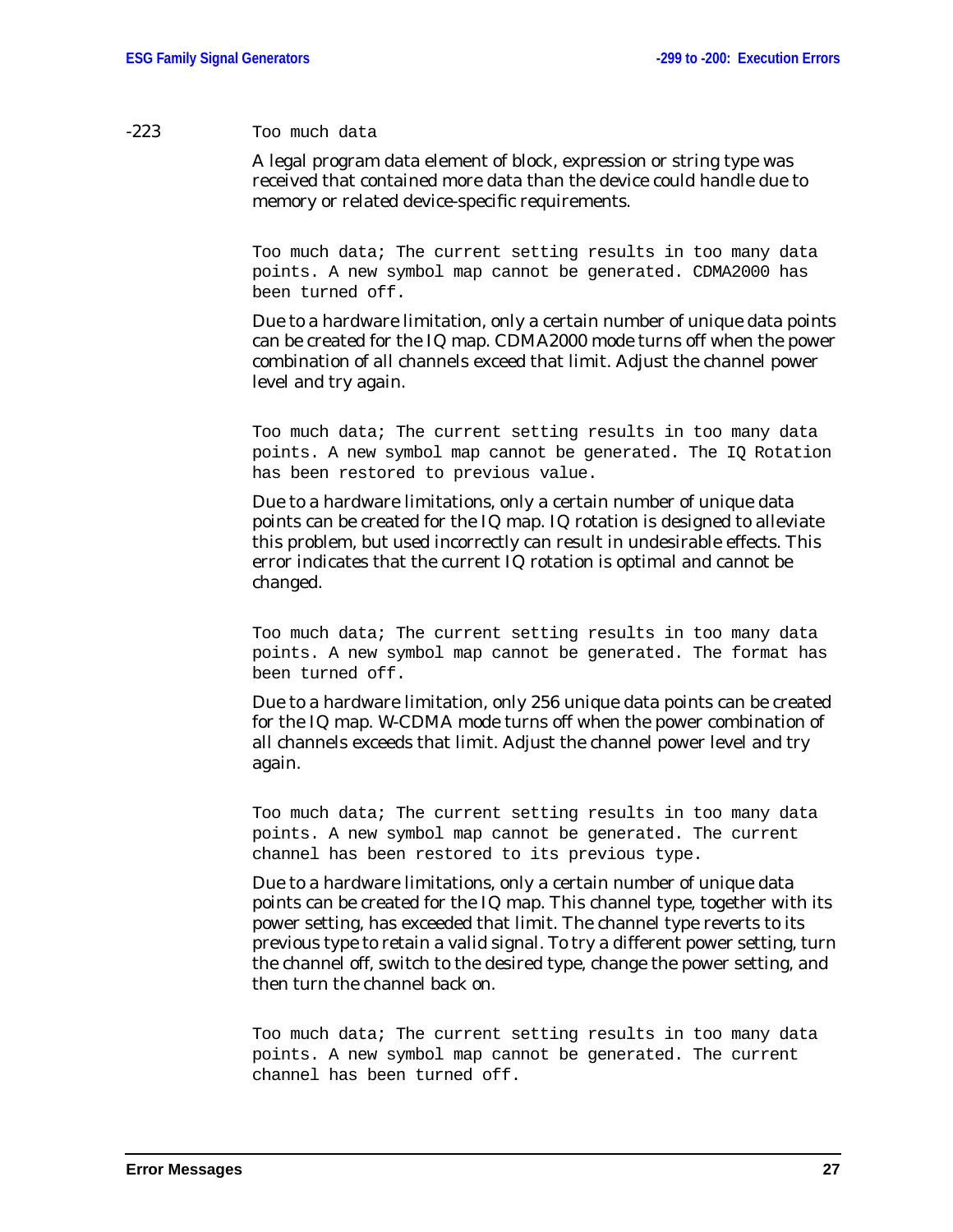Due to a hardware limitations, only a certain number of unique data points can be created for the IQ map. This channel power level has resulted in an IQ map that exceeds the hardware limit when turned on, and cannot be accommodated. The channel has been turned off to retain a valid signal. To turn this channel on, try a different power setting or turn some other channel off.

Too much data; The number of CDMA channels exceeds the maximum allowed.

The maximum number of CDMA channels is defined in the technical specifications document.

Too much data; The number of CDMA carriers exceeds the maximum allowed.

The maximum number of CDMA carriers is defined in the technical specifications document.

Too Much Data; The number of list points exceeds the maximum allowed.

Some tables have a maximum number of entries. Sweep/List can only have 401 points, for example.

Option UN8 cannot use an I/Q map that has more than 16 unique values for both I and Q. You can use global search and replace to replace all occurrences of a given value (in both I and Q) with a different value.

Too Much Data; The number of list points in the table exceeds the maximum allowed.

Some tables have a maximum number of entries. Sweep/List can only have 401 points, for example.

Too much data; The number of points in the table exceeds the maximum allowed.

This occurs when you try to create a table that is too big. For example, if you enter a list in SCPI that is longer than the maximum allowed length, or if you attempt to expand a table and the table is already at its maximum length.

Too Much Data; Only 16 distinct values are allowed for I and Q values.

The current hardware allows a maximum of 16 unique values for I and Q. Try a different modulation.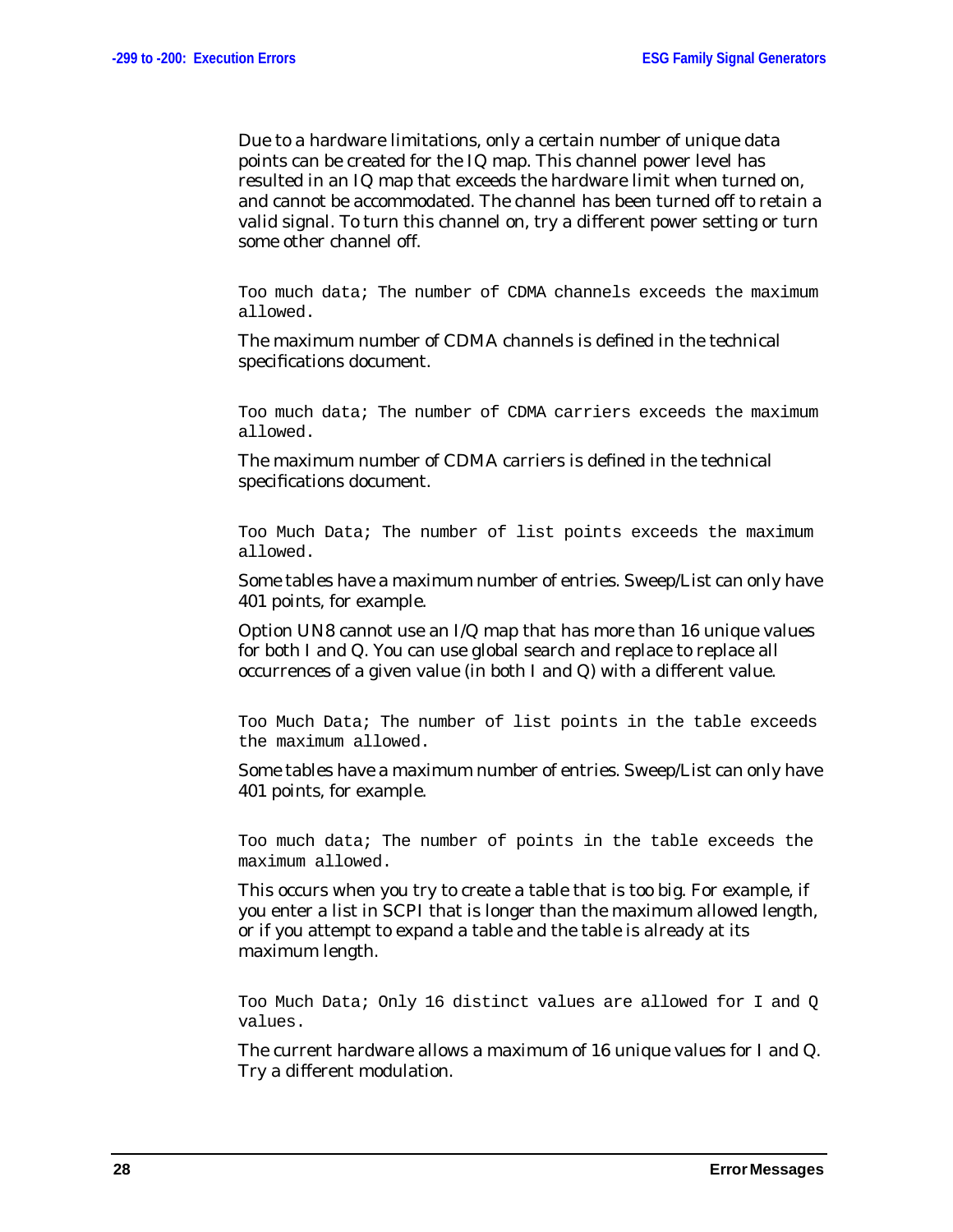Too much data; Only 16 distinct values are allowed for I and Q values.

Option UN8 cannot use an I/Q map that has more than 16 unique values defined for I and Q (distinct values are listed in the I/Q table editor).

You can use global search and replace to replace all occurrences of a given value (in both I and Q) with a different value.

Too Much Data; Only 16 distinct values are allowed for I and Q values.

Although up to 256 I and Q pairs can be configured, only 16 unique I and 16 unique Q values are allowed. If there are more than 16 I and Q pairs, some of the pairs must use I and Q values that are also used by other pairs. For example, two I and two Q values can still define four unique I and Q pairs.

Too Much Data; Only 16 distinct values are allowed for I and Q values.

The current hardware only allows a maximum of 16 unique values for I and Q. Try a different modulation.

Too Much Data; PRAM download exceeds the size of PRAM memory. Download aborted.

You attempted to download a data block to PRAM memory that was larger than PRAM memory. Either use a smaller pattern, or get more memory by ordering the appropriate hardware option. Option UN8 has 1 Mbyte of PRAM, which can store 1 Mbit of data bits. Option UN8 with UN9 contains 8 Mbytes of PRAM, which can store 8 Mbits of data bits.

Too much data; User filter has too many symbols.

Option UN8 cannot use a filter that has more than 32 symbols. You may have specified an incorrect over-sample ratio in the filter table editor.

-222 Data out of range

A legal program data element was parsed but could not be executed because the interpreted value was outside the legal range defined by the device (see IEEE 488.2 11.5.1.1.5).

Data out of range; Channel type not allowed for current link/config.

The channel type you are trying to add is not supported by the current cdma2000 link and/or radio configuration.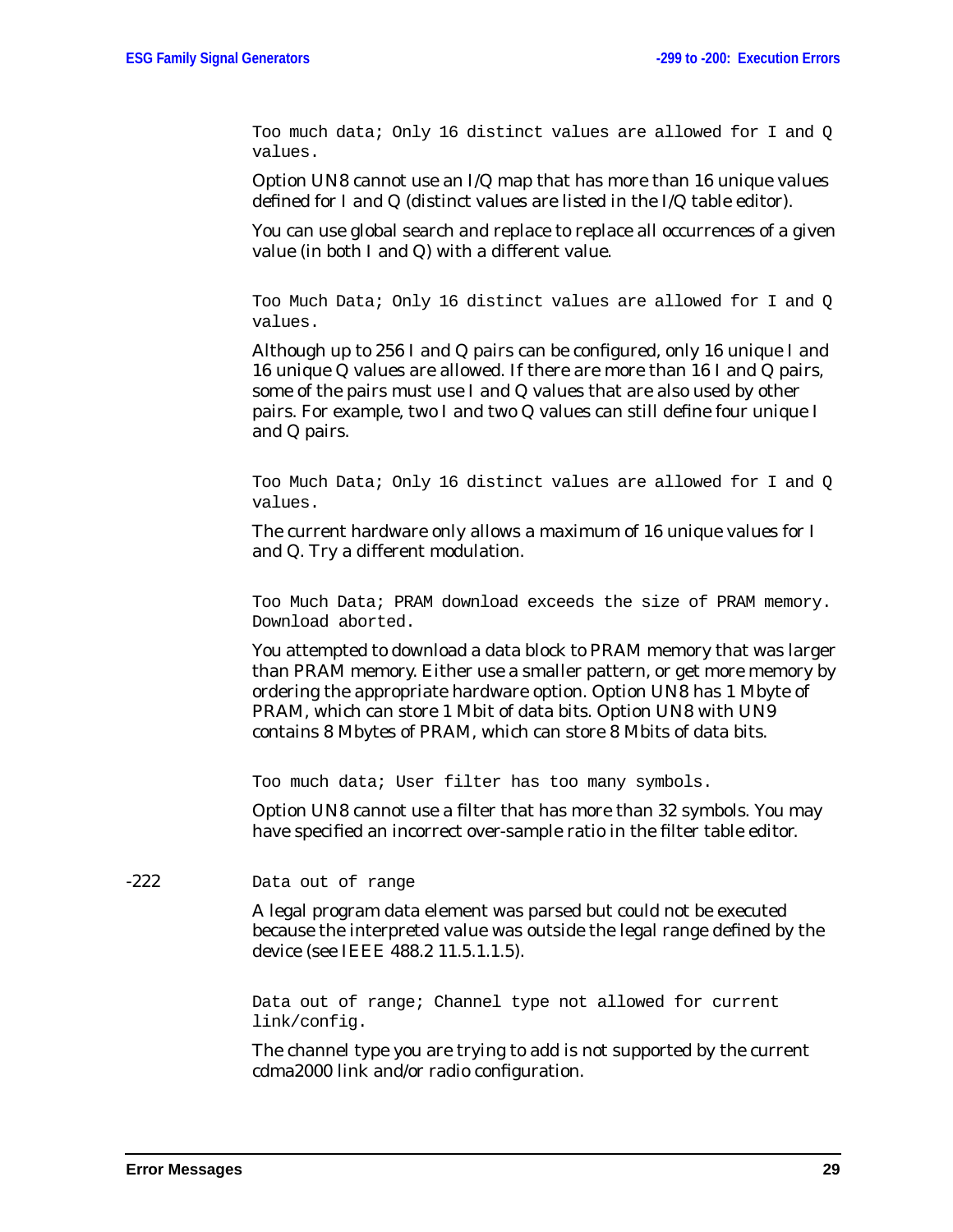Data out of range; Manual point exceeds list sizes. Limiting to maximum point.

The sweep/list manual point has been reassigned to a smaller number value due to the longest list decreasing in size or being turned off. Its new value is the length of the longest enabled list (frequency or power).

Data out of range; Manual point exceeds frequency list size. Limiting to maximum point.

The sweep/list manual point has been reassigned to a smaller number value due to the longest list decreasing in size or being turned off. Its new value is the length of the frequency list that is the longest enabled list.

Data out of range; Manual point exceeds power list size. Limiting to maximum point.

The sweep/list manual point has been reassigned to a smaller number value due to the longest list shrinking, or being turned off. Its new value is the length of the power list, that is the longest enabled list.

Data out of range; Only DEFAULT or USER FILE data type is allowed. Data type is changed to DEFAULT

Only Default data or user file is valid for Paging channel. Paging data is now set to default.

Data out of range; The specified filter has too many symbols. The baseband cannot function.

The filter is in a state that is inappropriate for the hardware. Although no damage to the hardware will occur, the output is in an unknown state. Report this error to the nearest Agilent Technologies sales or service office.

Data out of range; Synthesizer: Frequency out of bounds.

The signal generator received an internal request for a frequency outside of its supported frequency range. Report this error to the nearest Agilent Technologies sales or service office.

Data out of range; value clipped to lower limit.

An input value is below the minimum value allowed. Examples are: frequency setting, reference, or offset; output power; power reference and offset; modulation depth, deviation, or modulation source frequency; number of points and start/stop values for list mode; start/stop values for internal I/Q calibration; sequence or register values (save/recall); dwell time.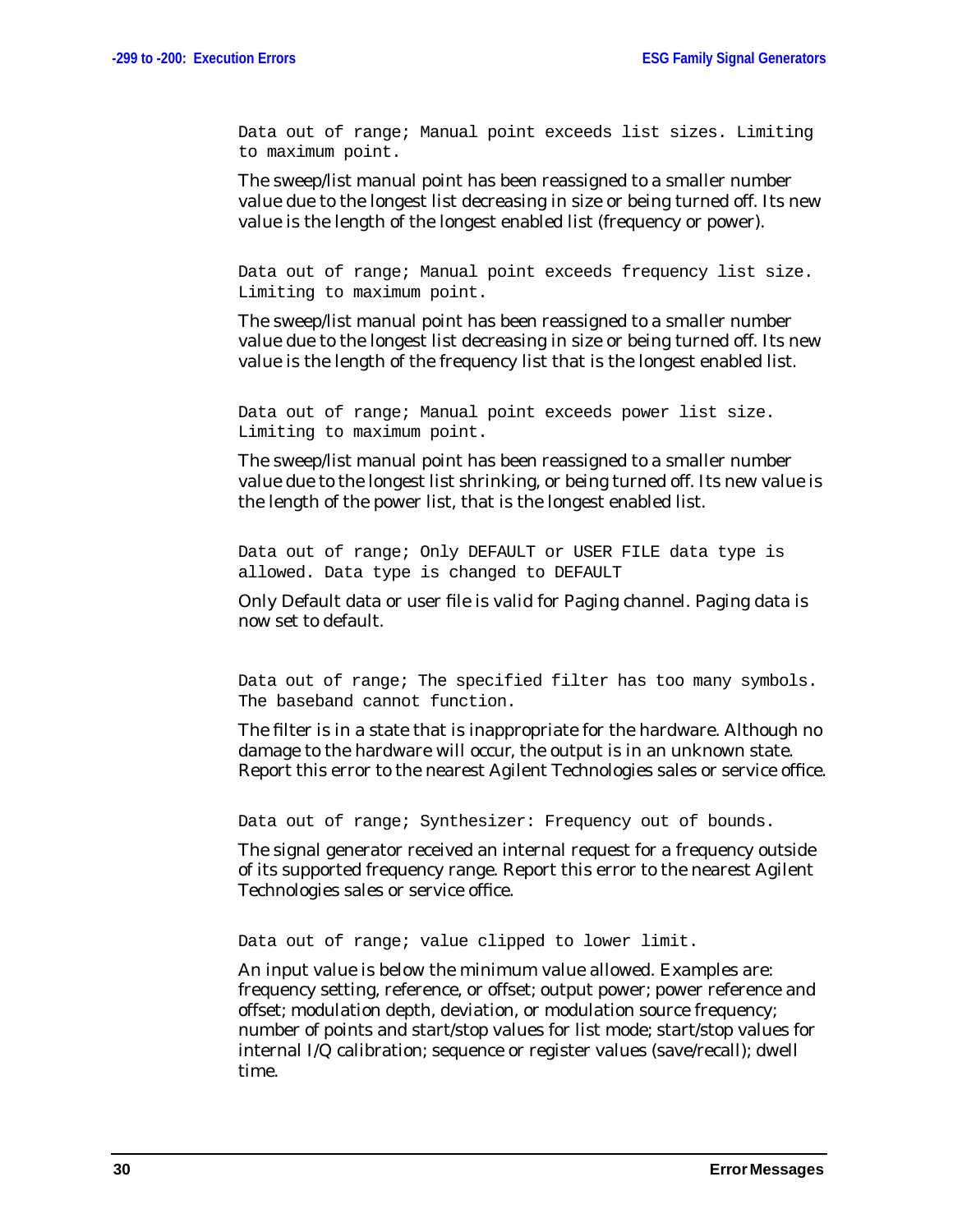Data out of range; value clipped to upper limit.

An input value is above the maximum value allowed. Examples: frequency setting, reference, or offset; output power; power reference and offset; modulation depth, deviation, or modulation source frequency; number of points and start/stop values for list mode; start/stop values for internal I/Q calibration; sequence or register values (save/recall); dwell time.

#### -221 Settings conflict

A legal program data element was parsed but could not be executed due to the current device state (see IEEE 488.2 11.5.1.1.5).

Settings conflict; At least one of the channels must be on in order to turn the mode on. CDMA2000 has been turned off.

To output a valid RF signal, at least one channel must be turned on. Since all channels are off, CDMA2000 mode has been turned off to avoid undefined behavior.

Settings conflict; At least one of the channels must be on in order to turn the mode on. WCDMA has been turned off.

To output a valid RF signal, at least one channel must be turned on. Since all channels are off, W-CDMA mode has been turned off to avoid undefined behavior.

Settings conflict; BBG Data Clock is fixed to EXTernal to synchronize Data Gen to Demodulator.

With both the GSM format and the BERT GSM activated, an attempt was made to toggle the baseband data clock from external to internal. The baseband data clock is fixed to external in order to synchronize the data generator to the demodulator.

Settings conflict; Cannot have a secondary frame with a non-framed data pattern. The secondary frame is unchanged.

The secondary frame feature has many potential conflicts. Some of the conflicts leave the secondary pattern and its state as they were prior to the command that led to the error message, and some turn off the secondary state, since the primary state is not compatible and it has priority.

Settings conflict; Cannot have a secondary frame with all timeslots off. The secondary frame is unchanged.

The secondary frame feature has many potential conflicts. Some of the conflicts leave the secondary pattern and its state as they were prior to the command that led to the error message, and some turn off the secondary state, since the primary state is not compatible and it has priority.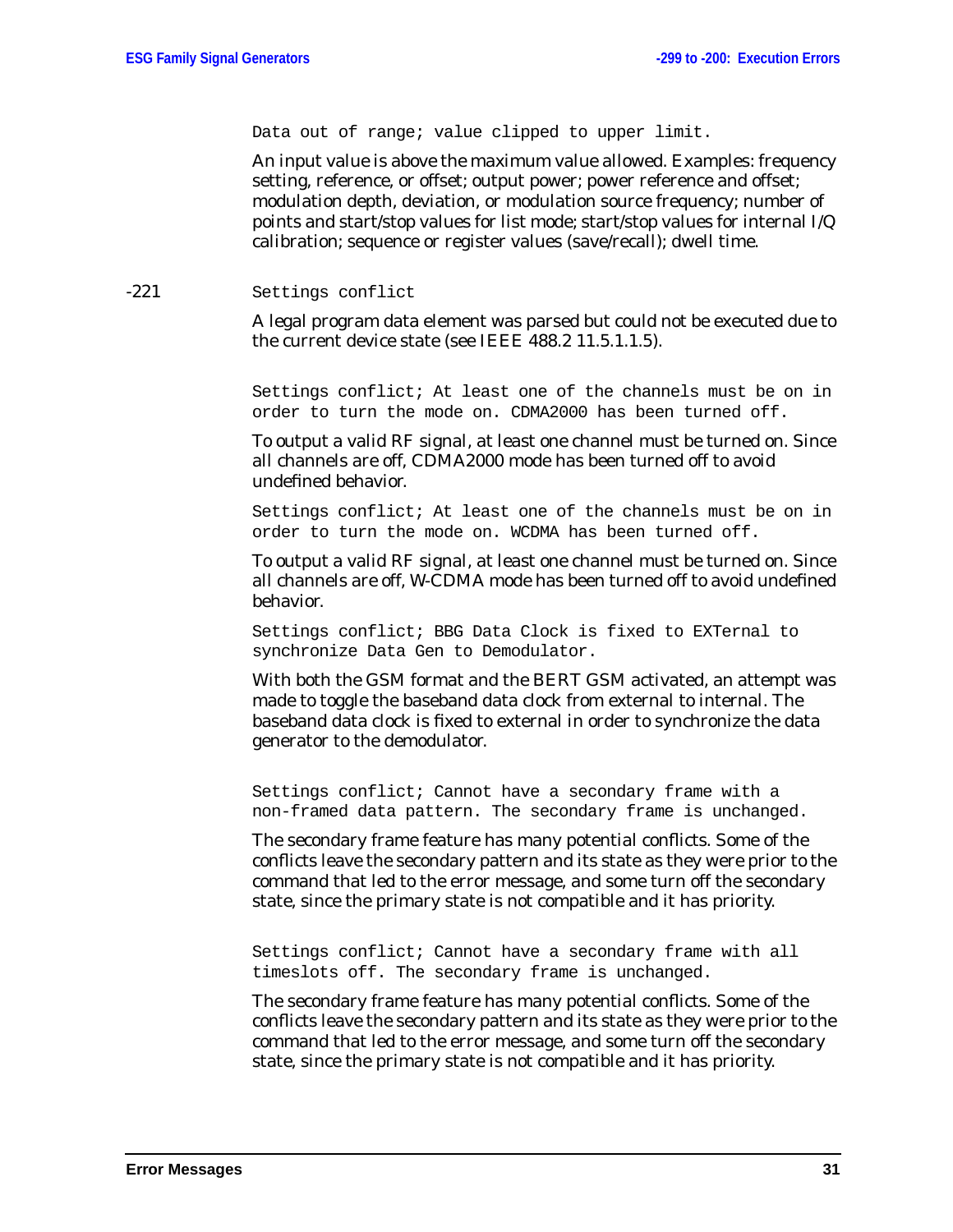Settings conflict; Cannot have a secondary frame with alternate amplitude. The secondary frame is unchanged.

The secondary frame feature has many potential conflicts. Some of the conflicts leave the secondary pattern and its state as they were prior to the command that led to the error message, and some turn off the secondary state, since the primary state is not compatible and it has priority.

Settings conflict; Cannot have a continuous and discontinuous frame at the same time. The secondary frame has been turned off.

The secondary frame feature has many potential conflicts. Some of the conflicts leave the secondary pattern and its state as they were prior to the command that led to the error message, and some turn off the secondary state, since the primary state is not compatible and it has priority.

Settings conflict; Cannot have a secondary frame with a non-framed data pattern. The secondary frame has been turned off.

The secondary frame feature has many potential conflicts. Some of the conflicts leave the secondary pattern and its state as they were prior to the command that led to the error message, and some turn off the secondary state, since the primary state is not compatible and it has priority.

Settings conflict; Cannot have a secondary frame with all timeslots off in the primary frame. The secondary frame has been turned off.

The secondary frame feature has many potential conflicts. Some of the conflicts leave the secondary pattern and its state as they were prior to the command that led to the error message, and some turn off the secondary state, since the primary state is not compatible and it has priority.

Settings conflict; Cannot have a secondary frame while the primary frame has alternate amplitude. The secondary frame has been turned off.

The secondary frame feature has many potential conflicts. Some of the conflicts leave the secondary pattern and its state as they were prior to the command that led to the error message, and some turn off the secondary state, since the primary state is not compatible and it has priority.

Settings conflict; Cannot have a secondary frame with a different modulation type than the primary frame. The secondary frame has been turned off.

The primary and secondary frames must have the same modulation types. If they do not, the secondary frame is turned off.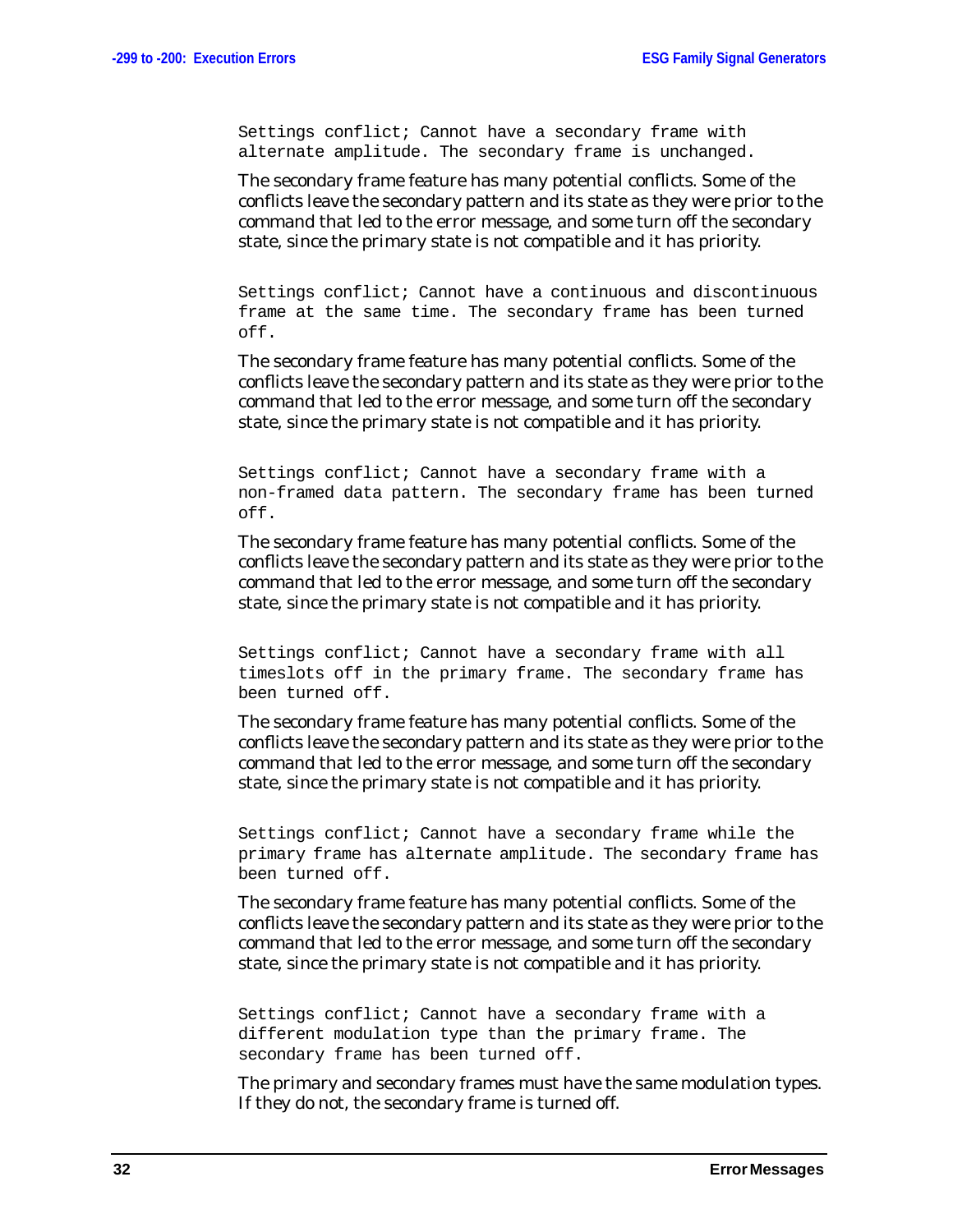Settings conflict; Cannot have more than 4 EDGE multiframe timeslots on simultaneously. The selected timeslot has been turned off.

An unsupported timeslot type was encountered. EDGE does not support the simultaneous activation of more than four multiframe timeslots.

Settings conflict; Cannot have uplink protocols while the control frame is on. Frames 1-17 timeslots changed to downlink.

Indicates that, in TETRA mode, some of the timeslots are set to uplink. When the control frame is turned on in TETRA, all timeslots in all frames must use downlink protocols. The instrument enforces this by reconfiguring the timeslots that are not using downlink protocols when the control frame is switched on.

Settings conflict; Cannot select uplink protocols while the control frame is on. Selection changed to custom.

Indicates that in TETRA mode, an attempt has been made to select uplink protocols while the control frame is switched on. TETRA requires that the control frame be switched off in order to select uplink protocols.

Settings conflict; Carrier formats must be the same.

All digital modulation multicarriers must be the same format.

Settings conflict; Channel #<NUMBER> must be on for any transport channel following it to be on. All transport channels following channel #<NUMBER> have been turned off.

Transport channels must be turned on sequentially. Therefore, all transport channels with a higher number than a channel that is turned off will be automatically turned off.

Settings conflict; Channel #<NUMBER> must be turned on before channel #<NUMBER> can be turned on. Channel #<NUMBER> has been turned off.

Transport channels must be turned on sequentially. For example, channels 1, 2, and 3 must be turned on before channels 4 through 6 can be activated.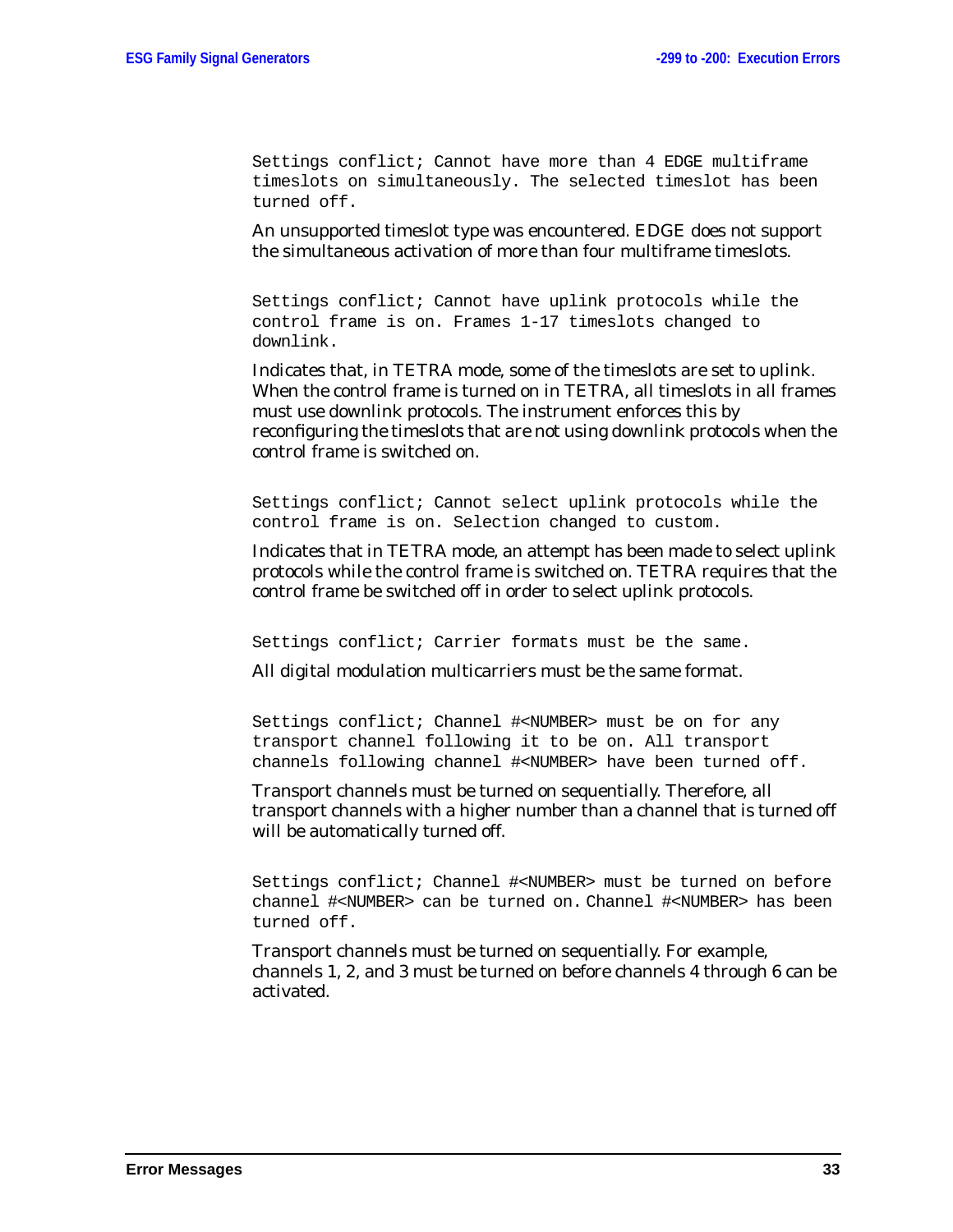Settings conflict; The current data rate is not valid for this radio configuration. Data rate changed to the default rate.

The new radio configuration does not support the current data rate. The data rate changes to the default rate for the new radio configuration, which is  $1 \times$  for F-FCH and  $2 \times$  for F-SCH.

Settings conflict; Current file length does not have an integer number of symbols. User file size must have symbol boundary in order to transmit the file.

A user-defined file must end with a symbol. If it does not, transmission is aborted.

Settings conflict; The current paging indicator (PI) is not valid for 2400 bps data rate. The PI has been changed to 0, the default.

QPCH channel with a data rate of 2400 bps only supports up to 191 paging indicators. The PI has been set to 0 (default value) to remain valid for this data rate.

Settings conflict; The current RC or data rate does not support turbo coding. Turbo Coding has been turned off.

Either specification or hardware does not support turbo coding for this data rate. Turbo coding is now turned off. If you wish to use turbo coding, select a valid data rate and then turn turbo coding on. For F-SCH channels, data both rates below 14.4 kbps, and the highest data rates for each RC are not valid for turbo coding.

Settings conflict; Clipping not allowed for CDMA2000 reverse radio configs 1 and 2. Clipping set to 100%.

The clipping function is not available for the cdma2000 reverse link radio configs 1 and 2. The value is automatically reset to 100% (no clipping).

Settings conflict; Continuous protocol timeslots cannot be turned off.

A continuous protocol timeslot is switched off while in TETRA mode. When a continuous protocol has been selected for a timeslot in TETRA mode, all of the timeslots must be switched on.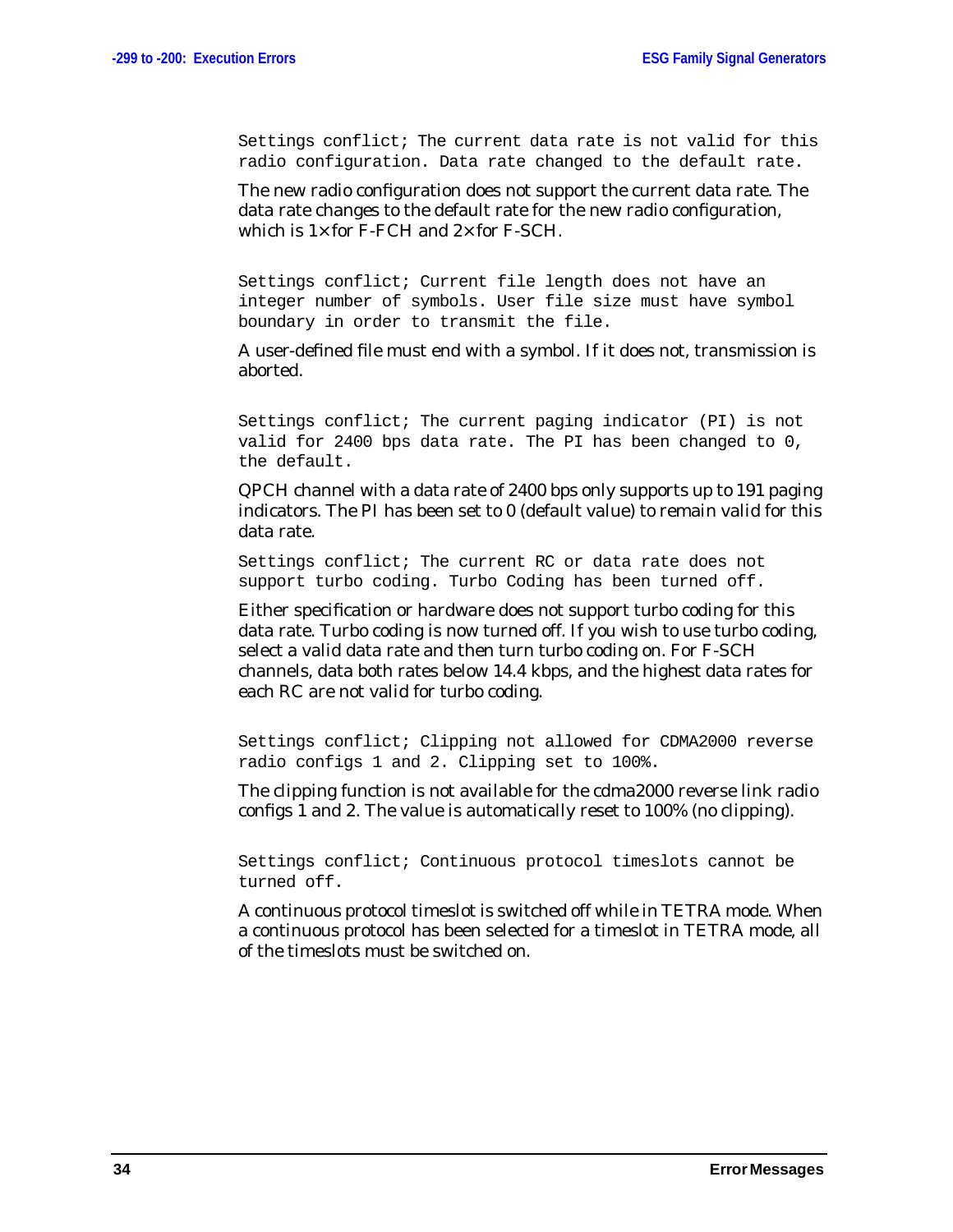Settings conflict; Continuous & Discontinuous setting conflict. All selected Continuous timeslots are now switched to Discontinuous.

Indicates that while in TETRA mode, an attempt has been made to simultaneously assign continuous and discontinuous protocols to the timeslots. Continuous and discontinuous protocols cannot coexist in TETRA mode. If a discontinuous protocol is selected for any timeslot, all timeslots' protocols are changed to discontinuous protocols.

Settings conflict; Current frame length does not have symbol boundary. End of frame has been patched with extra bits to allow an integer of symbols in a frame.

With Option UN8, in TDMA format you can select from many different modulations with different bits per symbol. Because all TDMA formats have a fixed frame size, in some modulations end-of-frame and end-of-symbol do not happen at the same time. This message indicates that end-of-frame has been patched with extra bits to allow an integer of symbols per frame.

Settings conflict; Discontinuous & Continuous setting conflict. All selected Discontinuous timeslots are now switched to Continuous.

Indicates that while in TETRA mode, an attempt has been made to simultaneously assign discontinuous and continuous protocols to the timeslots. Discontinuous and continuous protocols cannot coexist in TETRA mode. If a continuous protocol is selected for any timeslot, all timeslots' protocols are changed to continuous protocols.

Settings conflict; Downlink & Uplink setting conflict. All selected Downlink timeslots are now set to Uplink.

A Downlink timeslot type has been selected while another timeslot(s) has Uplink selected. In NADC and PDC digital modulation for bursted data, only either Uplink (base to mobile) or Downlink (mobile to base) Traffic Channel type can be selected for all timeslots at any one moment.To continue data transmission, all Downlink timeslots have been changed to the Uplink configuration.

Settings conflict; EDGE BERT requires Multiframe PN Sequence in Timeslot E field.

An unsupported data type was encountered. The measurement timeslot requires a multiframe PN sequence in the E field.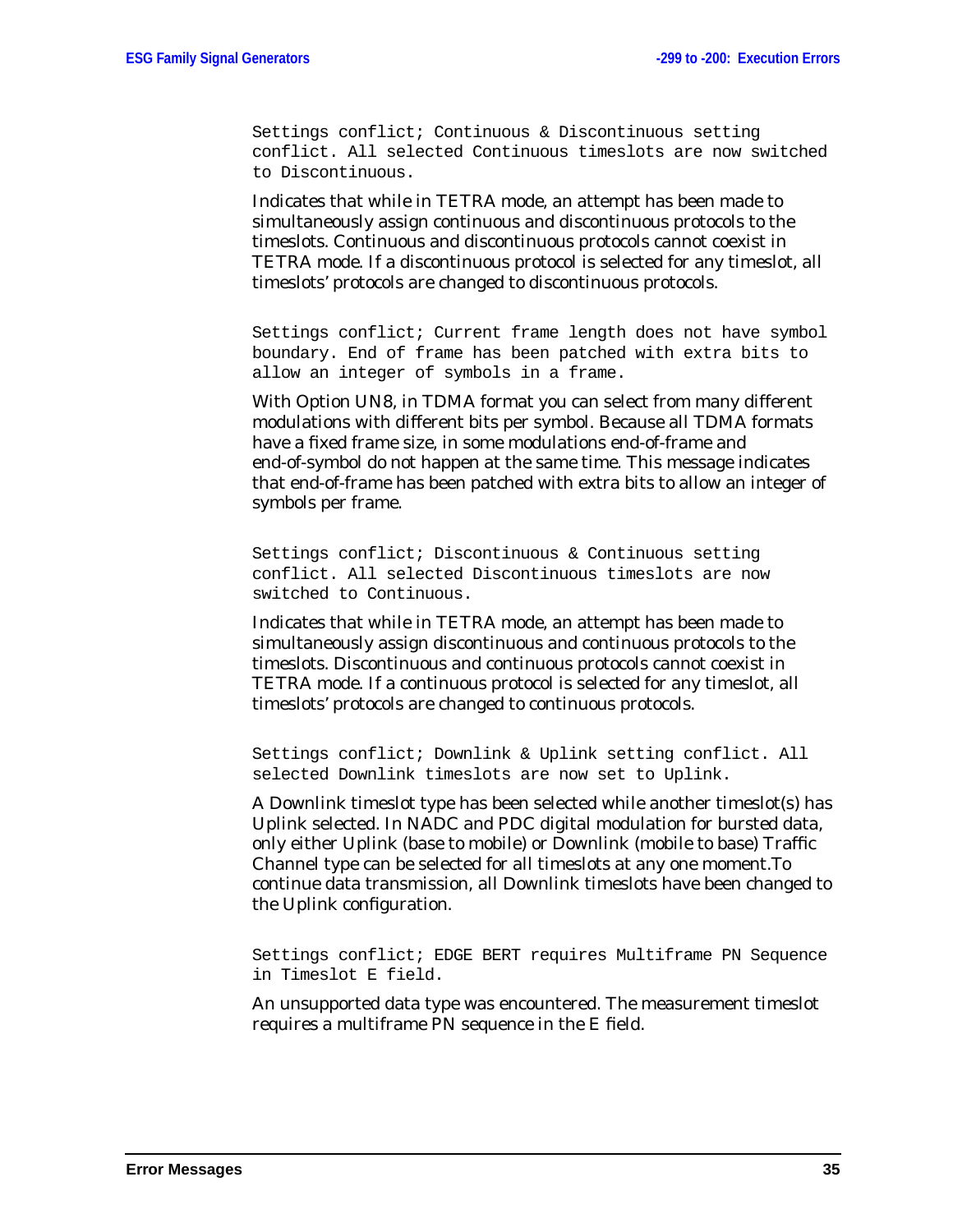Settings conflict; EDGE BERT requires Normal as Timeslot Type.

An unsupported timeslot type was encountered. The measurement timeslot must be designated Normal.

Settings conflict; Enabled mod source conflicts with previously enabled mod source. Previous mod disabled.

The signal generator has three sources: INT, EXT1, and EXT2 that are shared by the FM1/PM1, AM1/AM2, FM2/PM2, pulse (INT and EXT2), and burst envelope (EXT1 only). Each source can be used by only one modulation at a time. If a source is being used by an active modulation, and a request for the source is made by another modulation, the first modulation is turned off and the second modulation is turned on.

Settings conflict; External burst cannot be on while using AM.

There is a hardware conflict for the burst envelope using the EXT1 source (I/Q menu) and AM1/AM2. The most recently requested modulation will be turned on, the previous modulation will be turned off.

Settings conflict; External data cannot be selected for multiple channels. PN9 is automatically selected for <CHANNEL NAME>.

The current hardware supports only one external data source at a time. The <CHANNEL NAME> data source has been changed to the default data source, PN9.

Settings conflict; FFCH/OCNS and QPCH cannot be on at the same time. QPCH has been tuned off.

QPCH is generated using both channel 3 and 4. Channel 3 has been turned on to generate FFCH or OCNS. Channel 4 can no longer generate QPCH. Therefore, QPCH must be turned off.

Settings conflict; FM1/PM1 value set less than FM2/PM2 value. FM2/PM2 changed to match FM1/PM1 value.

The deviation of FM2/PM2 must always be less than or equal to the deviation settings for FM1/PM1. This error will be reported to the queue when FM2/PM2 is enabled and FM1/PM1 is also enabled and an adjustment to either FM1/PM1 deviation causes the FM1 or PM1 deviation to be less than the FM2 or PM2 deviation. It will also be reported when FM1/PM1 is being turned on, and the last FM2/PM2 deviation setting is greater than the current FM1/PM1 deviation setting. In both cases the FM2/PM2 deviation will be adjusted to match the FM1/PM1 deviation.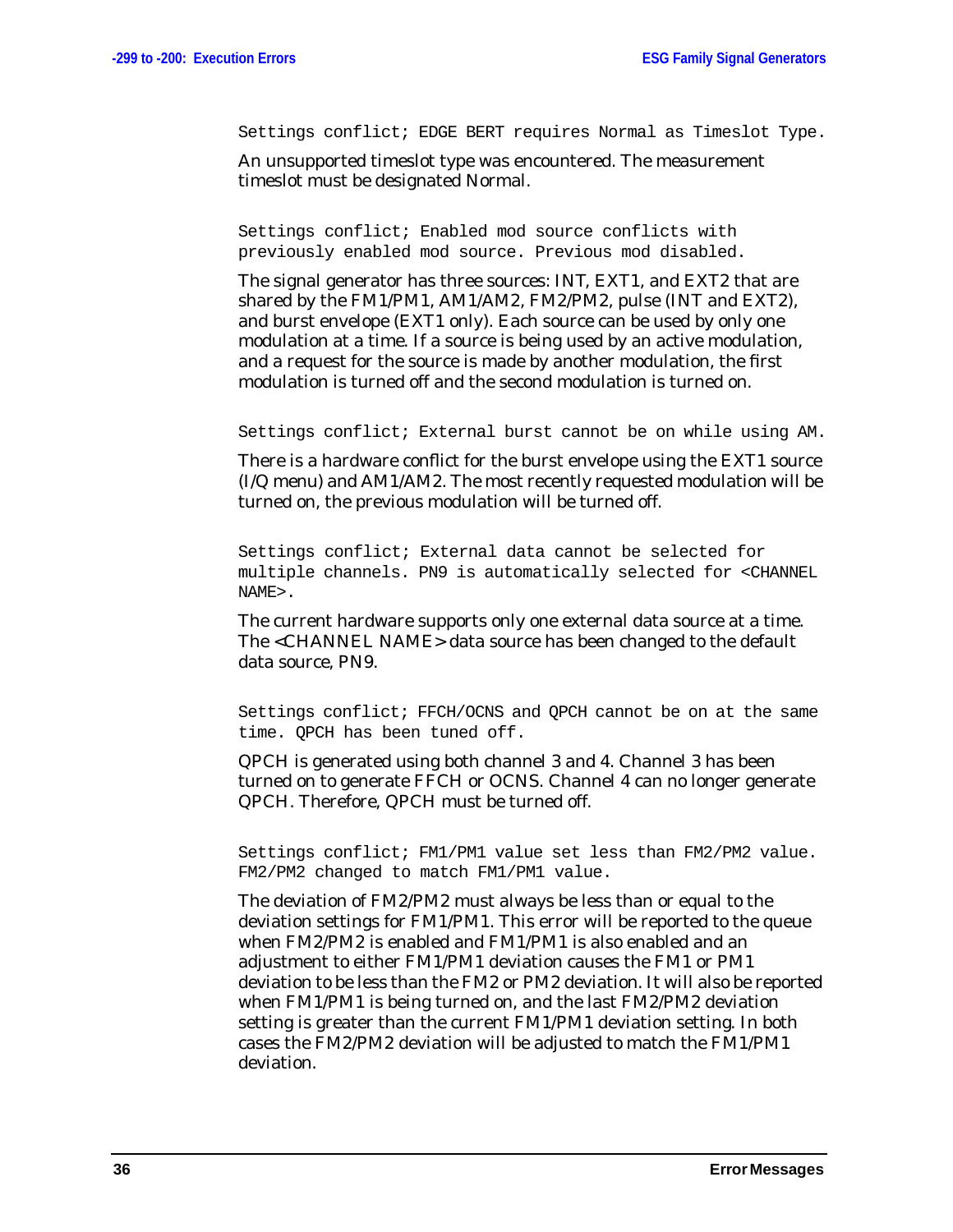Settings conflict; FM2/PM2 value set greater than FM1/PM1 value. FM1/PM1 changed to match FM2/PM2 value.

FM2/PM2 deviation must be FM1/PM1 deviation. This error is reported when both FM1/PM1 and FM2/PM2 are enabled and an adjustment to either FM2/PM2 deviation causes the FM2 or PM2 deviation to be greater than the FM1 or PM1 deviation. It is also be reported as FM2/PM2 is turned on, and the last FM1/PM1 deviation setting is less than the current FM2/PM2 deviation setting. In both cases the FM1/PM1 deviation is adjusted to match the FM2/PM2 deviation.

Settings conflict; FM & PM not allowed.

There is a hardware conflict between FM and PM. The most recently requested modulation will be turned on, the previous modulation will be turned off.

Settings conflict; The format must be on and fully configured for use before being specified as the secondary frame. The secondary frame is unchanged.

The secondary frame setup must be completely configured as a stand-alone setup before being selected for use as a secondary frame. It must have a format, framing, and at least one timeslot turned on.

Settings conflict; Frame in Pattern RAM is from a different format. The secondary frame is unchanged.

The secondary frame feature has many potential conflicts. Some of the conflicts leave the secondary pattern and its state as they were prior to the command that led to the error message, and some turn off the secondary state, since the primary state is not compatible and it has priority.

Settings conflict; Frame repeat changed to continuous.

Single is not a valid repeat setting for an external data source.

Settings conflict; Frequency list and dwell list are of unequal size. Set one list equal to size one, or make their sizes equal.

The frequency list has more than one element and the dwell list has more than one element, and they are not of equal size. If any of the frequency, power, or dwell lists have more than one element, they must all have the same number of elements. A list of a single element is the same as a list of an equal size with the single element repeated the necessary number of times.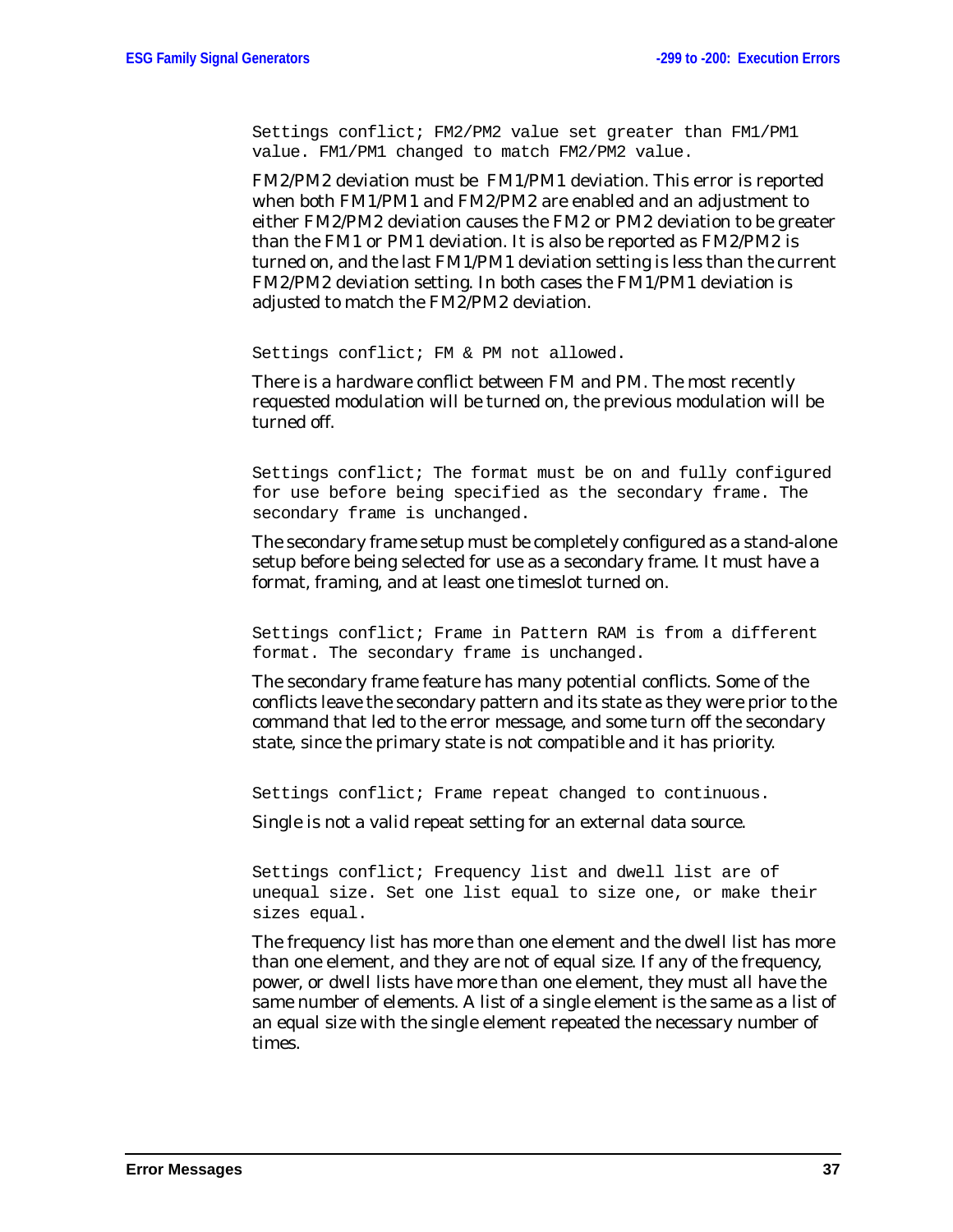Settings conflict; Frequency list and power list are of unequal size. Turn one list off, set one to size one, or make their sizes equal.

The frequency list has more than one element and the power list has more than one element, and they are not of equal size. If any of the frequency, power, or dwell lists have more than one element, they must all have the same number of elements. A list of a single element is the same as a list of an equal size with the single element repeated the necessary number of times.

Settings conflict; The frequency spacing has been limited by the number of tones.

The product of the multitone number of frequencies and frequency spacing must be less than or equal to 15 MHz.

Settings conflict; FSK frequency deviation cannot exceed the symbol rate.

If the FSK frequency deviation exceeds the symbol rate, the deviation is changed to match the value of the symbol rate.

Settings conflict; GSM BERT requires Multiframe PN Sequence in Timeslot E field.

An unsupported data type was encountered. The measurement timeslot requires a multiframe PN sequence in the E field.

Settings conflict; GSM BERT requires Normal as Timeslot Type.

An unsupported timeslot type was encountered. The measurement timeslot must be designated Normal.

Settings conflict; High Amplitude is less than Low Amplitude.

The specified High Amplitude value is smaller than the Low amplitude value for a Sensitivity Search MEASurement? query. No measurement is performed.

Settings conflict; In this configuration the parameter is a constant. It may not be set.

An attempt was made to enter a value into a fixed parameter for the current radio configuration or channel setup. For example, the frame length parameter for the R-FCH has a fixed value in RC1 and RC2. However, in RC3 and RC4 this parameter is adjustable.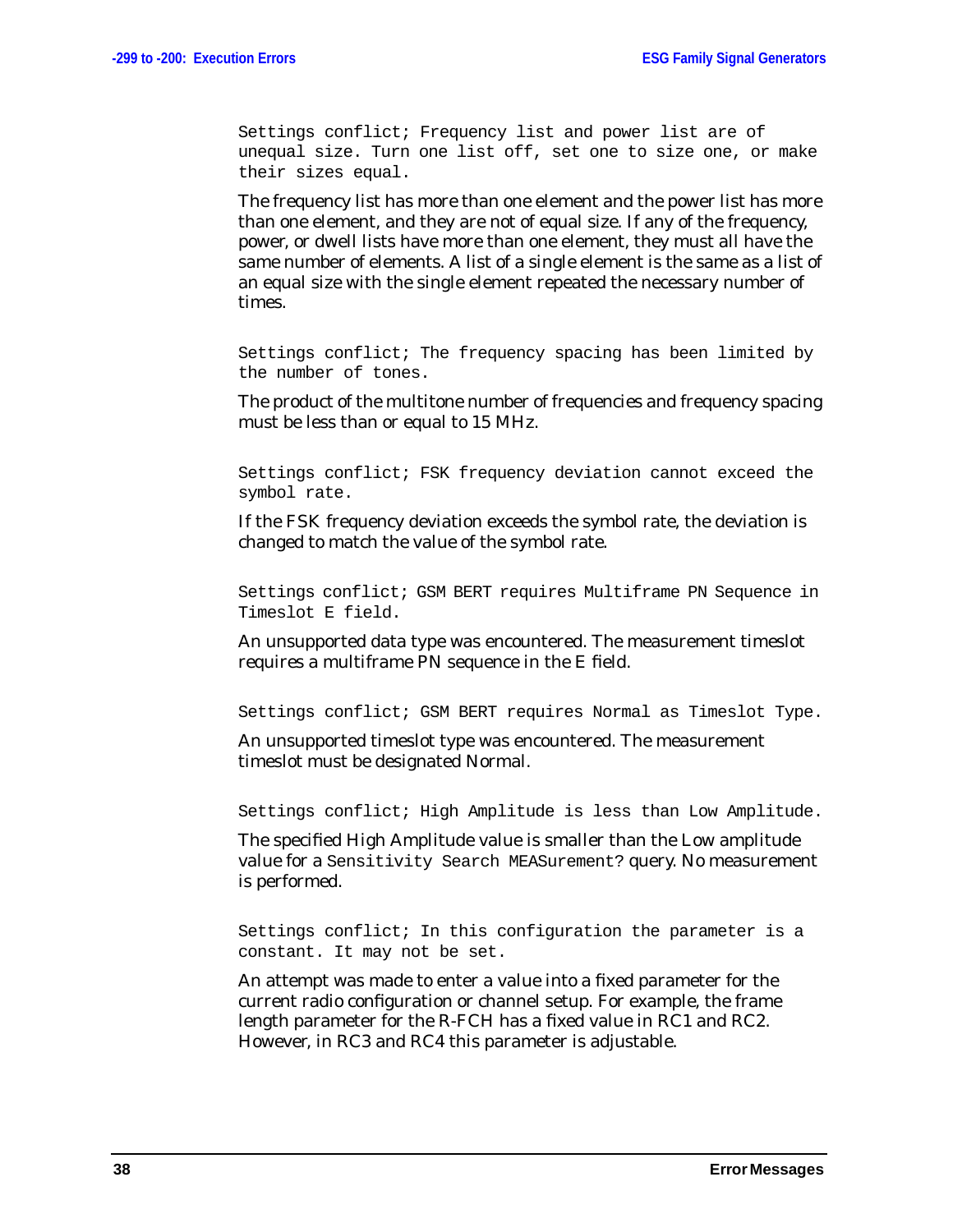Settings conflict; Incompatible step sweep frequency setting. Start, stop, center or span setting changed to be compatible with last command.

Incompatible step sweep frequency setting. Start, stop, center or span setting changed to be compatible with last command.

Settings conflict; Incompatible step sweep power setting. Start, stop, center or span setting changed to be compatible with last command.

Incompatible step sweep power setting. Start, stop, center or span setting changed to be compatible with last command.

Settings conflict; Internal burst cannot be on with pulse modulation.

There is a hardware conflict between internal burst and pulse modulation. The most recently requested modulation will be turned on, the previous modulation will be turned off.

Settings conflict; Invalid Channel Code. Channel code has been changed to the highest channel code for this symbol rate.

An attempt was made to input a channelization code beyond the limitations imposed by the symbol rate. The channelization code is reset to the highest allowable code for the present symbol rate setting.

Settings conflict; Invalid Channel Code on channel <NUMBER>. The channel code has been set to <NUMBER>.

The channelization code range has been changed due to new slot format constraints. The channelization code has been set to the new upper limit. The new slot format may affect all DPCH channels.

Settings conflict; Invalid channel combination. Valid configurations are 'PSCH SSCH P-CCPCH CPICH' or any combination of 'DPCH OCNS and PICH'. The two groups should not be mixed.

The signal generator is not capable of generating certain channel combinations. Change the present combination to one of the allowable combinations suggested by the error message.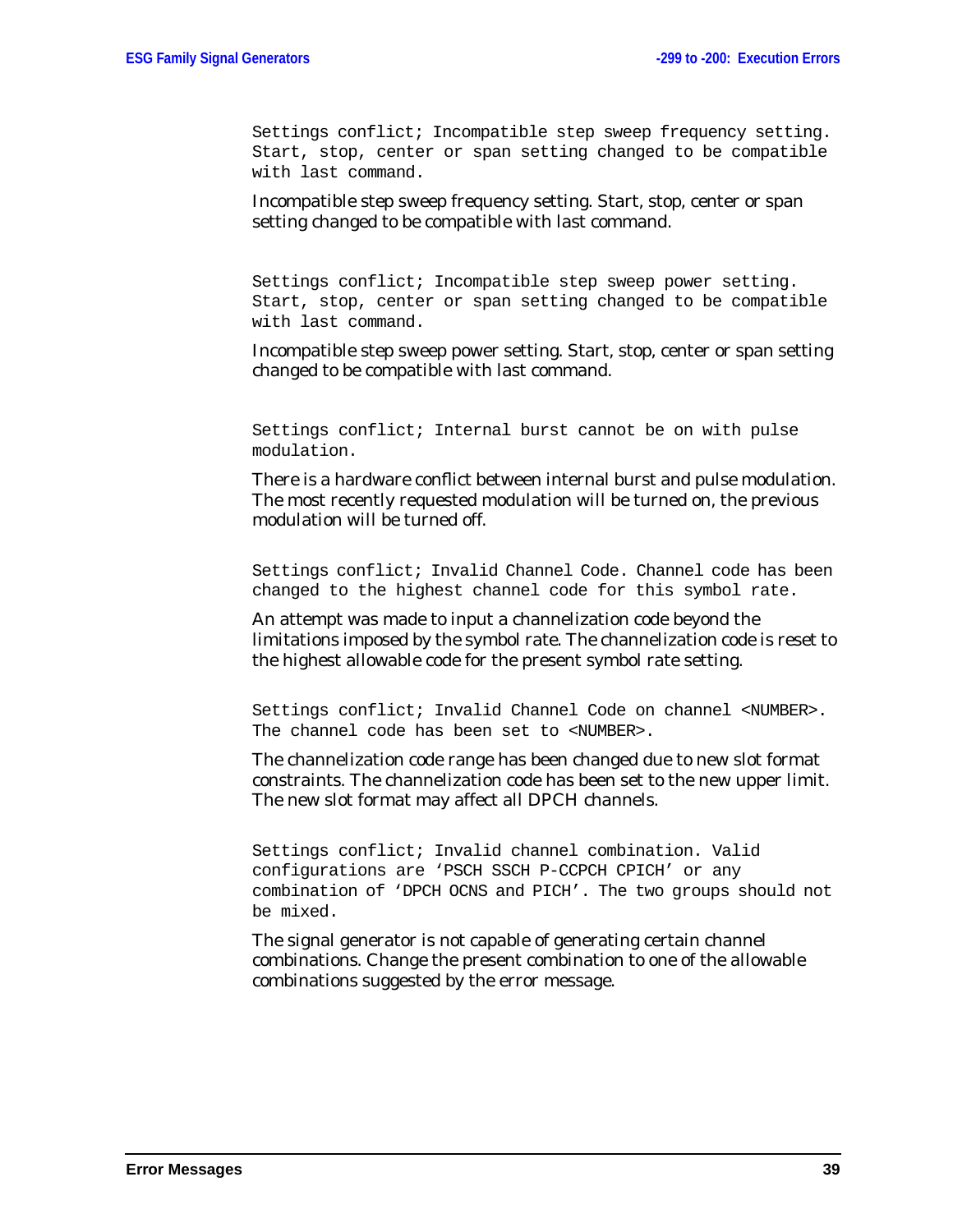Settings conflict;  $I/O$  & AM WB cannot be on at the same time.

The modulation types I/Q and AM WB cannot be used at the same time. This error is reported when the user attempts to activate one type of modulation while the other is activated. The modulation type that was most recently requested will be turned on and the modulation that was on at the time will be turned off.

Settings conflict; Only ONE user file can be selected for all traffic channels. <CHANNEL NAME> is now using <FILE NAME> file.

All traffic channels (F-FCH, F-SCH) can use a user file as a data source, but they must all use the same user file. The <CHANNEL NAME> data has been changed to <FILE NAME> file.

Settings conflict; Pattern repeat is changed to continuous because data source is external.

Single is not a valid repeat setting for an external data source.

Settings conflict; PDC and NADC Custom protocols are now uplink protocols, so the timeslots with Custom selected were changed to Downlink Custom.

Because PDC or NADC has downlink protocols selected and also has Custom in one or more timeslots, the timeslots with Custom are set to Downlink Custom. Otherwise, the timeslots with Custom are set to Uplink Custom. Downlink Custom has its own instrument state information for the Data type and Fix 4 value.

Settings conflict; PHS or TETRA scramble can not be on when the currently selected modulation type has more than 2 bits per symbol.

Option UN8 provides modulations with more than 2 bits/symbol. For these modulations, PHS and TETRA scramble are disabled.

Settings conflict; Power list and dwell list are of unequal size. Set one to size one, or make their sizes equal.

Both the dwell list and the power list have more than one element, and they are not of equal size. If any frequency, power, or dwell lists have more than one element, they must all have the same number of elements. A list of a single element is the same as a list of an equal size with the single element repeated the necessary number of times.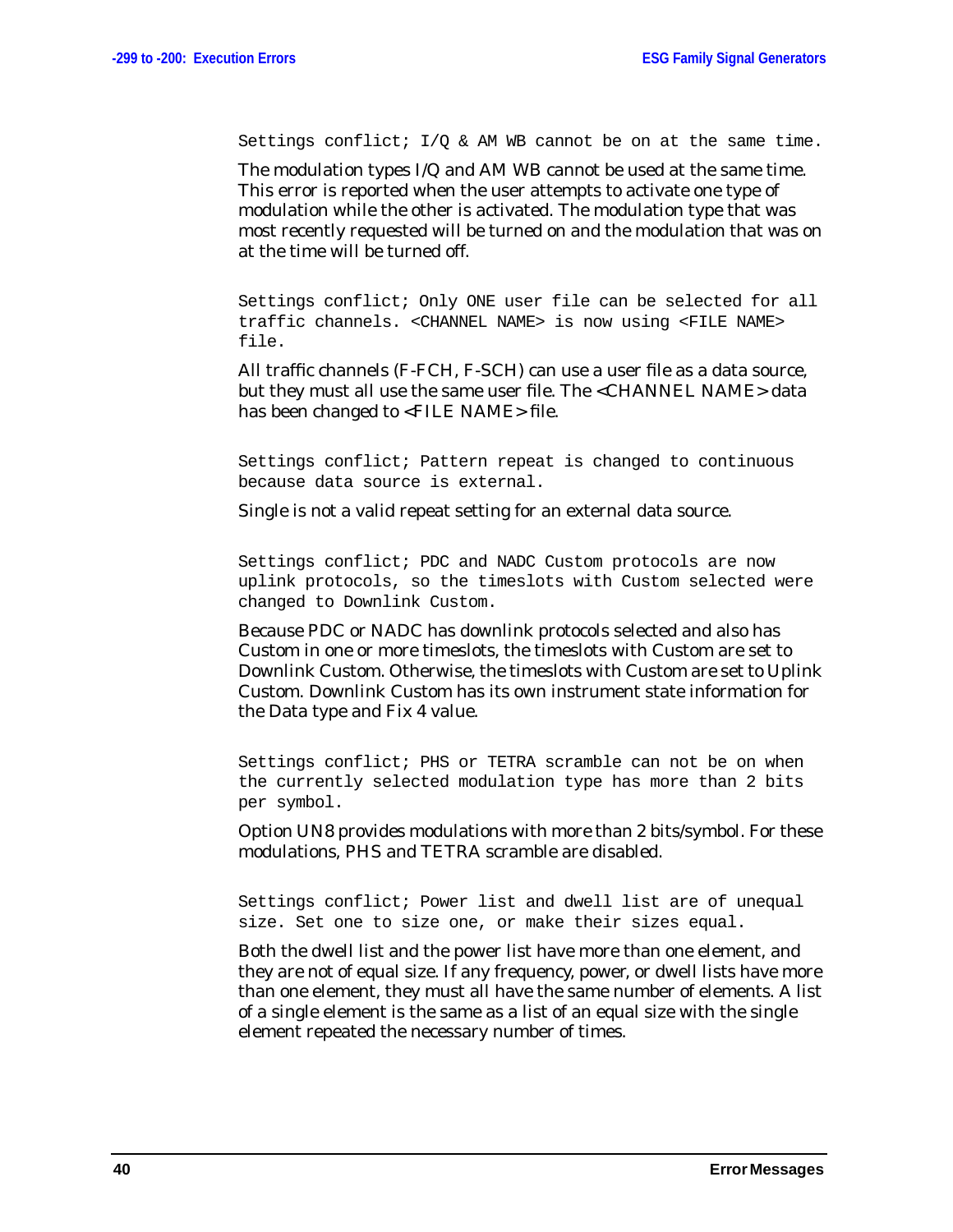Settings conflict; Pulse modulation cannot be on with internal burst.

There is a hardware conflict between pulse modulation and internal burst. The most recently requested modulation is turned on, the previous modulation is turned off.

Settings conflict; Pulse period set less than pulse width. Pulse width changed to match period value.

A pulse period has been entered that is smaller than the pulse width. The instrument automatically adjusts the pulse period to match the pulse width.

Settings conflict; The puncture rate is >=100% on DCH channel <NUMBER>, increase the DPCH Slot Format or edit the DCH fields to reduce the puncture %. All DPCH channels were turned off.

Transport channels cannot be punctured more than 100%. The slot format needs to be increased (which in turn increased the symbol rate) on the underlying DPCH channel, or the transport channel parameters must be changed to reduce the puncture percentage. The underlying DPCH channel has been turned off.

Settings conflict; QPCH and FFCH/OCNS cannot be on at the same time. FFCH/OCNS has been tuned off.

QPCH is generated using both channel 3 and 4. Channel 4 is now used to generate QPCH. Channel 3 can no longer generate FFCH/OCNS therefore, FFCH/OCNS must be turned off.

Settings conflict; RACH is only defined for Radio Configuration 1 and 2. You must set one of these Radio Configurations before configuring or using this code channel.

An attempt was made to setup the R-ACH while in a radio configuration that does not support this channel. This channel is only available in RC1 and RC2. If the R-ACH is the desired channel, you must change to the proper radio configuration before continuing.

Settings conflict; RCCCH is only defined for Radio Configuration 3 and 4. You must set one of these Radio Configurations before configuring or using this code channel.

An attempt was made to setup the R-CCCH while in a radio configuration that does not support this channel. This channel is only available in RC3 and RC4. If the R-CCCH is the desired channel, you must change to the proper radio configuration before continuing.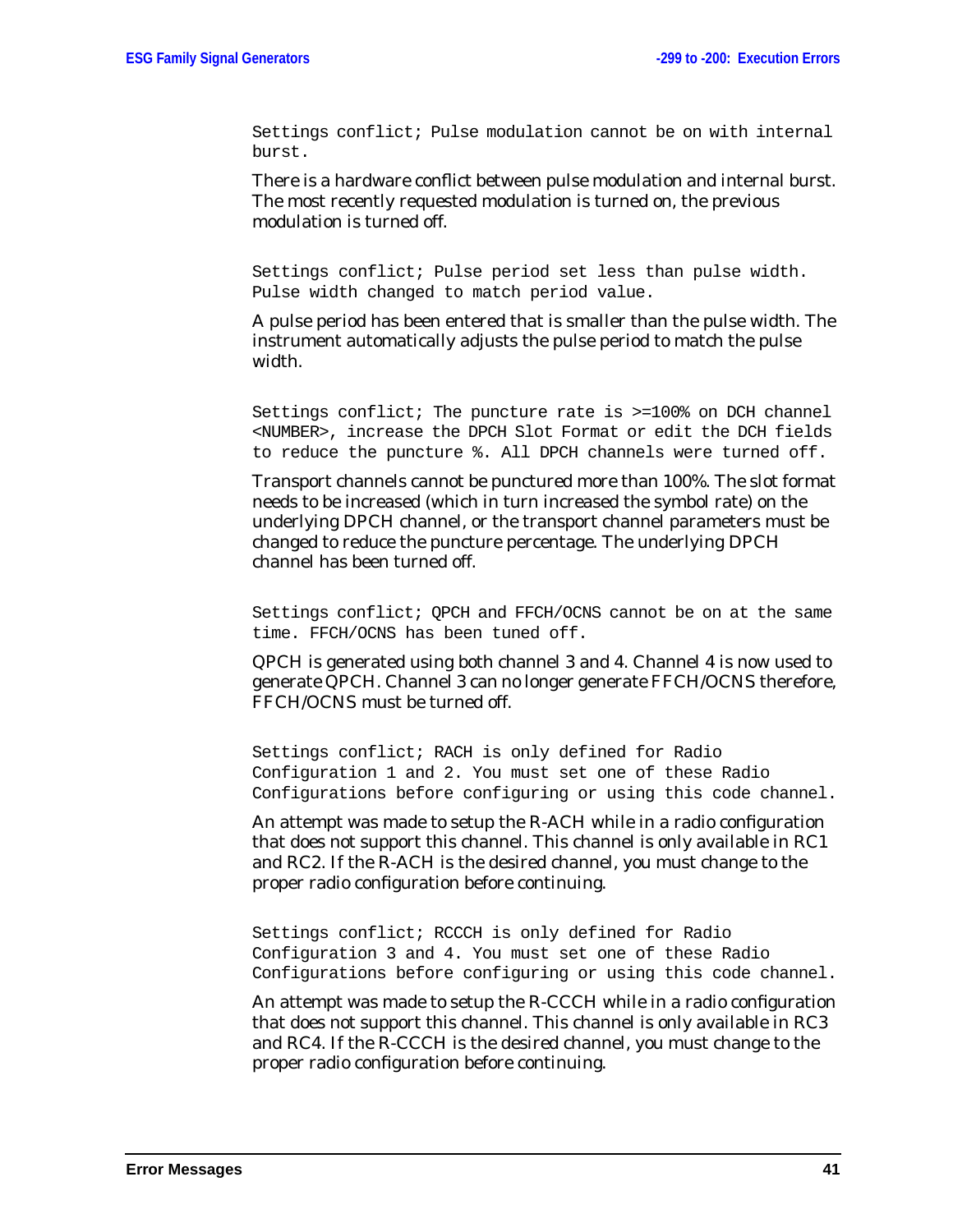Settings conflict; RDCCH is only defined for Radio Configuration 3 and 4. You must set one of these Radio Configurations before configuring or using this code channel.

An attempt was made to setup the R-DCCH while in a radio configuration that does not support this channel. This channel is only available in RC3 and RC4. If the R-DCCH is the desired channel, you must change to the proper radio configuration before continuing.

Settings conflict; REACH is only defined for Radio Configuration 3 and 4. You must set one of these Radio Configurations before configuring or using this code channel.

An attempt was made to setup the R-EACH while in a radio configuration that does not support this channel. This channel is only available in RC3 and RC4. If the R-EACH is the desired channel, you must change to the proper radio configuration before continuing.

Settings conflict; The requested operation is not allowed in a two box CDMA2000 setup.

Certain operations, such as setting to equal powers, are not allowed in a two-ESG setup. A two-ESG setup exists when either Voltage Other ESG or Percent Power Other ESG are greater than 0.0.

Settings conflict; RPICH is only defined for Radio Configuration 3 and 4. You must set one of these Radio Configurations before configuring or using this code channel.

An attempt was made to setup the R-PICH while in a radio configuration that does not support this channel. This channel is only available in RC3 and RC4. If the R-PICH is the desired channel, you must change to the proper radio configuration before continuing.

Settings conflict; RSCH with Turbo coding is only available in Radio Configurations 3 and 4. You must set one of these Radio Configurations to proceed.

Turbo coding is only allowed with the R-SCH in RC3 and 4. If turbo coding is needed, change to the appropriate radio configuration, set up the proper channels in addition to the R-SCH, and turn on turbo coding.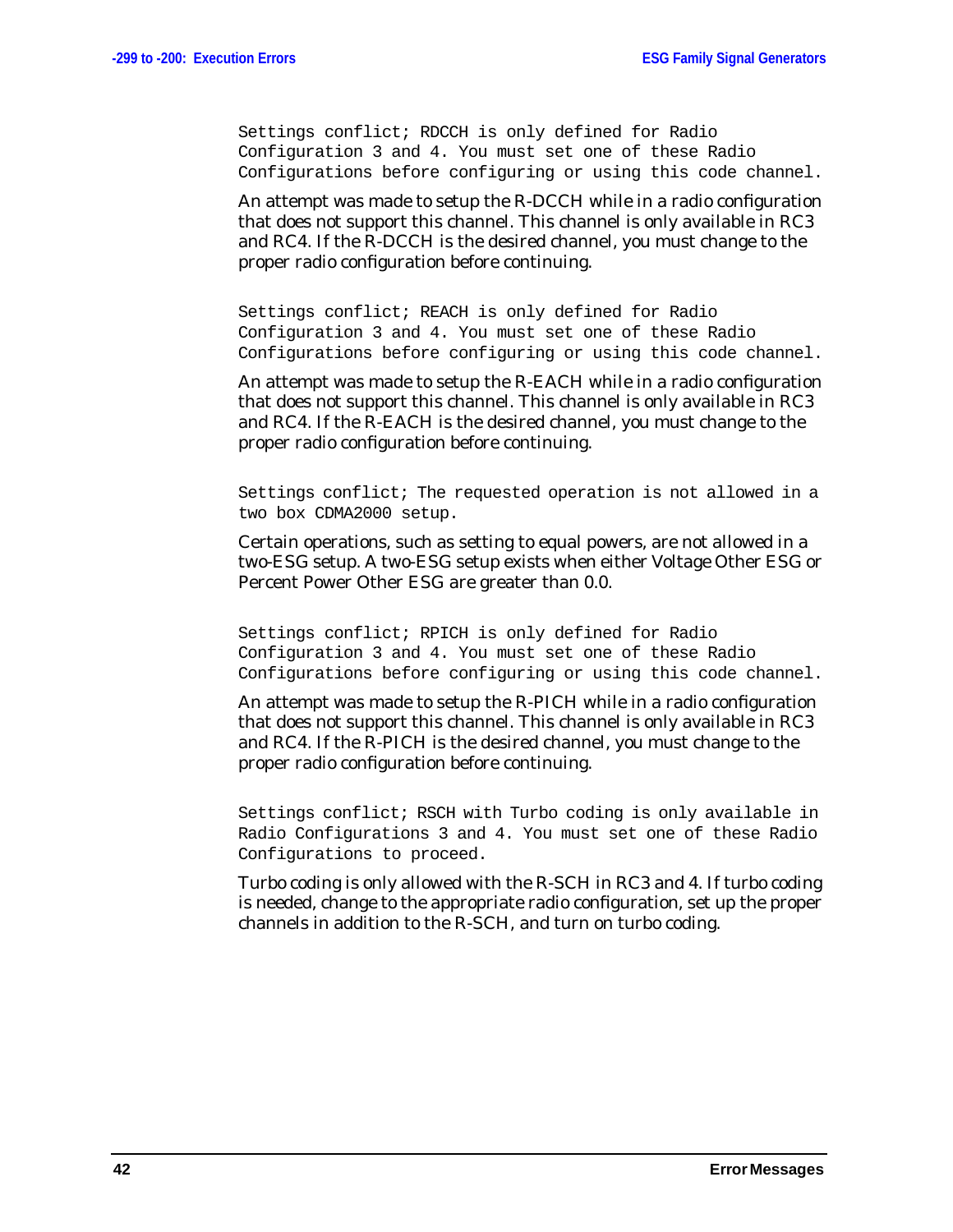Settings conflict; RSCH is only defined for Radio Configuration 1 and 2. You must set one of these Radio Configurations before configuring or using this code channel.

The command attempted to enter a value or setting for the R-SCH in RC1 or 2. If this is the correct R-SCH, change to the desired radio configuration and resend the command. If not, select the command for the desired R-SCH. Use the following list to determine the correct R-SCH command to use:

R-SCH1 Used in RC3 and 4 for channel 4

R-SCH2 Used in RC3 and 4 for channel 2

Refer to chapter 5 in the Option 201 user's and programming guide for more information.

Settings conflict; RSCH1 is only defined for Radio Configuration 3 and 4. You must set one of these Radio Configurations before configuring or using this code channel.

The command attempted to enter a value or setting for the R-SCH1 in RC3 or 4. If this is the correct R-SCH, change to the desired radio configuration and resend the command. If not, select the command for the desired R-SCH. Use the following list to determine the correct R-SCH command to use:

| R-SCH | Used in RC1 and 2                                              |
|-------|----------------------------------------------------------------|
|       | R-SCH1 Used in RC3 and 4 for channel 4                         |
|       | R-SCH <sub>2</sub> Used in RC <sub>3</sub> and 4 for channel 2 |

Refer to chapter 5 in the Option 201 user's and programming guide for more information.

Settings conflict; RSCH2 is only defined for Radio Configuration 3 and 4. You must set one of these Radio Configurations before configuring or using this code channel.

The command attempted to enter a value or setting for the R-SCH in RC3 or 4. If this is the correct R-SCH, change to the desired radio configuration and resend the command. If not, select the command for the desired R-SCH. Use the following list to determine the correct R-SCH command to use:

| R-SCH . | Used in RC1 and 2               |
|---------|---------------------------------|
| R-SCH1  | Used in RC3 and 4 for channel 4 |
| R-SCH2_ | Used in RC3 and 4 for channel 2 |

Refer to chapter 5 in the Option 201 user's and programming guide for more information.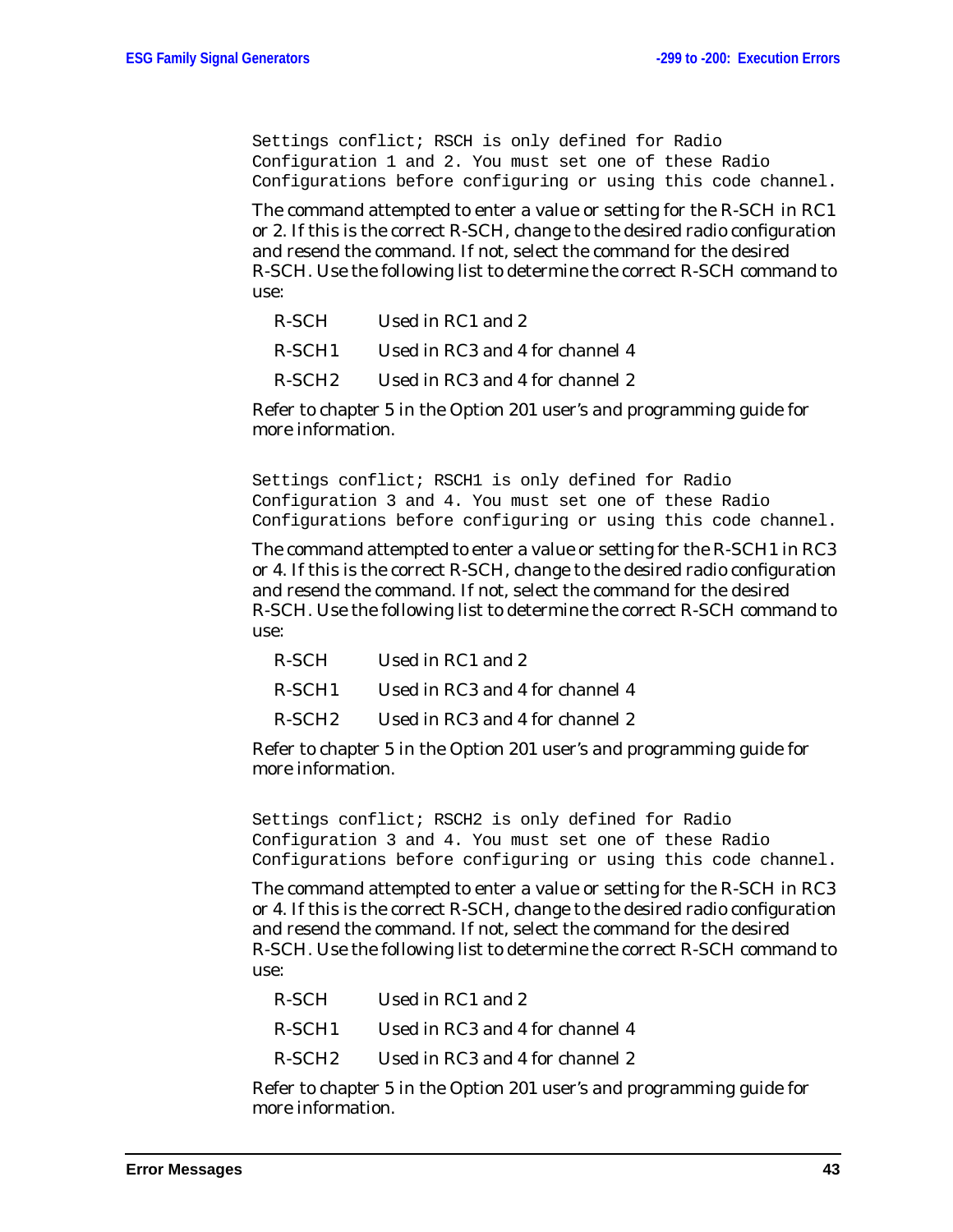Settings conflict; The selected external trigger setting conflicts with the previous setting.

The external trigger has been set to positive edge for one trigger source and negative edge for another trigger source.

Settings conflict; Uplink & Downlink setting conflict. All selected Uplink timeslots are now set to Downlink.

An Uplink timeslot type has been selected while another timeslot(s) has Downlink selected. In NADC and PDC digital modulation for bursted data, only either Uplink (base to mobile) or Downlink (mobile to base) Traffic Channel type can be selected for all timeslots at any one moment.To continue data transmission, all Uplink timeslots have been changed to the Downlink configuration.

Settings conflict; The symbol rate is too high for a > 16 symbol filter. Baseband cannot function.

The filter is in a state that is inappropriate for the hardware. Although no damage to the hardware will occur, the output is in an unknown state. Report this error to the nearest Agilent Technologies sales or service office.

Settings conflict; Unsupported configuration for Pilot Gating. Pilot Gating can only be used for the Pilot alone or in conjunction with REACH or RCCCH.

Changing the R-PICH gating from full is only allowed in three channel structures: R-PICH, R-PICH with the R-CCCH, or R-PICH with the R-EACH.

Settings conflict; User FSK file has deviations which are incompatible with the current symbol rate. The modulation type has been defaulted.

A frequency in the selected user FSK file exceeds the maximum possible deviation for the current symbol rate. The default modulation type for the mode has been selected to resolve the conflict.

Settings conflict; Walsh conflict between: <CHANNEL NAME1> and <CHANNEL NAME2>.

There is a Walsh collision between two channels specified. Either one Walsh code is equal to the other, or it falls under the other Walsh's tree. A Walsh collision results in an invalid signal. Select a different Walsh code according to Walsh selection rule.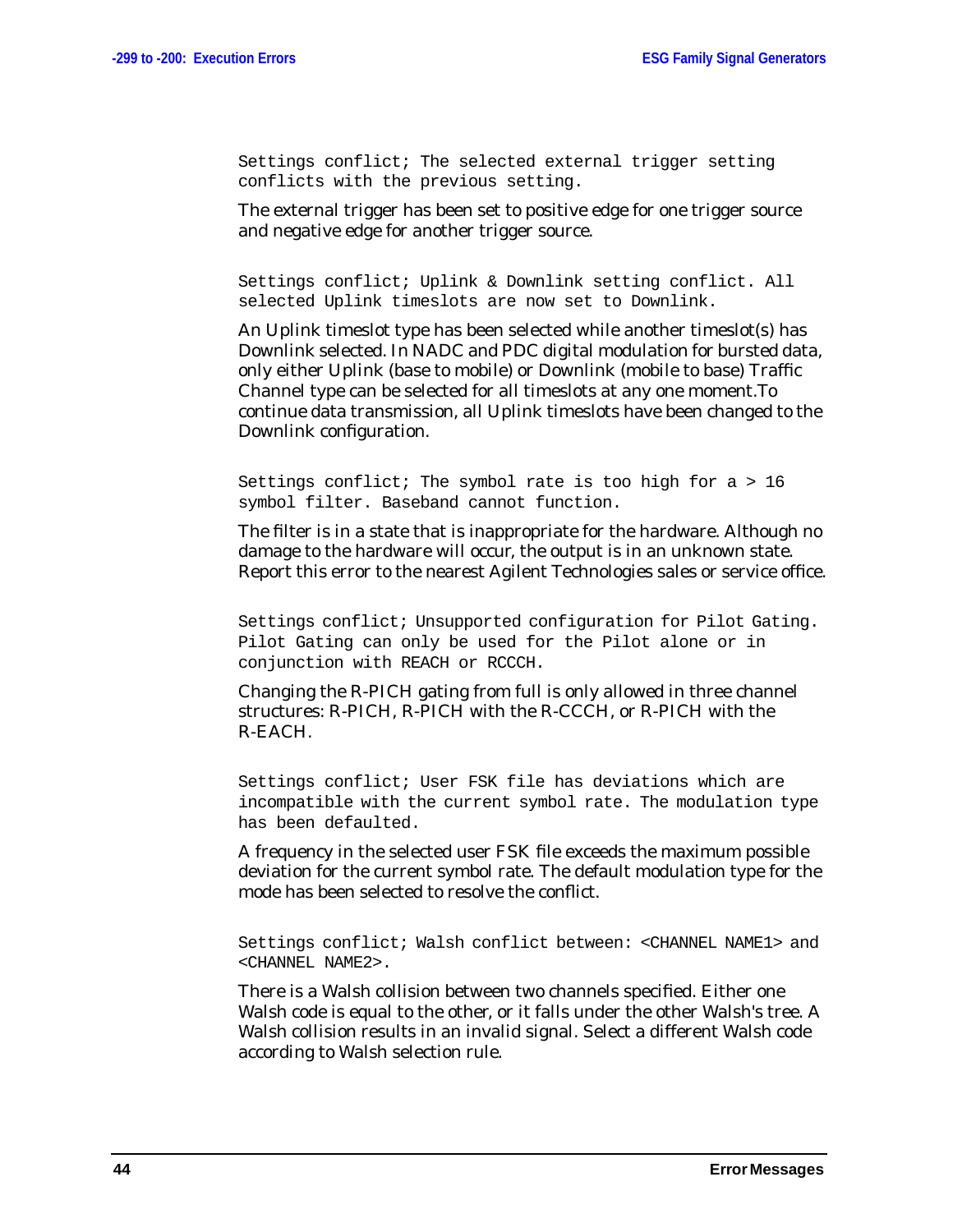Settings conflict; Walsh length invalid! Changed to default Walsh number.

The current Walsh length is invalid for the current data rate. For data rate 2X and above, doubling the rate halves the Walsh space. The channel Walsh number has been changed to the highest valid Walsh code.

Settings conflict; You may not set Forward Link values while in Reverse Link. Reset Link Direction to proceed.

Values or settings for forward link were entered while in reverse link. If forward link is the desired link direction, set the ESG to forward link first, and then re-enter the values or settings. However, if reverse link is the correct link direction, consult the Option 201 user's and programming guide for the correct values or settings to enter.

Settings conflict; You may not set Reverse Link values while in Forward Link. Reset Link Direction to proceed.

Values or settings for reverse link were entered while in forward link. If reverse link is the desired link direction, set the ESG to reverse link first, and then re-enter the values or settings. However, if forward link is the correct link direction, consult the Option 201 user's and programming guide for the correct values or settings to enter.

Settings conflict; You may only setup channels that are part of your current radio configuration.

An attempt was made to enter a value or setting for a channel that is not supported in the current radio configuration. The R-FCH and R-SCH are supported in all the radio configurations for reverse link. However, the values or settings allowed for these channels vary according to the radio configuration used. Refer to the Option 201 user's and programming guide to determine the supported channels by radio configuration.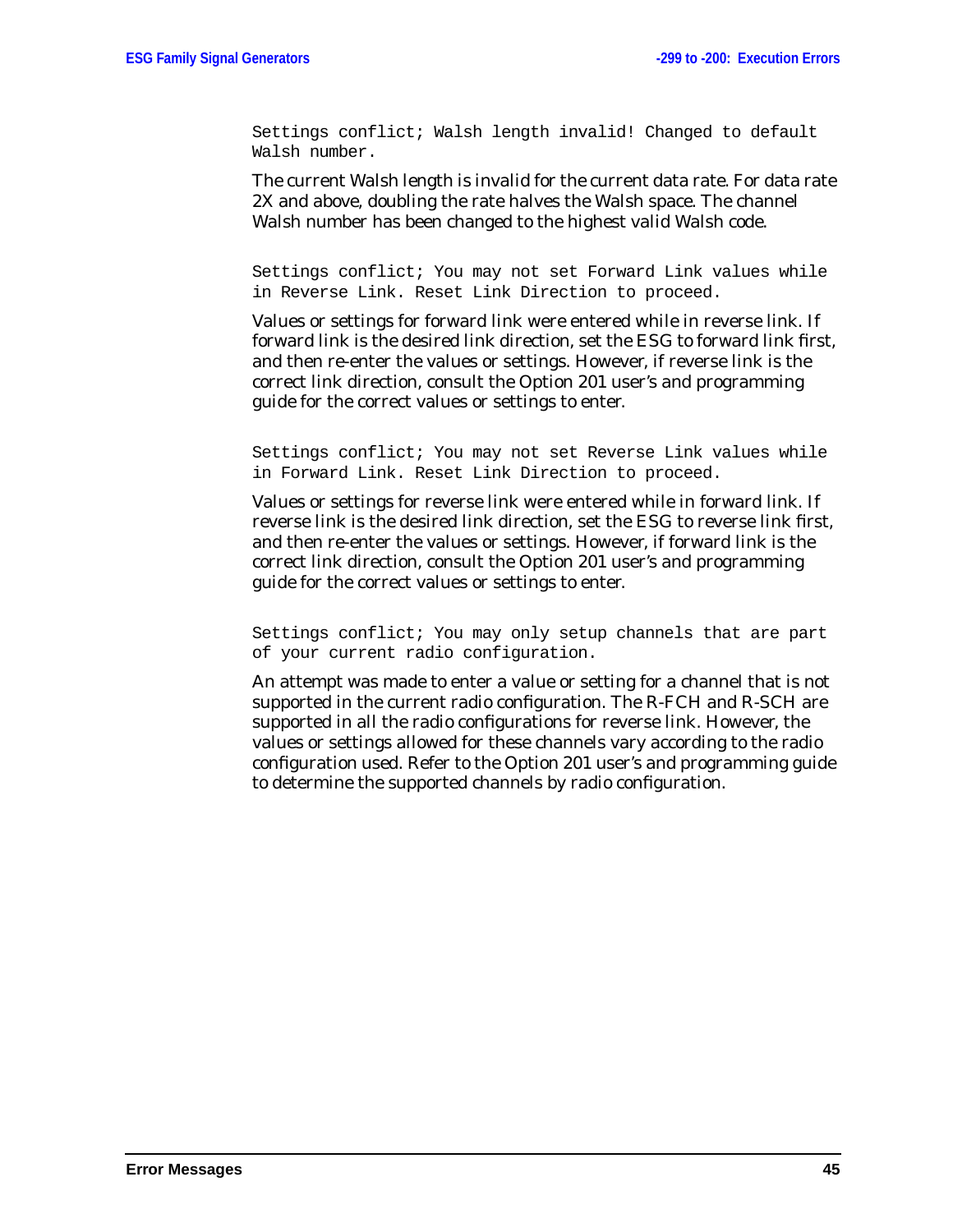| $-220$ | Parameter error                                                                                                                                                                                                                 |
|--------|---------------------------------------------------------------------------------------------------------------------------------------------------------------------------------------------------------------------------------|
|        | A program data element related error has occurred. This particular error<br>message is used if the device cannot detect a more specific error described<br>for errors -221 through -229.                                        |
|        | Parameter error; <modulation file="" name=""></modulation>                                                                                                                                                                      |
|        | The specified file is not a modulation file type.                                                                                                                                                                               |
| $-215$ | Arm deadlock                                                                                                                                                                                                                    |
|        | The arm source for the initiation of a measurement is set to GET and a<br>subsequent measurement query is received. The measurement cannot<br>begin until a GET is received, but the GET would cause an INTERRUPTED<br>error.   |
| $-214$ | Trigger deadlock                                                                                                                                                                                                                |
|        | A trigger source for the initiation of a measurement is set to GET and a<br>subsequent measurement query is received. The measurement cannot<br>begin until a GET is received, but the GET would cause an INTERRUPTED<br>error. |
|        | Trigger deadlock                                                                                                                                                                                                                |
|        | TRIGger: SOURce BUS was selected when a MEASurement? query was<br>executed. No data is returned.                                                                                                                                |
| $-213$ | Init ignored                                                                                                                                                                                                                    |
|        | A request for a measurement initiation was ignored as another<br>measurement was already in progress.                                                                                                                           |
|        | Init ignored; Cannot initiate sweep in manual mode.                                                                                                                                                                             |
|        | The manual mode is on and therefore the instrument cannot sweep.                                                                                                                                                                |
|        | Init ignored; Sweep is already initiated.                                                                                                                                                                                       |
|        | The list/sweep is currently initiated and sweeping, therefore the command<br>is not legal according to SCPI.                                                                                                                    |
|        | Init ignored; Sweep is already continuously initiated.                                                                                                                                                                          |
|        | The list/sweep is continuously initiated and sweeping, therefore the<br>command is not legal according to SCPI.                                                                                                                 |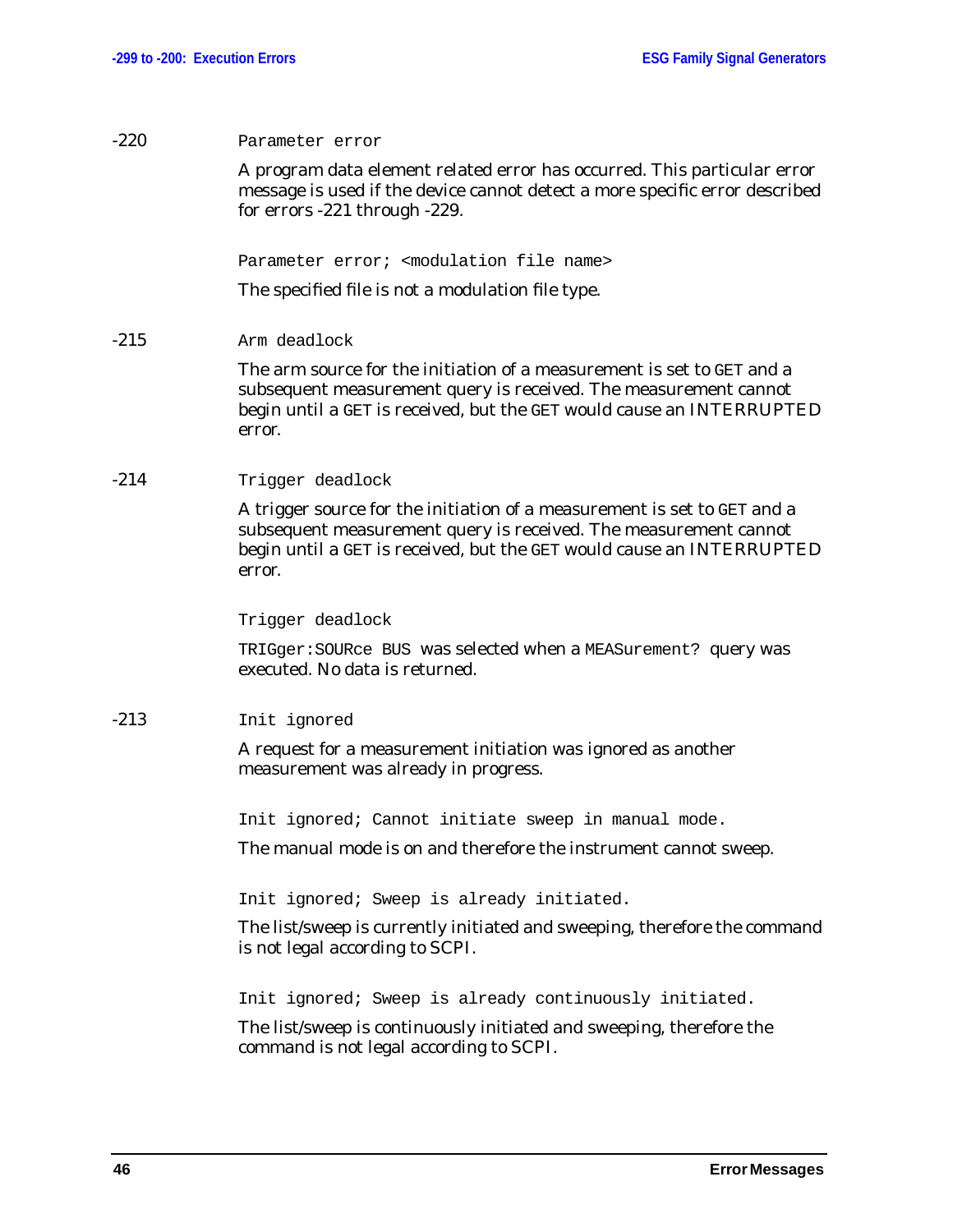Init ignored; Unable to sweep due to sweep being in an error state. The sweep error should be fixed.

The number of list, power, and/or dwell points are in conflict, or a serious system error has occurred in list/sweep. A previous error report should have described the error that is stalling list/sweep.

-212 Arm ignored

An arming signal was received and recognized by the device but was ignored.

### -211 Trigger ignored

A GET, \*TRG, or triggering signal was received and recognized by the device, but was ignored because of device timing considerations. For example, the device was not ready to respond.

-210 Trigger error

A GET,\*TRG, or a triggering signal could not be executed due to an error.

-202 Settings lost due to rtl

A setting associated with a hard local control (see IEEE 488.2, 5.6.15) was lost when the device changed to LOCS from REMS or to LWLS from RWLS.

-201 Invalid while in local

A command is not executable while the device is in local mode due to a hard local control (see IEEE 488.2, 5.6.1.5). For example, a device with a rotary switch receives a message which would change the switch's state, but the device is in local so the message cannot be executed.

### -200 Execution Error

For devices that cannot detect more specific errors, this code indicates only that an execution error as defined in IEEE 488.2, 11.5.1.1.5 has occurred.

Execution Error; Cannot transmit paging message to FlexDG.

There is an error with the cdma2000 hardware. Try turning CDMA2000 mode off and on again to reset the card. If the problem persists, report this error to the nearest Agilent Technologies sales or service office.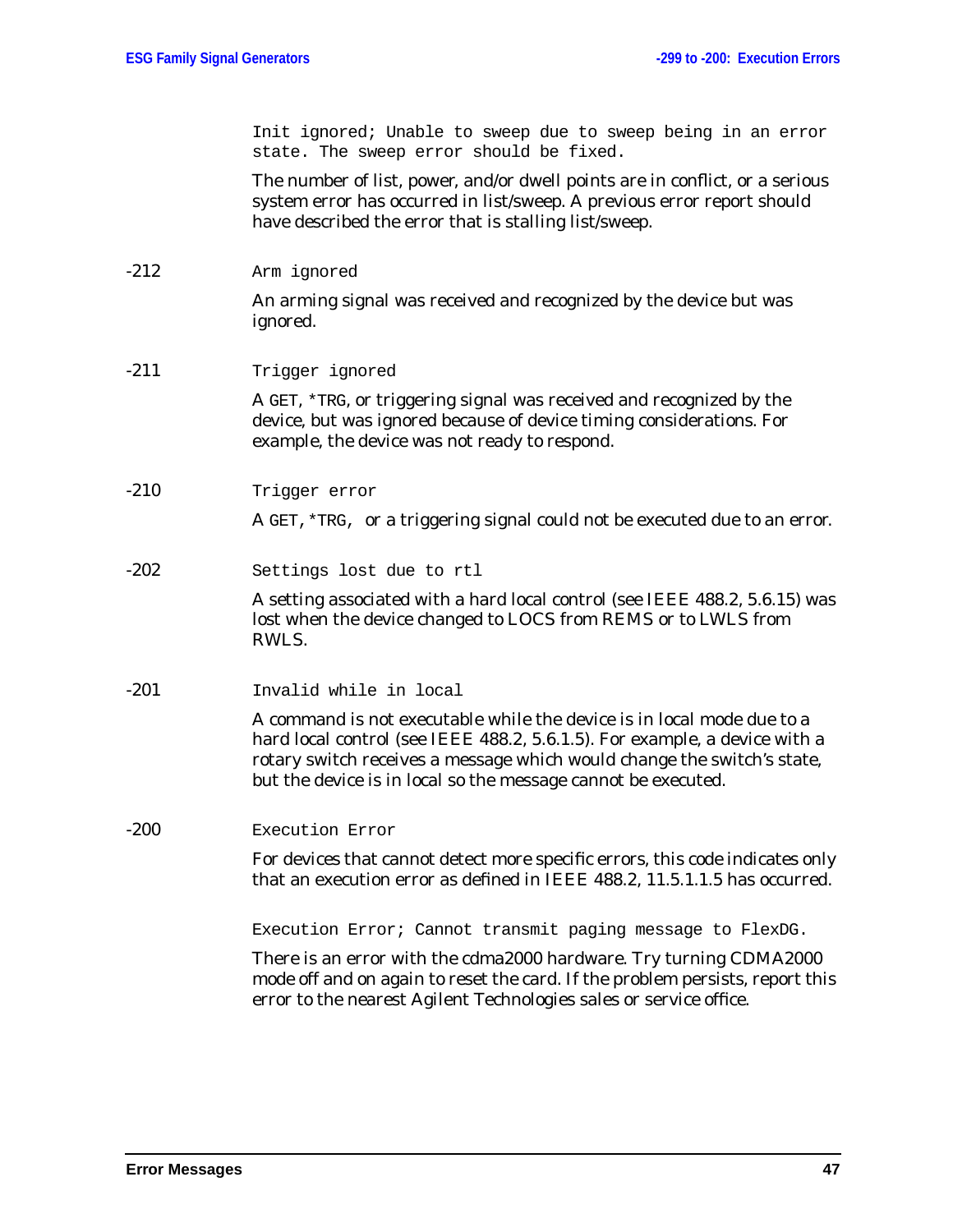Execution Error; Cannot update FlexDG with Even Second Delay.

There is an error with the cdma2000 hardware. Try turning CDMA2000 mode off and on again to reset the card. If the problem persists, report this error to the nearest Agilent Technologies sales or service office.

Execution Error; Cannot write user file to FlexDG.

There is a hardware error associated with the current CDMA format (cdma2000 or W-CDMA). Try turning the current CDMA format mode off and on again to reset the card. If the problem persists, report this error to the nearest Agilent Technologies sales or service office.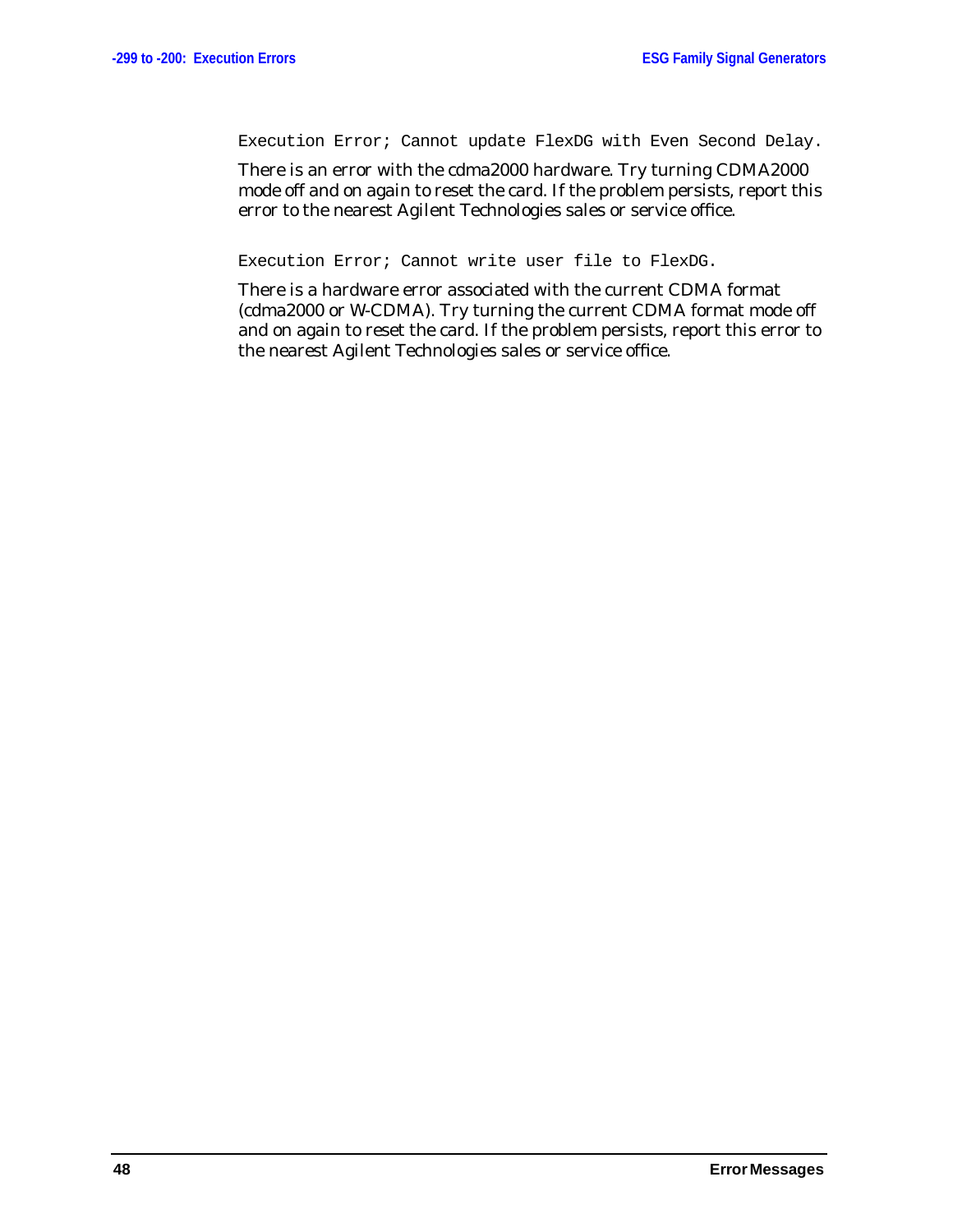# **-199 to -100: Command Errors**

The instrument's parser detected an IEEE 488.2 syntax error. Errors in this class set the command error bit (bit 5) in the event status register (IEEE 488.2, section 11.5.1). In this case:

- Either an IEEE 488.2 syntax error has been detected by the parser (a control-to-device message was received that is in violation of the IEEE 488.2 standard. Possible violations include a data element which violates device listening formats or whose type is unacceptable to the device.), or
- an unrecognized header was received. These include incorrect device-specific headers and incorrect or unimplemented IEEE 488.2 common commands.

| $-184$ | Macro parameter error                                                                                                                                                                                     |
|--------|-----------------------------------------------------------------------------------------------------------------------------------------------------------------------------------------------------------|
|        | A command inside the macro definition had the wrong number or type of<br>parameters.                                                                                                                      |
| $-183$ | Invalid inside macro definition                                                                                                                                                                           |
|        | The program message unit sequence, sent with a *DDT or a *DMC command,<br>is syntactically invalid (see IEEE 488.2, 10.7.6.3).                                                                            |
| $-181$ | Invalid outside macro definition                                                                                                                                                                          |
|        | A macro parameter placeholder (\$ <number) a<br="" encountered="" of="" outside="" was="">macro definition.</number)>                                                                                     |
| $-180$ | Macro error                                                                                                                                                                                               |
|        | This error, as well as errors -181 through -189, are generated when<br>defining a macro or executing a macro. This particular error message is<br>used if the device cannot detect a more specific error. |
| $-178$ | Expression data not allowed                                                                                                                                                                               |
|        | A legal expression data was encountered, but was not allowed by the<br>device at this point in parsing.                                                                                                   |
| $-171$ | Invalid expression                                                                                                                                                                                        |
|        | The expression data element was invalid (see IEEE 488.2, 7.7.7.2). For<br>example, unmatched parentheses or an illegal character.                                                                         |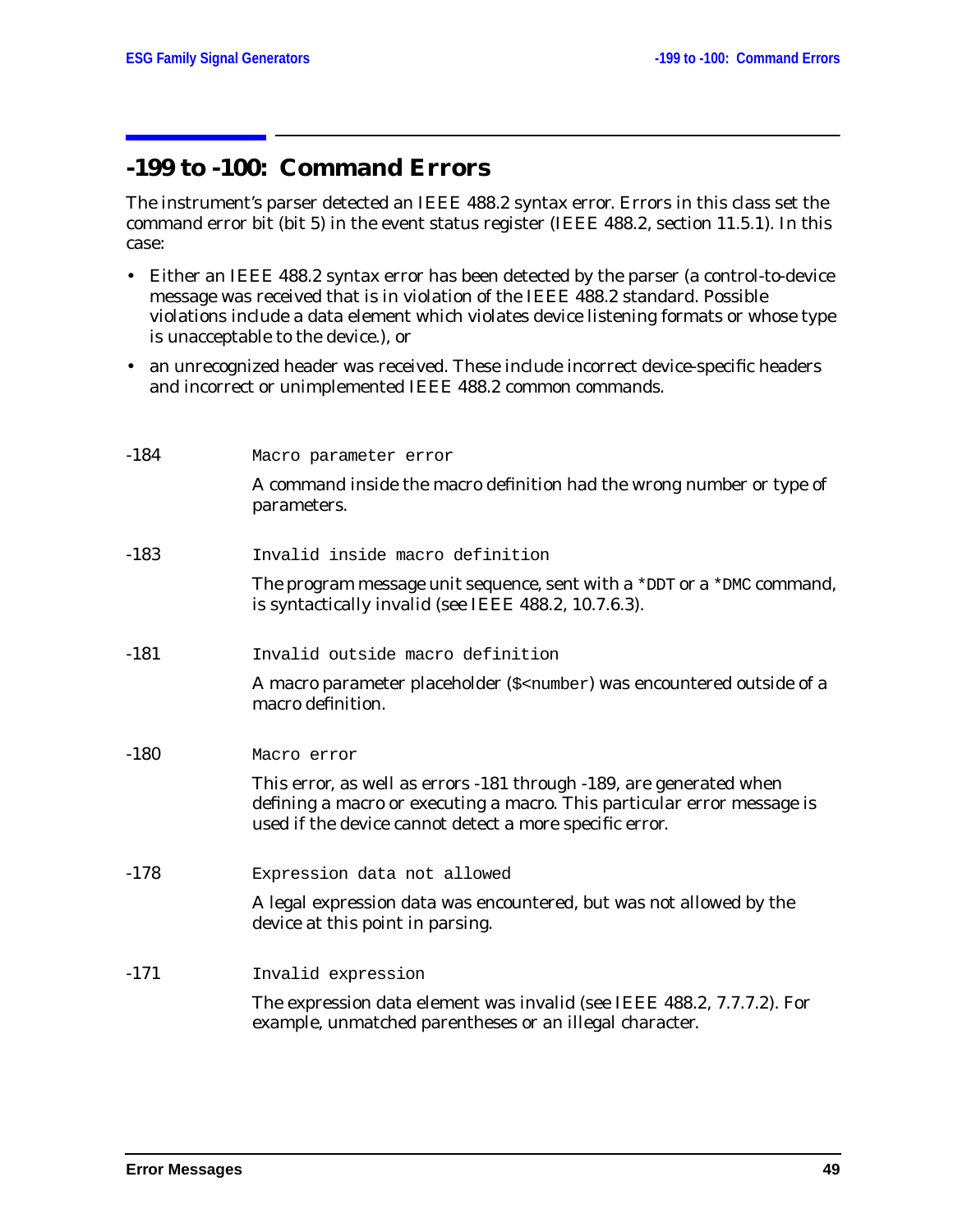| $-170$ | Expression data error                                                                                                                                                                                  |
|--------|--------------------------------------------------------------------------------------------------------------------------------------------------------------------------------------------------------|
|        | This error, as well as errors -171 through -179, are generated when<br>parsing an expression data element. This particular error message is used<br>if the device cannot detect a more specific error. |
| $-168$ | Block data not allowed                                                                                                                                                                                 |
|        | A legal block data element was encountered, but not allowed by the device<br>at this point in the parsing.                                                                                             |
| $-161$ | Invalid block data                                                                                                                                                                                     |
|        | A block data element was expected, but was invalid (see IEEE 488.2,<br>7.7.6.2). For example, an END message was received before the end length<br>was satisfied.                                      |
|        | Invalid block data; Arb file must be even length, file deleted                                                                                                                                         |
|        | An Arb waveform file must be an even number of bytes in length. Adjust<br>the file length and repeat the download.                                                                                     |
| $-160$ | Block data error                                                                                                                                                                                       |
|        | This error, as well as errors -161 through -169, are generated when<br>parsing a block data element. This particular error message is used if the<br>device cannot detect a more specific error.       |
| $-158$ | String data not allowed                                                                                                                                                                                |
|        | A string data element was encountered, but not allowed by the device at<br>this point in the parsing.                                                                                                  |
| $-151$ | Invalid string data                                                                                                                                                                                    |
|        | A string data element was expected, but was invalid (see IEEE 488.2,<br>7.7.5.2). For example, an END message was received before the terminal<br>quote character.                                     |
|        | Invalid string data; filename exceeds maximum of 23<br>characters.                                                                                                                                     |
|        | The specified filename exceeds the maximum length.                                                                                                                                                     |
|        | Invalid string data; filename plus msus exceeds maximum of 30<br>characters.                                                                                                                           |
|        |                                                                                                                                                                                                        |

The specified filename exceeds the maximum length.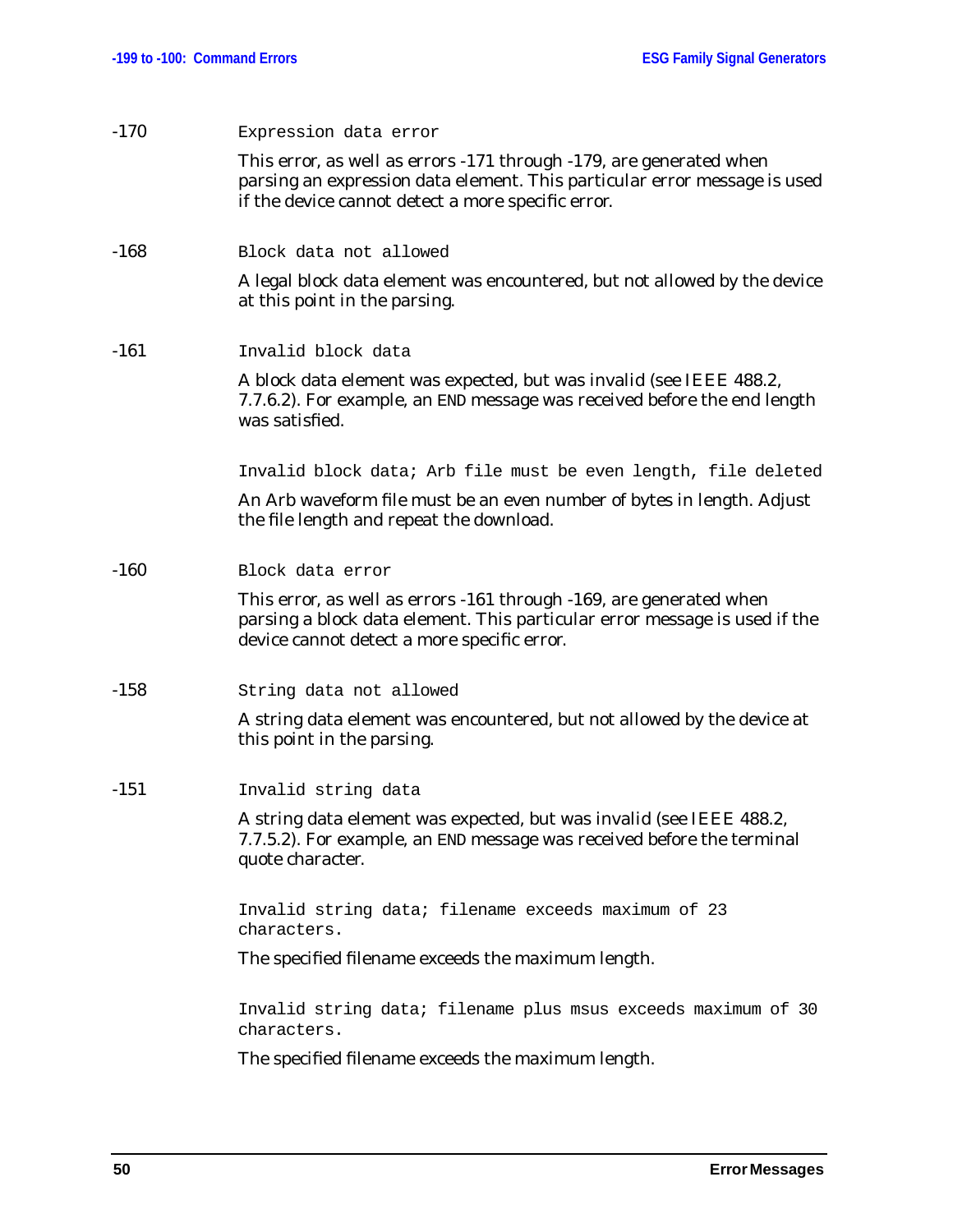| $-150$ | String data error                                                                                                                                                                                    |
|--------|------------------------------------------------------------------------------------------------------------------------------------------------------------------------------------------------------|
|        | This error, as well as errors -151 through -159, are generated when<br>parsing a string data element. This particular error message is used if the<br>device cannot detect a more specific error.    |
| $-148$ | Character data not allowed                                                                                                                                                                           |
|        | A legal character data element was encountered where prohibited by the<br>device.                                                                                                                    |
| $-144$ | Character data too long                                                                                                                                                                              |
|        | The character data element contains more than twelve characters (see<br>IEEE 488.2, 7.7.1.4).                                                                                                        |
| $-141$ | Invalid character data                                                                                                                                                                               |
|        | Either the character data element contains an invalid character or the<br>particular element received is not valid for the header.                                                                   |
| $-140$ | Character data error                                                                                                                                                                                 |
|        | This error, as well as errors -141 through -149, are generated when<br>parsing a character data element. This particular error message is used if<br>the device cannot detect a more specific error. |
| $-138$ | Suffix not allowed                                                                                                                                                                                   |
|        | A suffix was encountered after a numeric element which does not allow<br>suffixes.                                                                                                                   |
| $-134$ | Suffix too long                                                                                                                                                                                      |
|        | The suffix contained more than twelve characters (see IEEE 488.2,<br>$7.7.3.4$ ).                                                                                                                    |
| $-131$ | Invalid suffix                                                                                                                                                                                       |
|        | The suffix does not follow the syntax described in IEEE 488.2, 7.7.3.2, or<br>the suffix is inappropriate for this device.                                                                           |
| $-130$ | Suffix error                                                                                                                                                                                         |
|        | This error, as well as errors -131 through -139, are generated when<br>parsing a suffix. This particular error message is used if the device cannot<br>detect a more specific error.                 |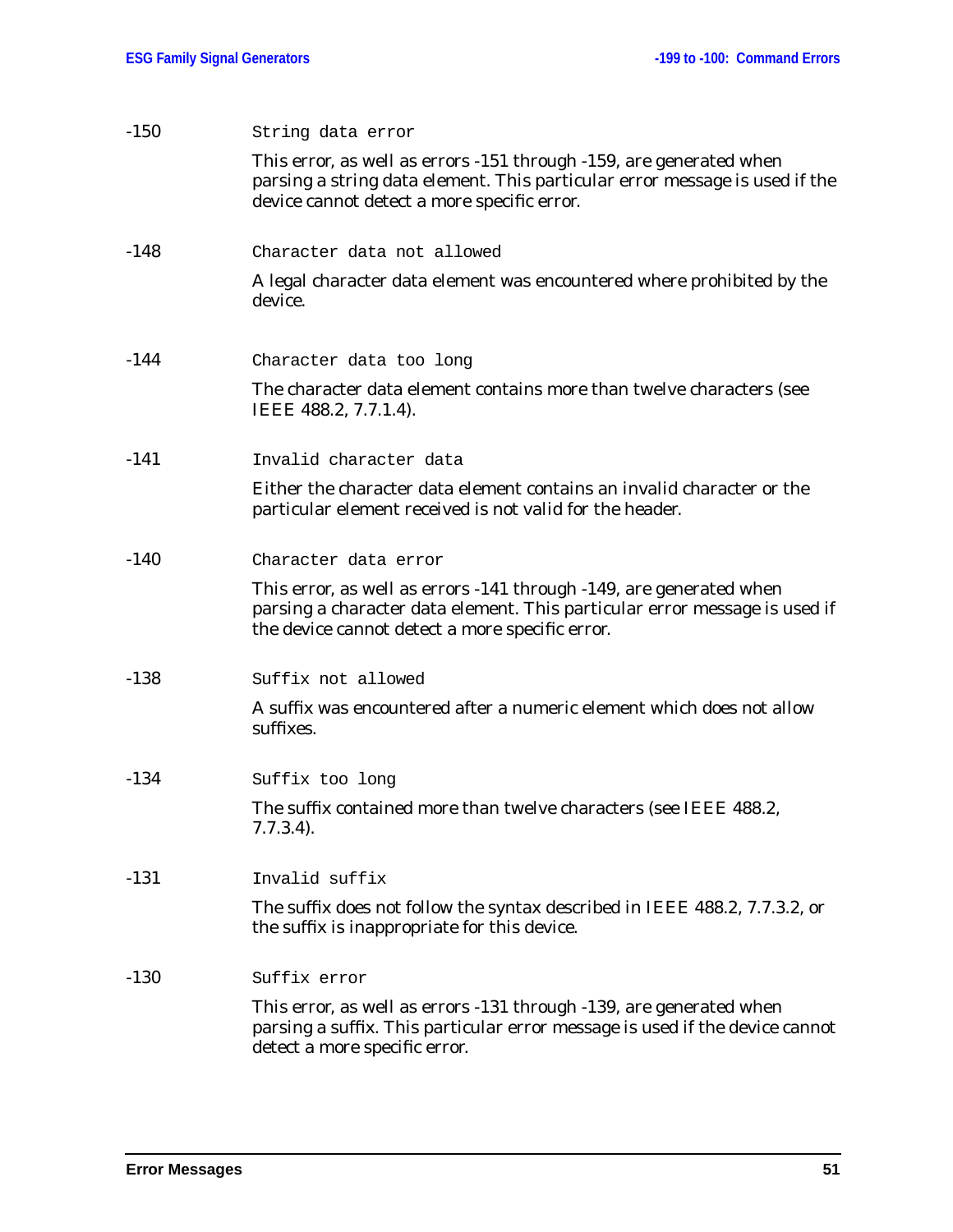| $-128$ | Numeric data not allowed                                                                                                                                                                                                                                       |
|--------|----------------------------------------------------------------------------------------------------------------------------------------------------------------------------------------------------------------------------------------------------------------|
|        | A legal numeric data element was received, but the device does not accept<br>one in this position for the header.                                                                                                                                              |
| $-124$ | Too many digits                                                                                                                                                                                                                                                |
|        | The mantissa of a decimal-numeric data element contained more than 255<br>digits excluding leading zeros (see IEEE 488.2, 7.7.2.4.1).                                                                                                                          |
| $-123$ | Exponent too large                                                                                                                                                                                                                                             |
|        | The magnitude of an exponent was greater than 32000 (see IEEE 488.2,<br>$7.7.2.4.1$ ).                                                                                                                                                                         |
| $-121$ | Invalid character in number                                                                                                                                                                                                                                    |
|        | An invalid character for the data type being parsed was encountered. For<br>example, an alpha in a decimal numeric or a "9" in octal data.                                                                                                                     |
| $-120$ | Numeric data error                                                                                                                                                                                                                                             |
|        | This error, as well as errors -121 through -129, are generated when<br>parsing a data element which appears to be numeric, including<br>non-decimal numeric types. This particular error message is used if the<br>device cannot detect a more specific error. |
| $-114$ | Header suffix out of range                                                                                                                                                                                                                                     |
|        | The value of a header suffix attached to a program mnemonic makes the<br>header invalid.                                                                                                                                                                       |
| $-113$ | Undefined header                                                                                                                                                                                                                                               |
|        | The header is syntactically correct, but it is undefined for this specific<br>device. For example, *XYZ is not defined for any device.                                                                                                                         |
| $-112$ | Program mnemonic too long                                                                                                                                                                                                                                      |
|        | The header contains more than twelve characters (see IEEE 488.2,<br>$7.6.1.4.1$ .                                                                                                                                                                              |
| $-111$ | Header separator error                                                                                                                                                                                                                                         |
|        | A character that is not a legal header separator was encountered while<br>parsing the header.                                                                                                                                                                  |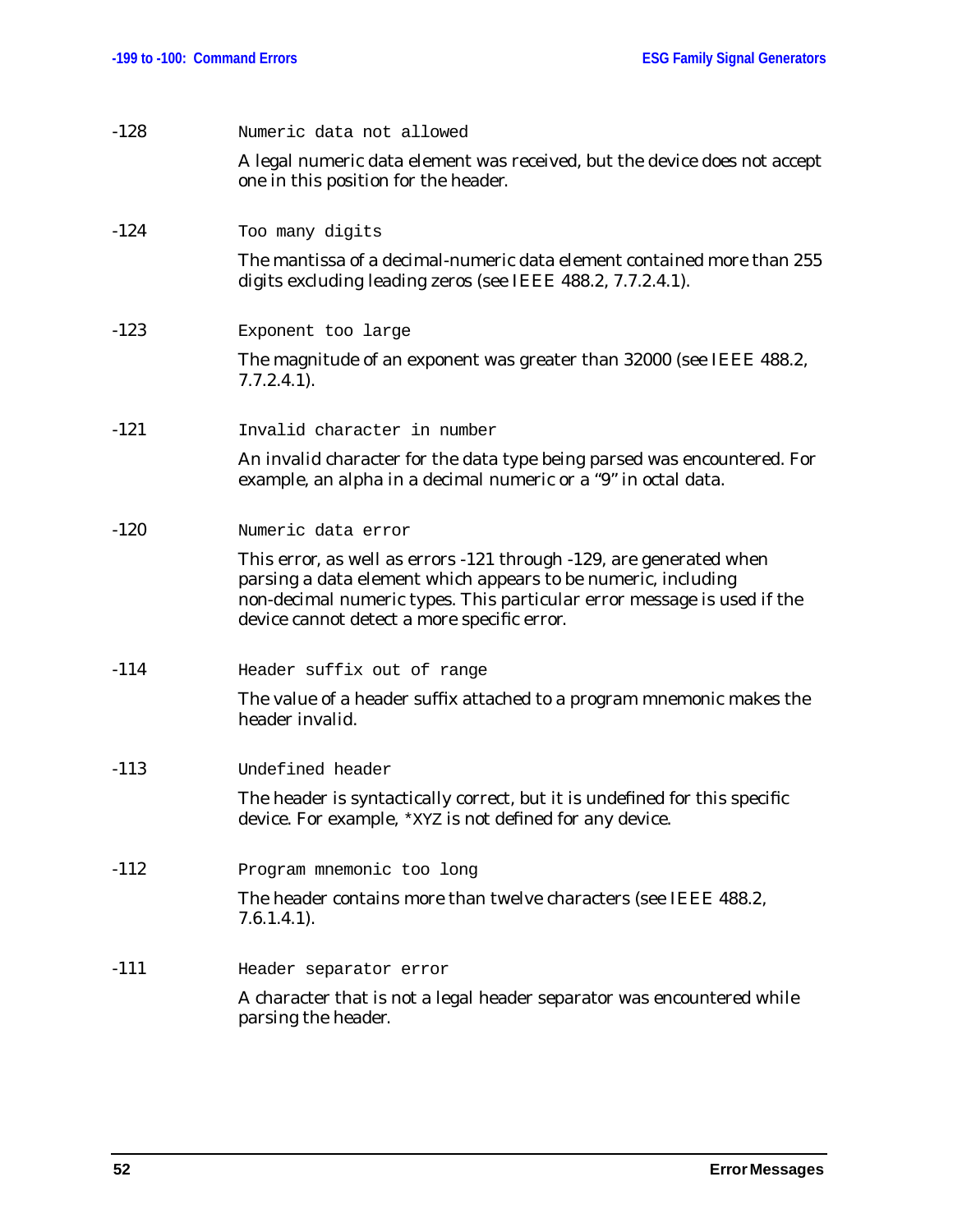| $-110$ | Command header error                                                                                                                                                                                      |
|--------|-----------------------------------------------------------------------------------------------------------------------------------------------------------------------------------------------------------|
|        | An error was detected in the header. This message is used when the device<br>cannot detect the more specific errors described for errors -111 through<br>$-119.$                                          |
| $-109$ | Missing parameter                                                                                                                                                                                         |
|        | Fewer parameters were received than required for the header. For<br>example, the *ESE common command requires one parameter, so receiving<br>*ESE is not allowed.                                         |
| $-108$ | Parameter not allowed                                                                                                                                                                                     |
|        | More parameters were received than expected for the header. For example,<br>the *ESE common command only accepts one parameter, so receiving<br>*ESE 0,1 is not allowed.                                  |
| $-105$ | GET not allowed                                                                                                                                                                                           |
|        | A Group Execute Trigger was received within a program message (see<br>IEEE 488.2, 7.7). Correct the GPIB controller program so that the GET<br>does not occur within a line of GPIB program code.         |
| $-104$ | Data type error                                                                                                                                                                                           |
|        | The parser recognized a data element that is not allowed. For example,<br>numeric or string data was expected, but block data was encountered.                                                            |
| $-103$ | Invalid separator                                                                                                                                                                                         |
|        | The parser was expecting a separator and encountered an illegal<br>character. For example, the semicolon was omitted after a program<br>message unit.                                                     |
| $-102$ | Syntax error; Bad compatibility language character<br><character>.</character>                                                                                                                            |
|        | In 8656/57 compatibility mode, illegal language input was received.                                                                                                                                       |
|        | Syntax error; Bad compatibility language token <token>.</token>                                                                                                                                           |
|        | In 8656/57 compatibility mode, a known command or termination specifier<br>was received when it was not expected. For example, a termination<br>specifier was received with no currently active function. |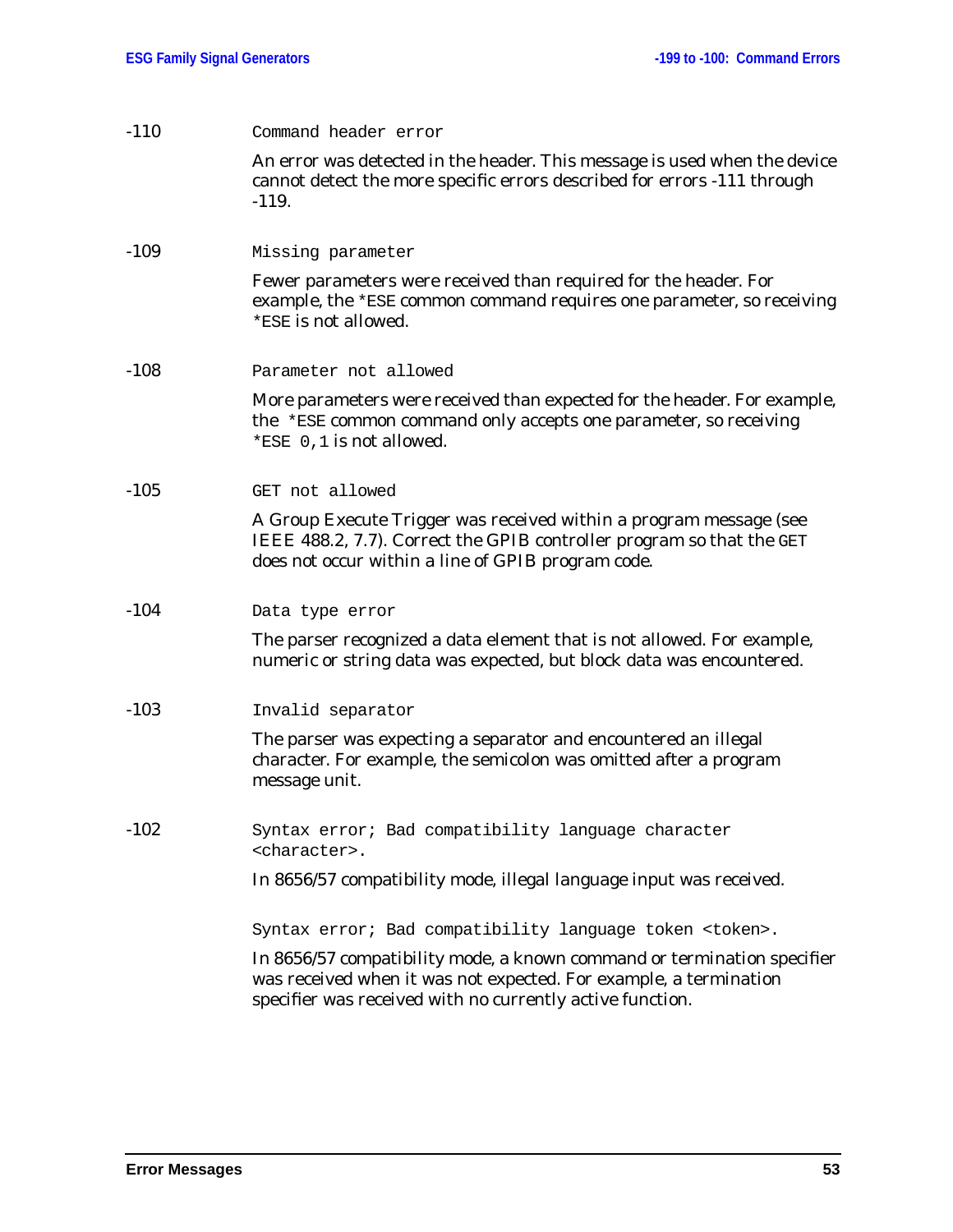#### Syntax error

An unrecognized command or data type was encountered. For example, a string was received when the device does not accept strings.

-101 Invalid character

A syntactic command contains a character that is invalid for that type. For example, a header containing an ampersand, SETUP&. This error might be used in place of error numbers -114, -121, -141 and some others.

-100 Command error; Unable to set new frequency with UP/DN command.

The instrument is unable to obtain the necessary information to calculate the new frequency in compatibility mode with the UP/DN command.

Command error; Unable to set new amplitude with UP/DN command.

The instrument is unable to obtain the necessary information to calculate the new amplitude in compatibility mode with the UP/DN command.

Command error; Remote active function IS not available.

The instrument only supports the Increment Set (IS) command for Frequency (FR) and Amplitude (AP) in compatibility mode. All other uses of IS are invalid.

Command error; R0:No standby mode allowed.

In 8656/57 compatibility mode, R0 was received via GPIB. This command is not supported by the compatibility mode.

Command error; Remote active function DN/UP not available.

In 8656/57 compatibility mode, either DN or UP was received via GPIB. These commands are not supported by the compatibility mode.

Command error; LO: No low bandwidth ALC mode allowed.

In 8656/57 compatibility mode, LO was received via GPIB. This command is not supported by the compatibility mode.

Command error

This is a generic syntax error for devices that cannot detect more specific errors. The code indicates only that a command error as defined in IEEE 488.2, 11.5.1.1.4 has occurred.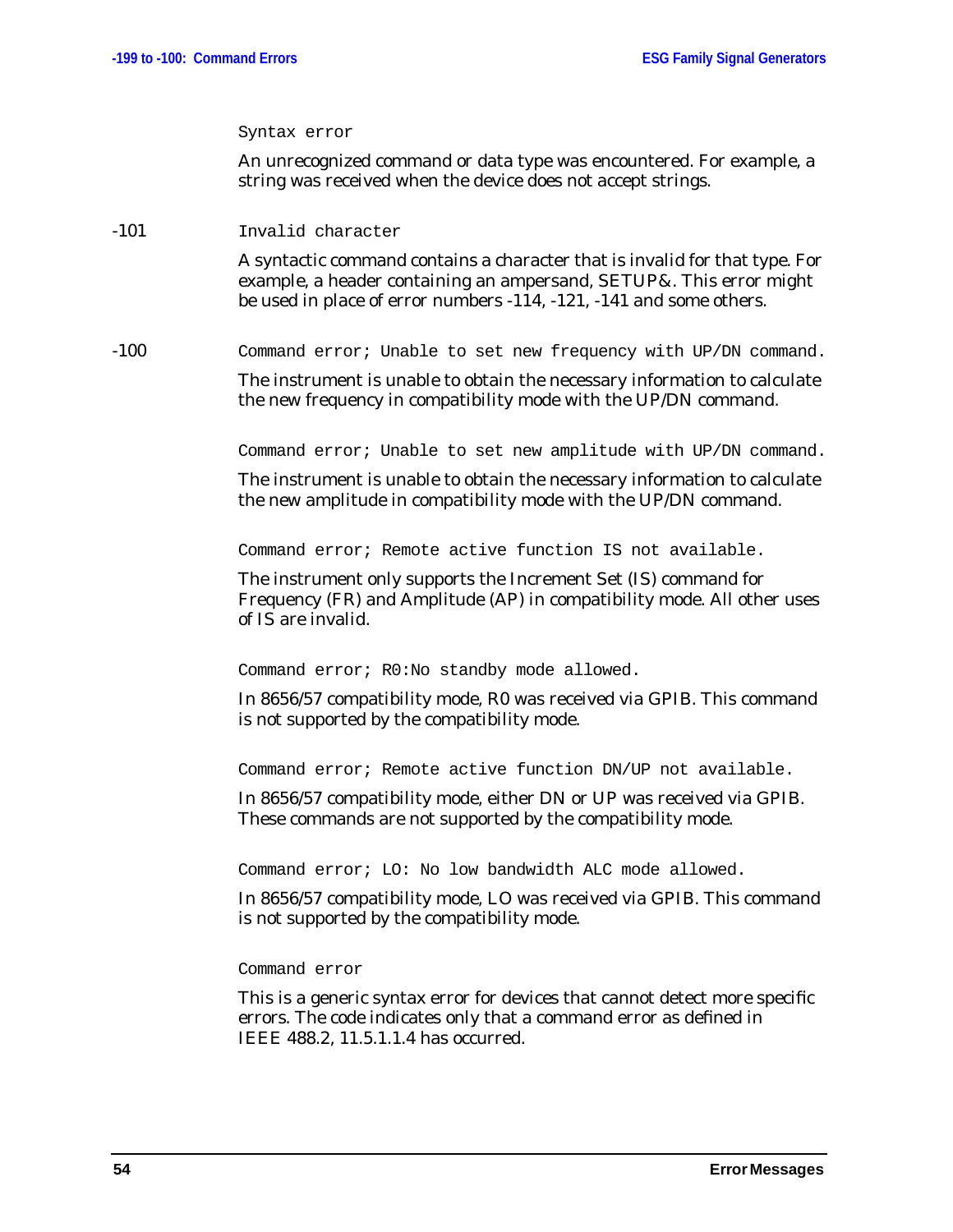# **201 to 702: Device-Specific Errors**

Some device operations did not properly complete, possibly due to an abnormal hardware or firmware condition. These codes are also used for self-test response errors. Errors in this class set the device-specific error bit (bit 3) in the event status register (IEEE 488.2, section 11.5.1).

The <error\_message> string for a *positive* error is not defined by SCPI. A positive error indicates that the instrument detected an error within the GPIB system, within the instrument's firmware or hardware, during the transfer of block data, or during calibration.

201 Bad file number; Unable to check Data Generator memory.

The instrument was not able to generate the pattern necessary to perform the data generator memory test. This does NOT imply a data generator memory failure. Report this error to the nearest Agilent Technologies sales or service office.

208 I/O Error; <file name>

Invalid file name.

I/O error; Delete a non-saved state register. Delete register ignored.

The user has attempted to delete an unused (empty) state. This error message is informational only.

I/O error; Delete empty sequence <sequence\_name>. Delete sequence ignored.

The user has attempted to delete a sequence that is empty. This error message is informational only. Typically, this error is reported several times when the "Delete All Sequences" command is executed. If the file is displayed by Catalog, delete explicitly.

I/O error; Directory does not have a default file type.

Report this error to the nearest Agilent Technologies sales or service office.

I/O error; Directory refuses to release ownership.

Report this error to the nearest Agilent Technologies sales or service office.

I/O error; Save a state register ignored.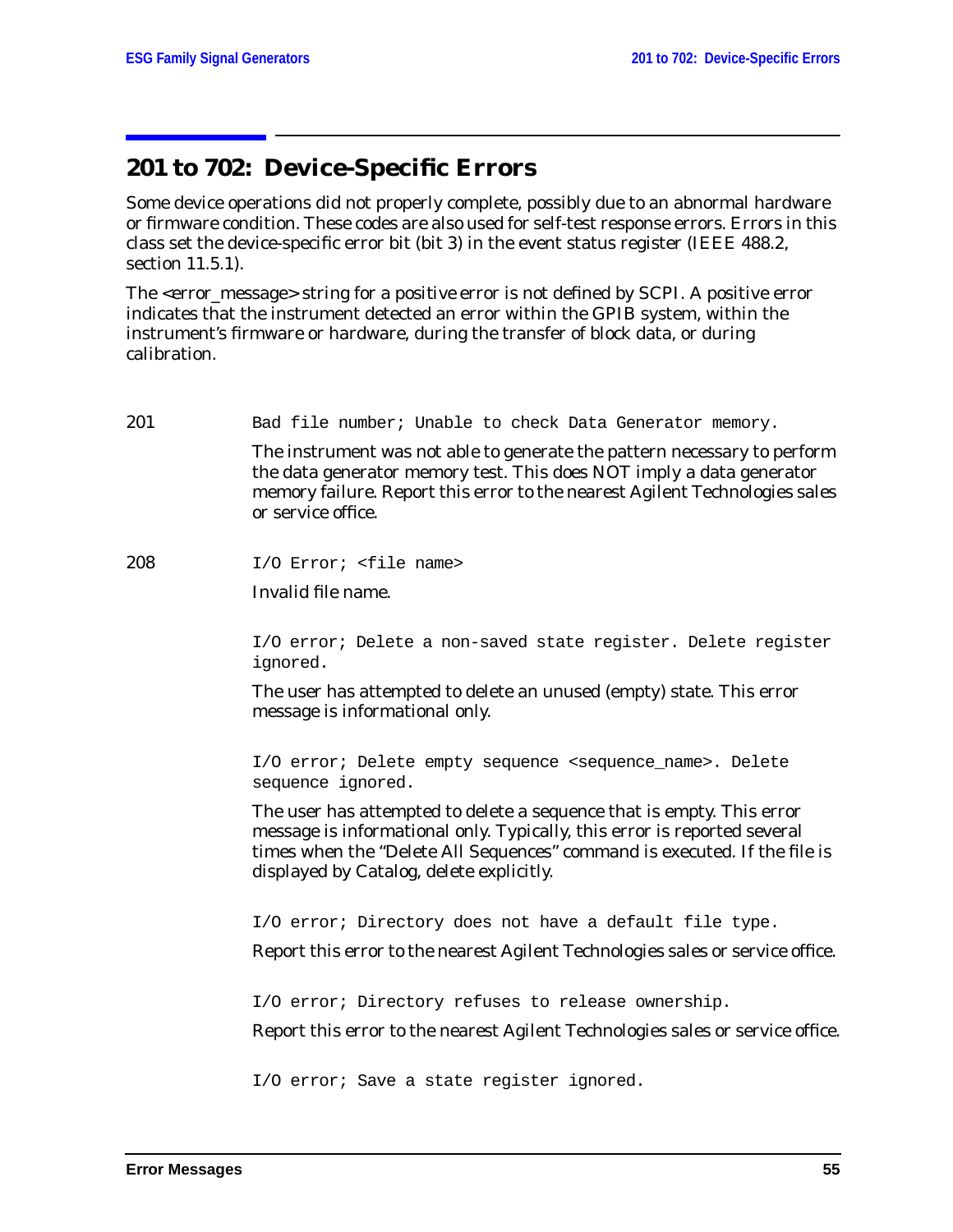A STATe: file could not be saved due to insufficient space, file corruption, or another related problem.

I/O error; Trailing zero found in <filename>. Fixing...

A compressed state file has a zero at its end. This is a sign of file corruption. The device fixes the problem by concealing the zero such that it no longer triggers an error message. The file may be corrupt or unusable.

I/O error; The user file is too large.

The user file selected for transmission as the DCH data must be less than or equal to 4096 bytes. Select a smaller user file.

I/O error; The user file is too large.

The user file selected for transmission as the TPC pattern must be less than or equal to 256 bytes. Select a smaller user file.

I/O error; Unable to delete saved state from non-volatile memory. No instrument state change.

A STATe: file could not be deleted due to the file not being found, file corruption, or another file-related problem. If the file is displayed by a memory catalog, delete it explicitly.

I/O error; Unable to read bit file.

There is an error reading the specified bit file. Try selecting the file again.

I/O error; Unable to recall from non-volatile memory. No instrument state change.

The state file is not readable and the recall was aborted.

214 Not owner; Unable to delete saved state from non-volatile memory. No instrument state change.

The user has attempted to write to a read-only memory subsystem.

218 I/O error; filename

An invalid file name was detected during ARB segment or sequence processing.

501 Attenuator hold setting over range; Frequency change forced attenuator adjust.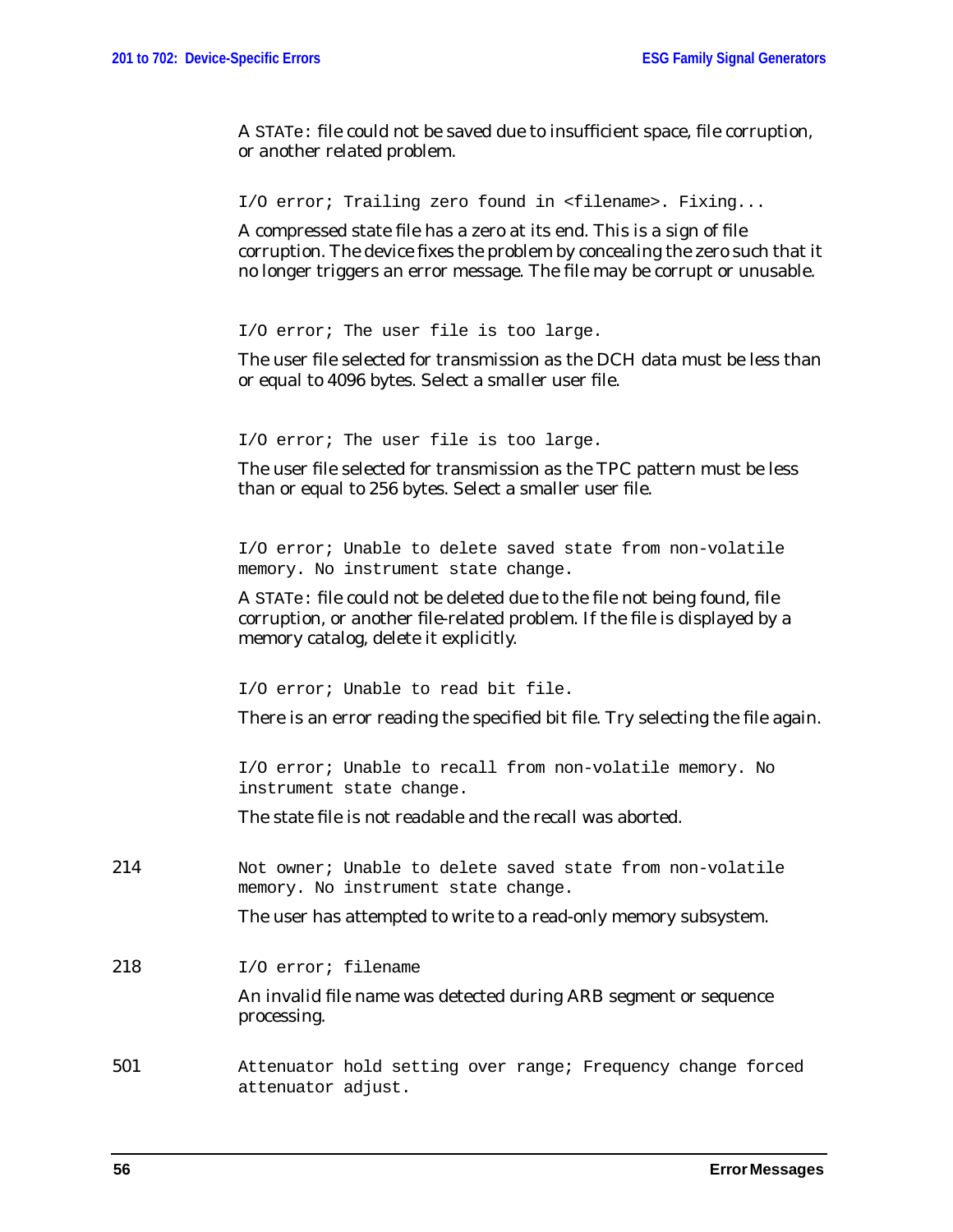The firmware has changed the attenuator setting because, while in attenuator hold mode, a change in frequency setting has forced the ALC beyond its range.

| Attenuator hold setting over range; Power set to lower limit. |  |  |  |  |  |  |  |  |  |
|---------------------------------------------------------------|--|--|--|--|--|--|--|--|--|
|---------------------------------------------------------------|--|--|--|--|--|--|--|--|--|

The firmware has changed the power setting to a value other than the requested value due to the fact that, while in attenuator hold mode, the user has requested a power setting that is below the ALC range for the attenuator setting. The power has been set to the lower limit.

Attenuator hold setting over range; Power set to upper limit.

The firmware has changed the power setting to a value other than the requested value due to the fact that, while in attenuator hold mode, the user has requested a power setting that is above the ALC range for the attenuator setting.

|     | $\alpha$ ccondator betting.                                                                                                                                                                                                   |
|-----|-------------------------------------------------------------------------------------------------------------------------------------------------------------------------------------------------------------------------------|
| 508 | Frac-N Loop unlocked                                                                                                                                                                                                          |
|     | The synthesizer is unlocked. Service may be needed.                                                                                                                                                                           |
|     | Sampler Loop unlocked                                                                                                                                                                                                         |
|     | The synthesizer is unlocked. Service may be needed.                                                                                                                                                                           |
|     | YO Loop unlocked                                                                                                                                                                                                              |
|     | The synthesizer is unlocked. Service may be needed.                                                                                                                                                                           |
| 509 | Output Section input overdrive                                                                                                                                                                                                |
|     | Internal error: report to factory.                                                                                                                                                                                            |
| 510 | I/Q Modulator overdrive                                                                                                                                                                                                       |
|     | Internal error: report to factory.                                                                                                                                                                                            |
| 511 | Output unleveled                                                                                                                                                                                                              |
|     | The instrument's output is unleveled.                                                                                                                                                                                         |
| 512 | Reference unlocked                                                                                                                                                                                                            |
|     |                                                                                                                                                                                                                               |
|     | The instrument's reference is unlocked. If an external reference is<br>connected, check the frequency and power. It is possible for this to occur<br>during a poor connection/disconnection of an external reference. If this |
|     | error reoccurs when no external reference is connected, the instrument                                                                                                                                                        |

may require service.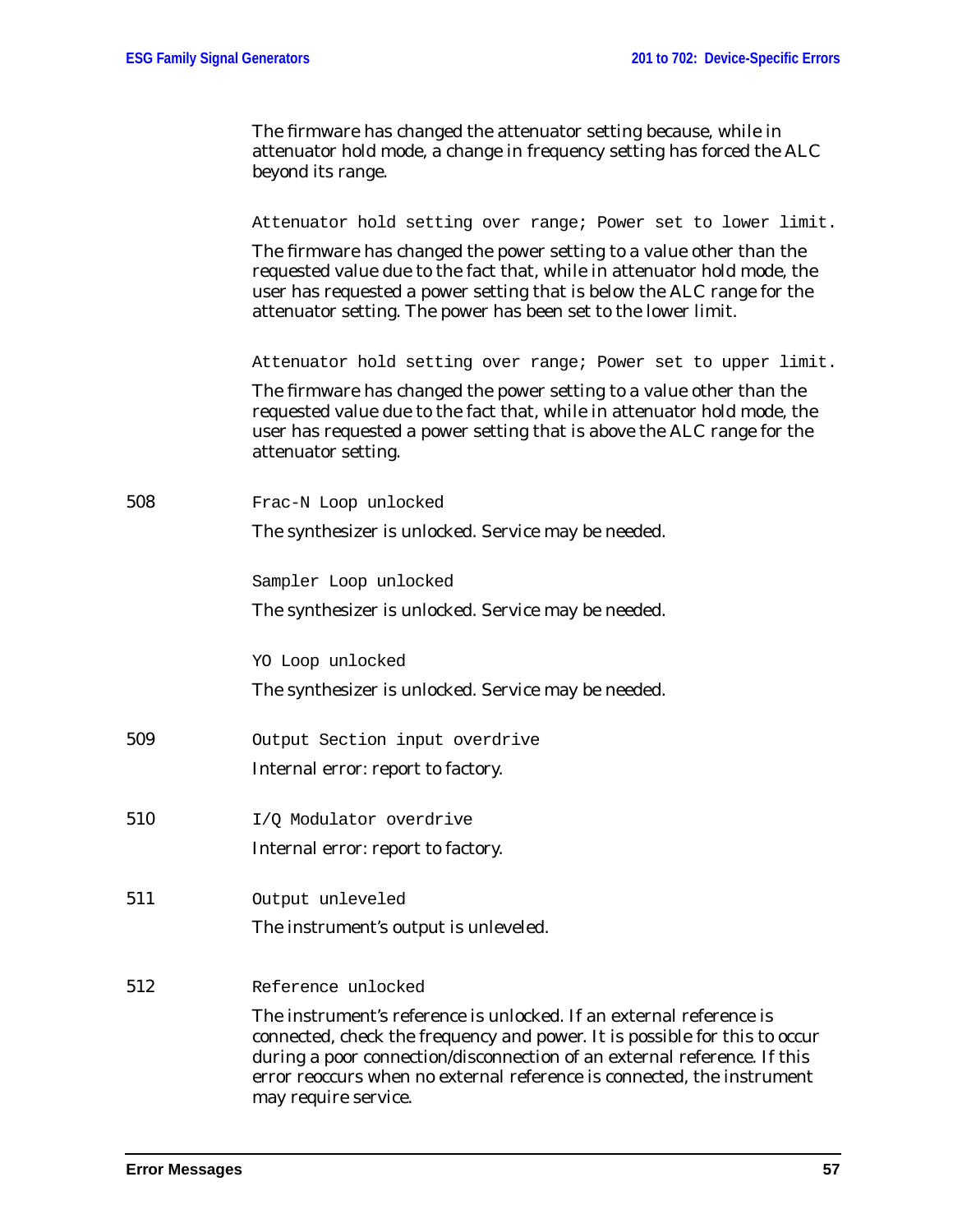| 513 | 1 GHz Oscillator unlocked                                                                                                                                                                                                                                                                                                                                                                             |
|-----|-------------------------------------------------------------------------------------------------------------------------------------------------------------------------------------------------------------------------------------------------------------------------------------------------------------------------------------------------------------------------------------------------------|
|     | The 1 GHz reference oscillator is unlocked. If an external reference is<br>connected, check the frequency. If this error reoccurs when no external<br>reference is connected, the instrument may require service.                                                                                                                                                                                     |
| 514 | Reference Oven cold                                                                                                                                                                                                                                                                                                                                                                                   |
|     | The reference oven is not at the required operating temperature. This is<br>normal if the instrument has been powered down for a while. If the error<br>persists, the instrument may require service.                                                                                                                                                                                                 |
| 515 | Reference board: 10 Mhz reference signal bad or missing                                                                                                                                                                                                                                                                                                                                               |
|     | The instrument's reference is unlocked. If an external reference is<br>connected, check the frequency and power. It is possible for this to occur<br>during a poor connection/disconnection of an external reference. If this<br>error reoccurs when no external reference is connected, the instrument<br>may require service.                                                                       |
| 516 | Baseband Generator unlocked; refer to manual.                                                                                                                                                                                                                                                                                                                                                         |
|     | The digital modulation board is unlocked. If this error occurs and the<br>status indicator on the front panel is not on, the board is operational.<br>There are legitimate reasons for the front panel indicator to be on: if<br>External Data mode was selected and no clock was provided for the data<br>clock input, or if there was an incorrect setting selected for data<br>clock/symbol clock. |
|     | Baseband Generator unlocked; Clear the error queue. If error<br>persists, refer to manual.                                                                                                                                                                                                                                                                                                            |
|     | The digital modulation board is unlocked. If this error occurs and the<br>status indicator on the front panel is not on, the board is operational.<br>There are legitimate reasons for the front panel indicator to be on: if<br>External Data mode was selected and no clock was provided for the data<br>clock input, or if there was an incorrect setting selected for data<br>clock/symbol clock. |
| 517 | Calibration failure; Baseband Generator Cal                                                                                                                                                                                                                                                                                                                                                           |
|     | The Baseband Generator calibration portion of an internal I/Q calibration<br>has failed.                                                                                                                                                                                                                                                                                                              |
|     | Calibration failure; Cal aborted by user.                                                                                                                                                                                                                                                                                                                                                             |
|     | While executing the internal I/Q calibration, either a DCAS was sent over<br>the GPIB, or the Abort key on the front panel was pressed.                                                                                                                                                                                                                                                               |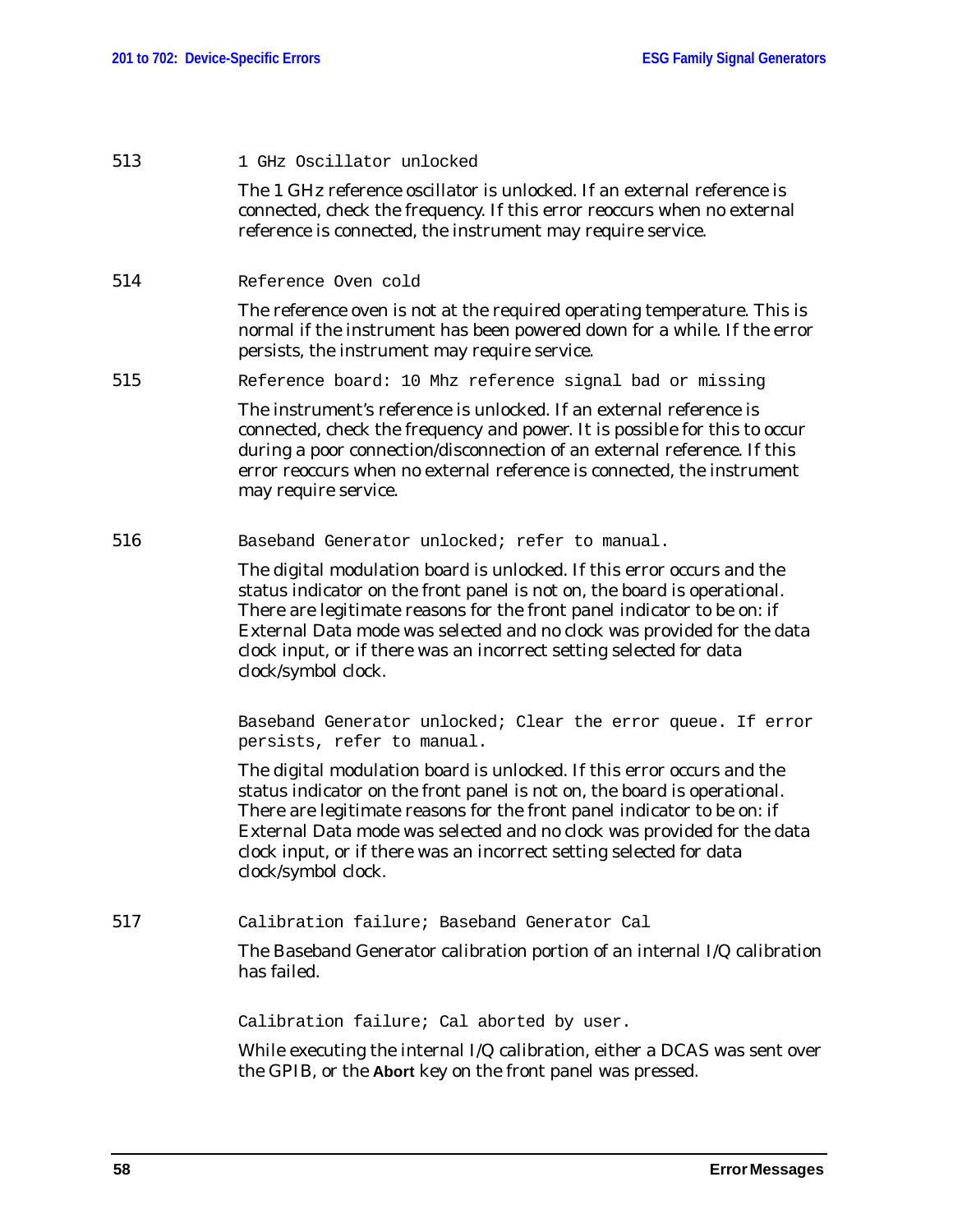Calibration failure; DCFM DC overrange

The instrument was unable to perform a DCFM or DCΦM calibration due to the input signal being outside of the offset range that can be calibrated for.

```
Calibration failure; I/O cal.
```
While executing the internal I/Q calibration, the attempt to allocate memory for the calibration failed.

Calibration failure; I/Q cal failed to allocate memory.

While executing the internal I/Q calibration, a failure occurred during the section indicated.

Calibration failure; 'Marble Cal', 'Offset Cal', 'Other Cal', 'Gain Cal', 'BBG Cal', 'ARB Cal'

While executing the internal I/Q calibration, a failure occurred during the section indicated.

Calibration failure; Upgrade calibration failed. Data not stored.

The calibration stage of the instrument upgrade was not executed successfully. The calibration data has not been stored. The upgrade is not functional. Report this error to the nearest Agilent Technologies sales or service office.

518 Arbitrary Waveform Generator unlocked; refer to manual.

The instrument's dual arbitrary waveform generator is unlocked. This error will occur when the **ARB Reference** key is set to **Ext** and there is no external signal applied to the instrument. It may also occur if there is a problem with the A5 dual arbitrary waveform generator board.

519 Uncalibrated signal; IQ Adjustments not calibrated. Refer to manual.

> A calibration is required to use the IQ adjustments feature. The I/Q adjustments may be functional, but are not guaranteed to meet specifications until an I/Q calibration is performed. Refer to the user's guide.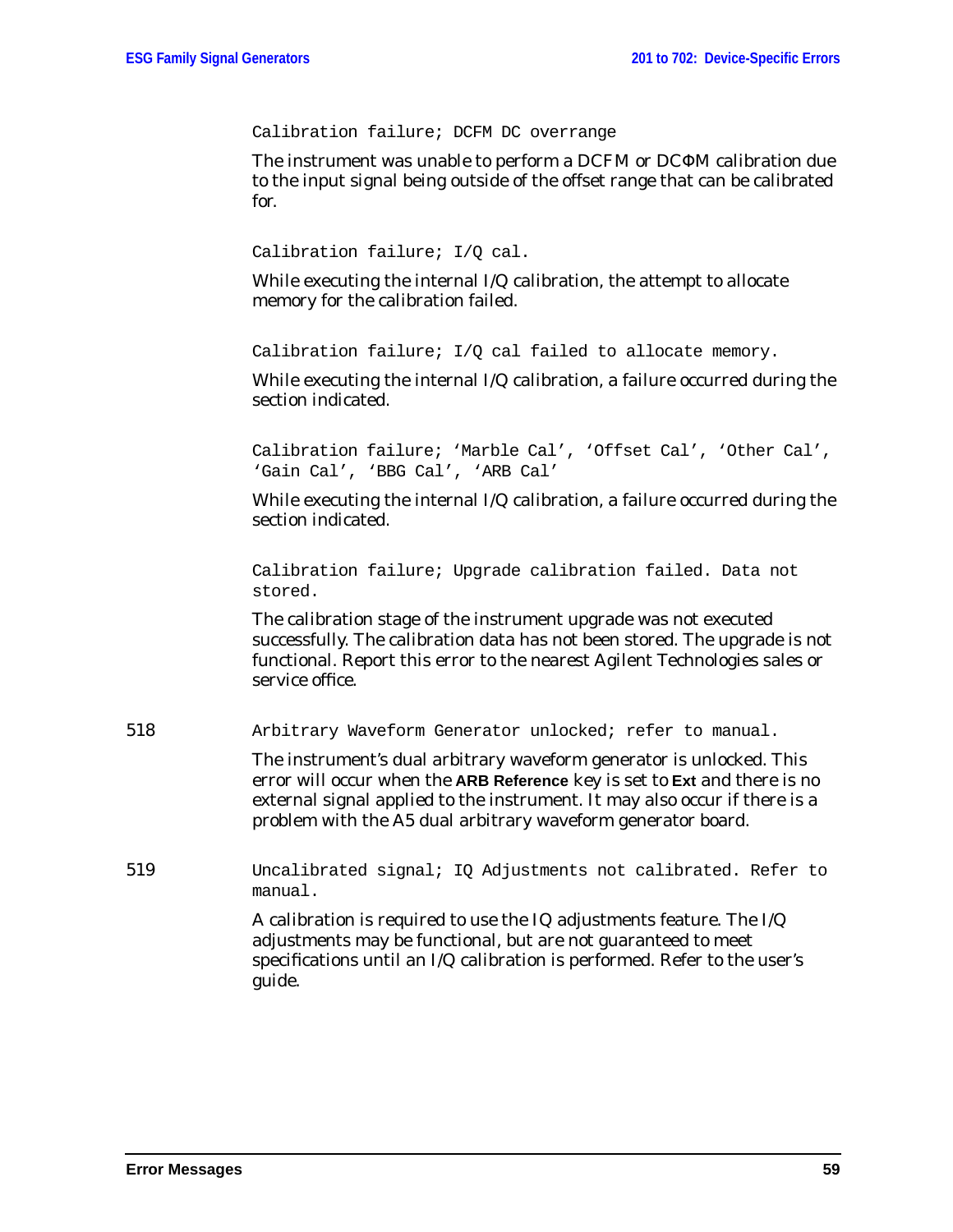|     | Uncalibrated signal; Quadrature Skew Not Calibrated                                                                                                                                                                                                           |
|-----|---------------------------------------------------------------------------------------------------------------------------------------------------------------------------------------------------------------------------------------------------------------|
|     | A calibration is required to use the quadrature skew feature. The<br>quadrature skew may be functional, but is not guaranteed to meet<br>specifications until the I/Q impairment adjustment is performed. Refer to<br>the calibration guide.                  |
| 520 | Sampler unlocked                                                                                                                                                                                                                                              |
|     | One of the signal generator's samplers is unlocked or one of the sampler<br>circuits are malfunctioning. The instrument may require service.                                                                                                                  |
| 521 | Yig unlocked                                                                                                                                                                                                                                                  |
|     | The Yig oscillator phase lock loop is unlocked. Problem may be due to a<br>bad calibration. If not, then the instrument may require service.                                                                                                                  |
| 522 | Demodulator Unleveled; Input amplitude overrange.                                                                                                                                                                                                             |
|     | The signal level is too high. Adjust the signal level for the VSA input.                                                                                                                                                                                      |
|     | Demodulator Unleveled; Input amplitude underrange.                                                                                                                                                                                                            |
|     | The signal level is too low. Adjust the signal level for the VSA input.                                                                                                                                                                                       |
| 600 | RPP has tripped.                                                                                                                                                                                                                                              |
|     | The reverse power protection circuit has been triggered. Repeated tripping<br>of this circuit can cause damage to the instrument.                                                                                                                             |
|     | **** CAUTION ****<br>REVERSE POWER PROTECTION (RPP) TRIPPED                                                                                                                                                                                                   |
|     | Repeated RPP tripping may damage the instrument!                                                                                                                                                                                                              |
|     | Damage can occur if an external signal was applied at the RF Output or<br>ESD is detected at RF Output.                                                                                                                                                       |
|     | Damage will not occur if a poor RF output port match exists when the<br>power level is set beyond the specified range.                                                                                                                                        |
| 601 | Power search failed.                                                                                                                                                                                                                                          |
|     | While executing power search, the level meter circuit failed to return a<br>meaningful value. This event indicates that the power is in a range that<br>the leveling loop cannot properly level. The power will be set to the last<br>properly leveled power. |
| 604 | DSP FW download failed.                                                                                                                                                                                                                                       |
|     | An external bus download of a digital signal processor (DSP) program<br>failed.                                                                                                                                                                               |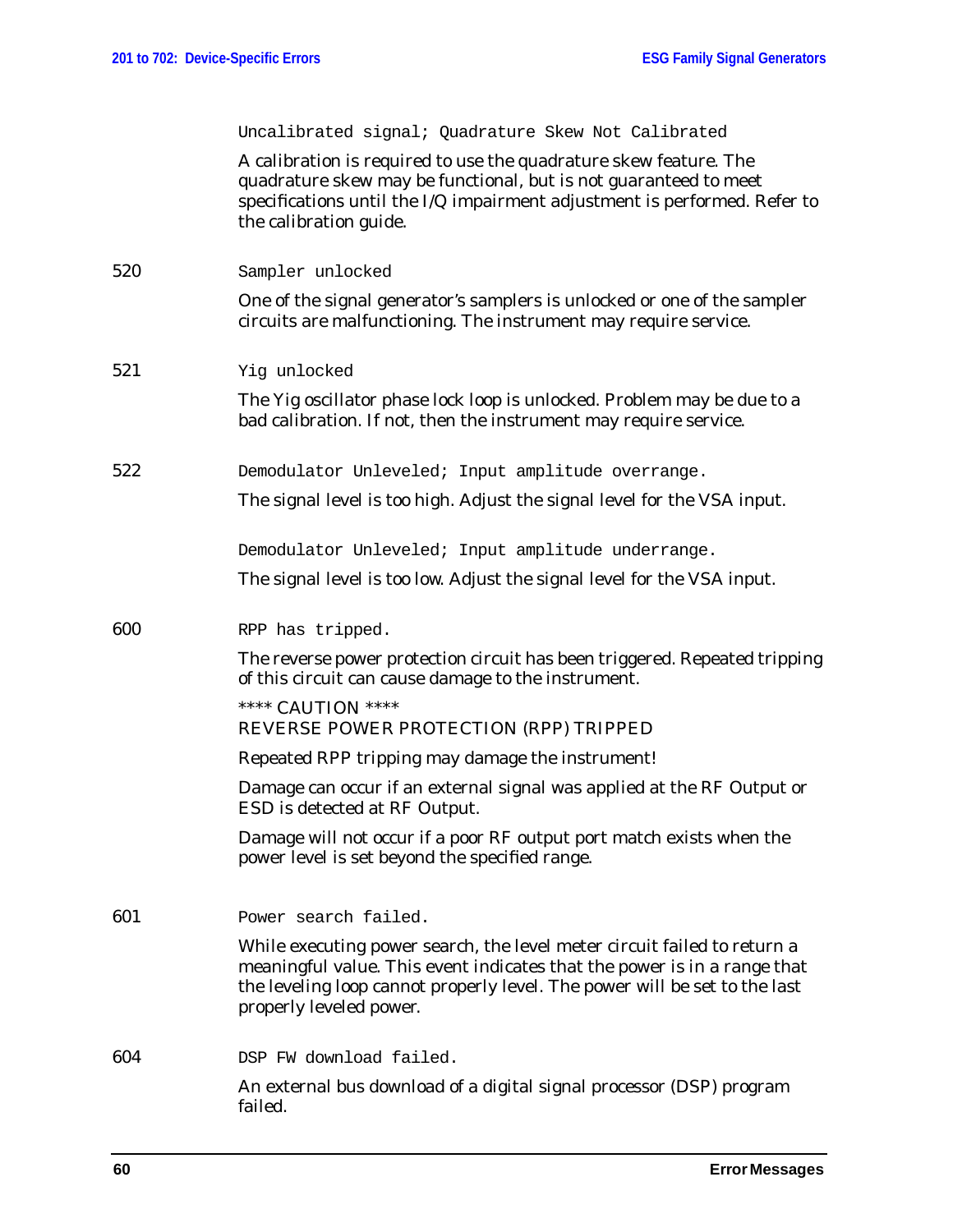| DSP FW download failed. |
|-------------------------|
|                         |

The instrument's firmware was unable to successfully initialize the internal digital signal processor (DSP) on the A14 CPU/Motherboard. Report this error to the nearest Agilent Technologies sales or service office.

DSP FW download failed; Demodulator board

The instrument's firmware was unable to successfully initialize the internal digital signal processor (DSP) on the Demodulator board (Option 300). Report this error to the nearest Agilent Technologies sales or service office.

DSP FW download failed; Opt 300 BERT capability

The instrument's firmware was unable to successfully initialize the internal digital signal processor (DSP) on the A6 bit error rate tester board for Option 300 capability. Report this error to the nearest Agilent Technologies sales or service office.

DSP FW download failed; Opt UN7

The instrument's firmware was unable to successfully initialize the internal digital signal processor (DSP) on the A6 bit error rate tester board (Option UN7). Report this error to the nearest Agilent Technologies sales or service office.

606 DSP times out.

The digital signal processor (DSP) on the A14 CPU/Motherboard failed to respond within the appropriate amount of time. Report this error to the nearest Agilent Technologies sales or service office.

DSP times out.

The digital signal processor (DSP) on the A6 bit error rate tester board (Option UN7) failed to respond within the appropriate amount of time. Report this error to the nearest Agilent Technologies sales or service office.

DSP times out; ARB communication failed

The communication to the dual arbitrary waveform generator (Option UND) failed. The dual arbitrary waveform generator may not be functional. Report this error to the nearest Agilent Technologies sales or service office.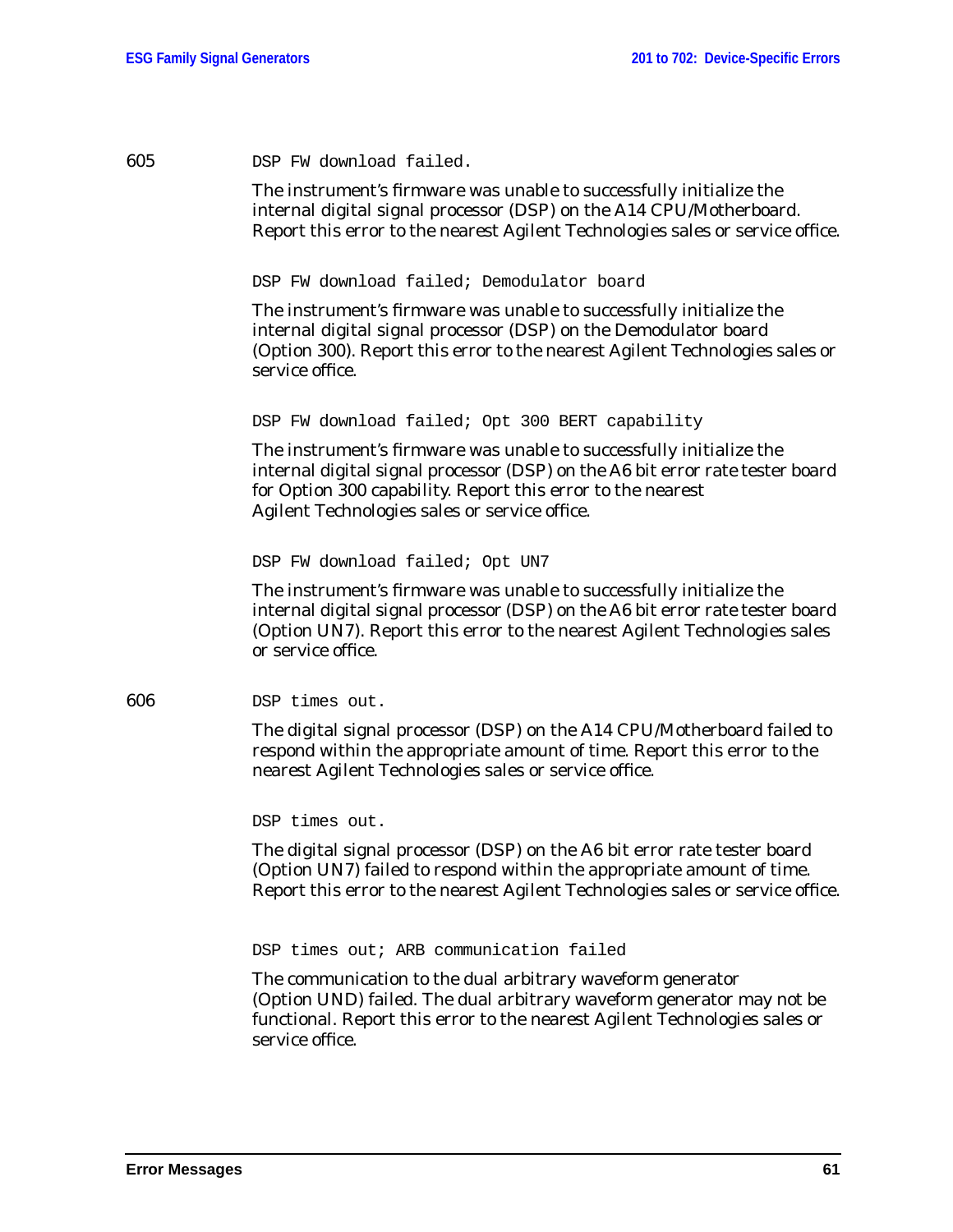DSP times out; Demodulator communication failed

The digital signal processor (DSP) on the Demodulator board (Option 300) failed to respond within the appropriate amount of time. If cycling power does not correct the problem, report this error to the nearest Agilent Technologies sales or service office.

DSP times out; FlexDG communication failed

The instrument is unable to communicate with the FLEXDG data generator board. The baseband generator can not function.

DSP times out; FPGA download failed: DUAL ARB BOARD

The initialization of hardware necessary for the operation of the dual arbitrary waveform generator (Option UND) failed. The dual arbitrary waveform generator is not functional. Report this error to the nearest Agilent Technologies sales or service office.

DSP times out; Option 300 BERT capability

The digital signal processor (DSP) on the bit error rate tester board failed to respond while Option 300 is operating. Report this error to the nearest Agilent Technologies sales or service office.

## 607 DSP returns error.

The digital signal processor (DSP) is in an indeterminate state. Report this error to the nearest Agilent Technologies sales or service office.

DSP returns error; ARB address line error (code)

The dual arbitrary waveform generator (Option UND) digital signal processor (DSP) detected an internal error when processing a command. The DSP specific error code is displayed in the parenthesis. Report this error to the nearest Agilent Technologies sales or service office.

DSP returns error; ARB Command not recognized (code)

The dual arbitrary waveform generator (Option UND) digital signal processor (DSP) detected a communications error with the command sent to it. The DSP specific error code is displayed in the parenthesis. Report this error to the nearest Agilent Technologies sales or service office.

DSP returns error; ARB communications failed. (code)

The dual arbitrary waveform generator (Option UND) digital signal processor (DSP) detected an error and it is in an indeterminate state. The DSP specific error code is displayed in the parenthesis. Report this error to the nearest Agilent Technologies sales or service office.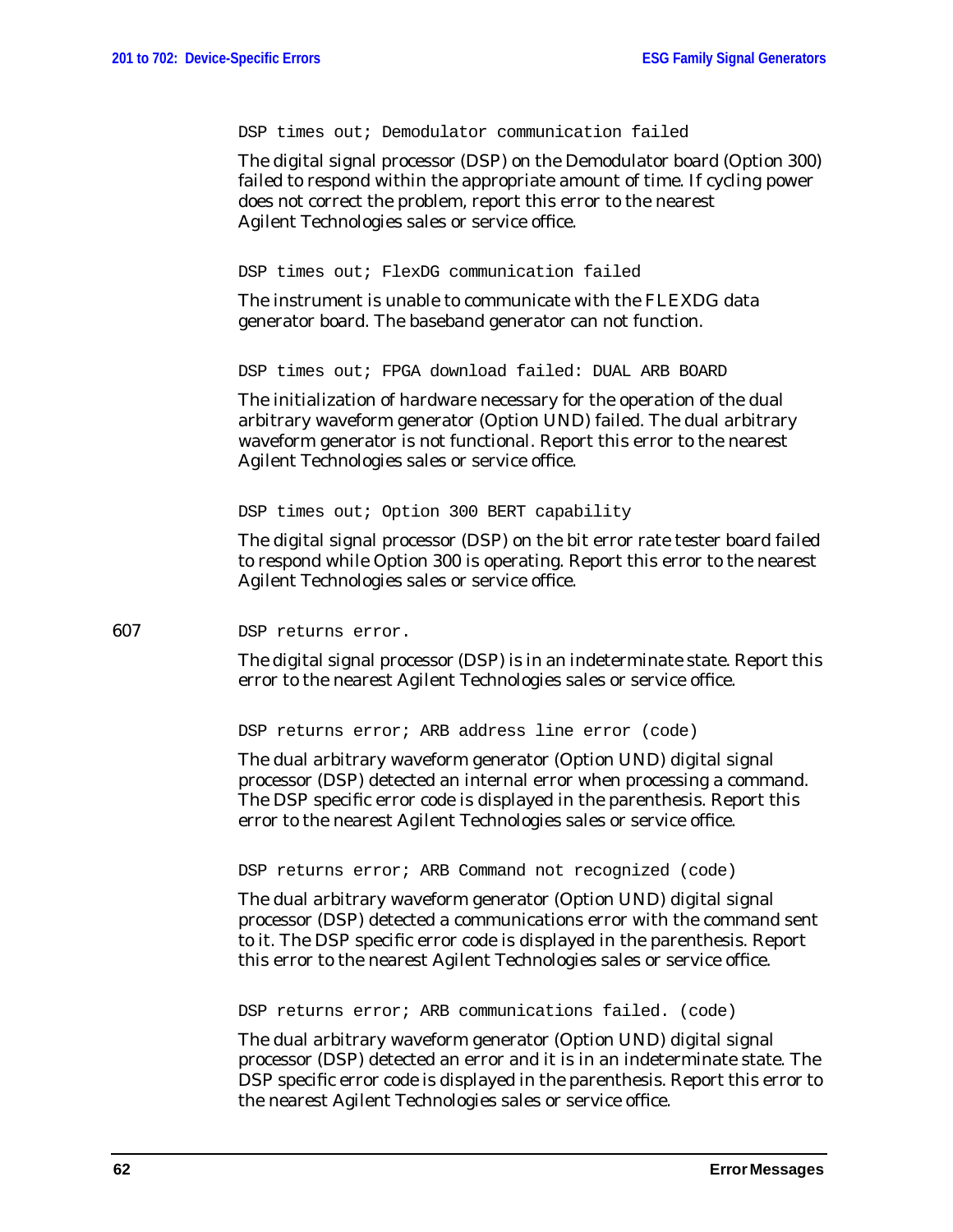|     | DSP returns error; ARB data line error (code)                                                                                                                                                                                                                                                             |
|-----|-----------------------------------------------------------------------------------------------------------------------------------------------------------------------------------------------------------------------------------------------------------------------------------------------------------|
|     | The dual arbitrary waveform generator (Option UND) digital signal<br>processor (DSP) detected an internal error when processing a command.<br>The DSP specific error code is displayed in the parenthesis. Report this<br>error to the nearest Agilent Technologies sales or service office.              |
|     | DSP returns error; ARB FLASH memory error (code)                                                                                                                                                                                                                                                          |
|     | The dual arbitrary waveform generator (Option UND) digital signal<br>processor (DSP) detected an internal error when processing a command.<br>The DSP specific error code is displayed in the parenthesis. Report this<br>error to the nearest Agilent Technologies sales or service office.              |
|     | DSP returns error; ARB parameters error (code)                                                                                                                                                                                                                                                            |
|     | The dual arbitrary waveform generator (Option UND) digital signal<br>processor (DSP) detected a communications error with the command sent<br>to it. The DSP specific error code is displayed in the parenthesis. Report<br>this error to the nearest Agilent Technologies sales or service office.       |
|     | DSP returns error; ARB self test error (code)                                                                                                                                                                                                                                                             |
|     | The dual arbitrary waveform generator (Option UND) digital signal<br>processor (DSP) detected an internal error when processing a command.<br>The DSP specific error code is displayed in the parenthesis. Report this<br>error to the nearest Agilent Technologies sales or service office.              |
|     | DSP returns error; Option 300 BERT capability                                                                                                                                                                                                                                                             |
|     | Option 300 DSP for BERT capability returns an error.                                                                                                                                                                                                                                                      |
| 608 | DSP in use by other process.                                                                                                                                                                                                                                                                              |
|     | The digital signal processor (DSP) is in an indeterminate state. Report this<br>error to the nearest Agilent Technologies sales or service office.                                                                                                                                                        |
| 615 | New wave shape changes limit for internal frequency; frequency<br>changed to new limit.                                                                                                                                                                                                                   |
|     | When using the internal modulation source, the upper limit varies for the<br>different waveforms. If the user changes the waveform when the internal<br>source frequency is higher than that allowed for the new waveform, the<br>frequency for the source will be changed, and the user informed of that |

change with this message.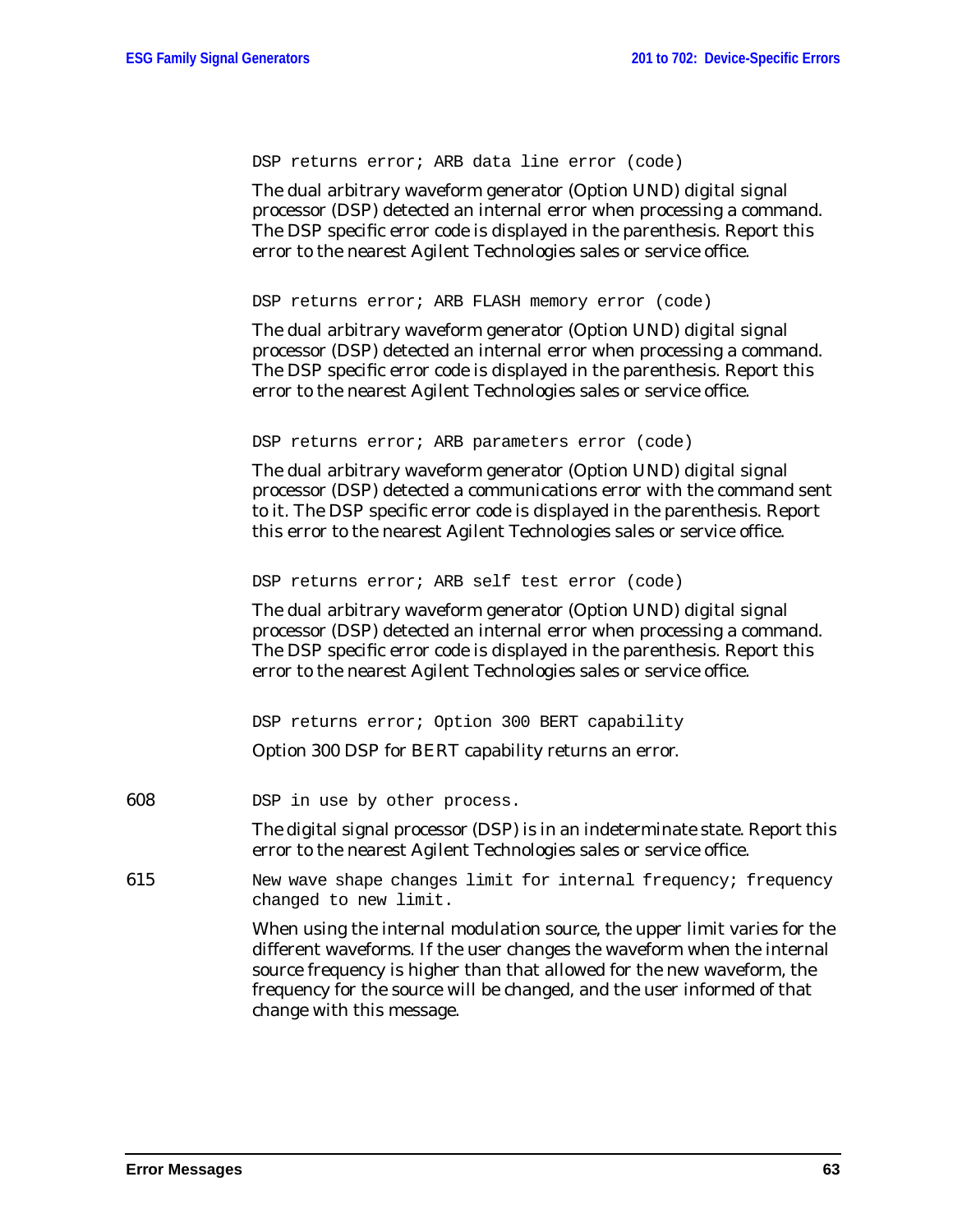616 Configuration Error; Attenuator configuration does not match actual installed attenuator type.

> A mismatch was found between the configured and detected attenuator types. The instrument may not be fully functional. Report this error to the nearest Agilent Technologies sales or service office.

Configuration Error; Option reconfiguration failed.

As a part of option reconfiguration, the instrument reboots. If the reconfiguration failed, it is reported when the instrument completes the reboot. Try repeating the option reconfiguration. Report this error to the nearest Agilent Technologies sales or service office.

617 Configuration error; Could not start license system.

The Software License System has failed to operate. The software option cannot be enabled. Report this error to the nearest Agilent Technologies sales or service office.

Configuration error; Data Generator Memory configuration does not match installed board.

The memory configuration for an option board does not match the known memory limits of the board. If this error has occurred as the result of a customer-installed option, uninstall all options and then reinstall the correct options. Report this error to the nearest Agilent Technologies sales or service office.

Configuration error; Illegal combination of installed option boards.

An option board or board combination that is not supported by the installed firmware has been specified or detected. Be sure that you have the proper instrument and firmware to support the option board, and that you have specified a supported combination of options.

Configuration error; Incorrect demodulator board revision.

An invalid Demodulator board is installed.

Configuration error; Incorrect downconverter board revision.

An invalid Downconverter board is installed.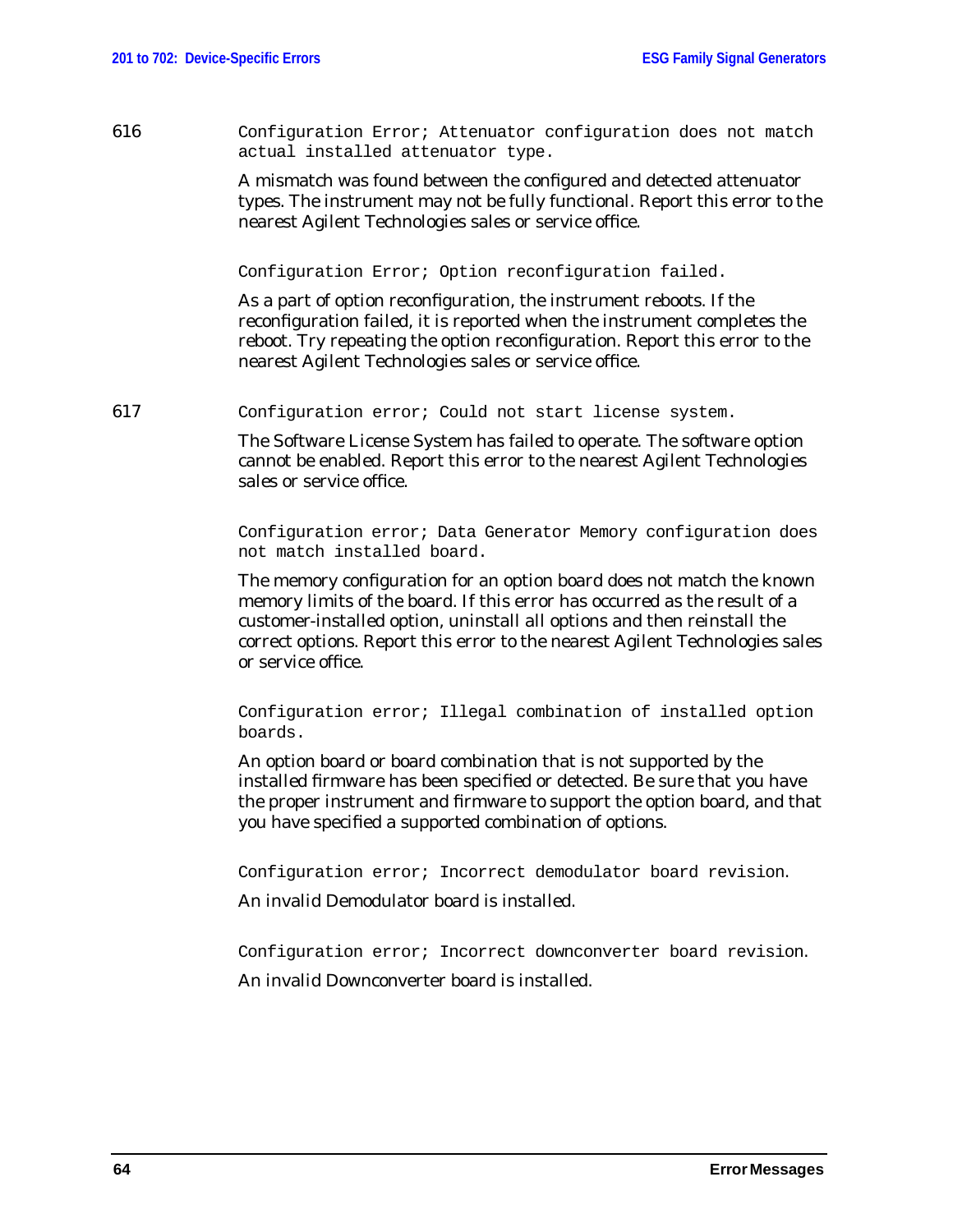Configuration error; Installed board not supported.

An option board or board combination that is not supported by the installed firmware has been specified or detected. Be sure that you have the proper instrument and firmware to support the option board, and that you have specified a supported combination of options.

Configuration error; Invalid Data Generator memory configuration.

The memory configuration for an option board does not match the known memory limits of any supported option board. If this error has occurred as the result of a customer-installed option, uninstall all options and then reinstall the correct options. Report this error to the nearest Agilent Technologies sales or service office.

Configuration error; Invalid file system configuration block size defaulted.

A block size configuration error was detected by the file system. A default value has been used. Report this error to the nearest Agilent Technologies sales or service office.

Configuration error; Invalid file system configuration max files defaulted.

A maximum files configuration error was detected by the file system. A default value has been used. Report this error to the nearest Agilent Technologies sales or service office.

Configuration error; Invalid file system configuration memory size defaulted.

A memory size configuration error was detected by the file system. A default value has been used. Report this error to the nearest Agilent Technologies sales or service office.

Configuration error; Invalid option board configuration.

An invalid combination of option boards has been configured. If this error has occurred as the result of a customer-installed option, uninstall all options and then reinstall the correct options. Report this error to the nearest Agilent Technologies sales or service office.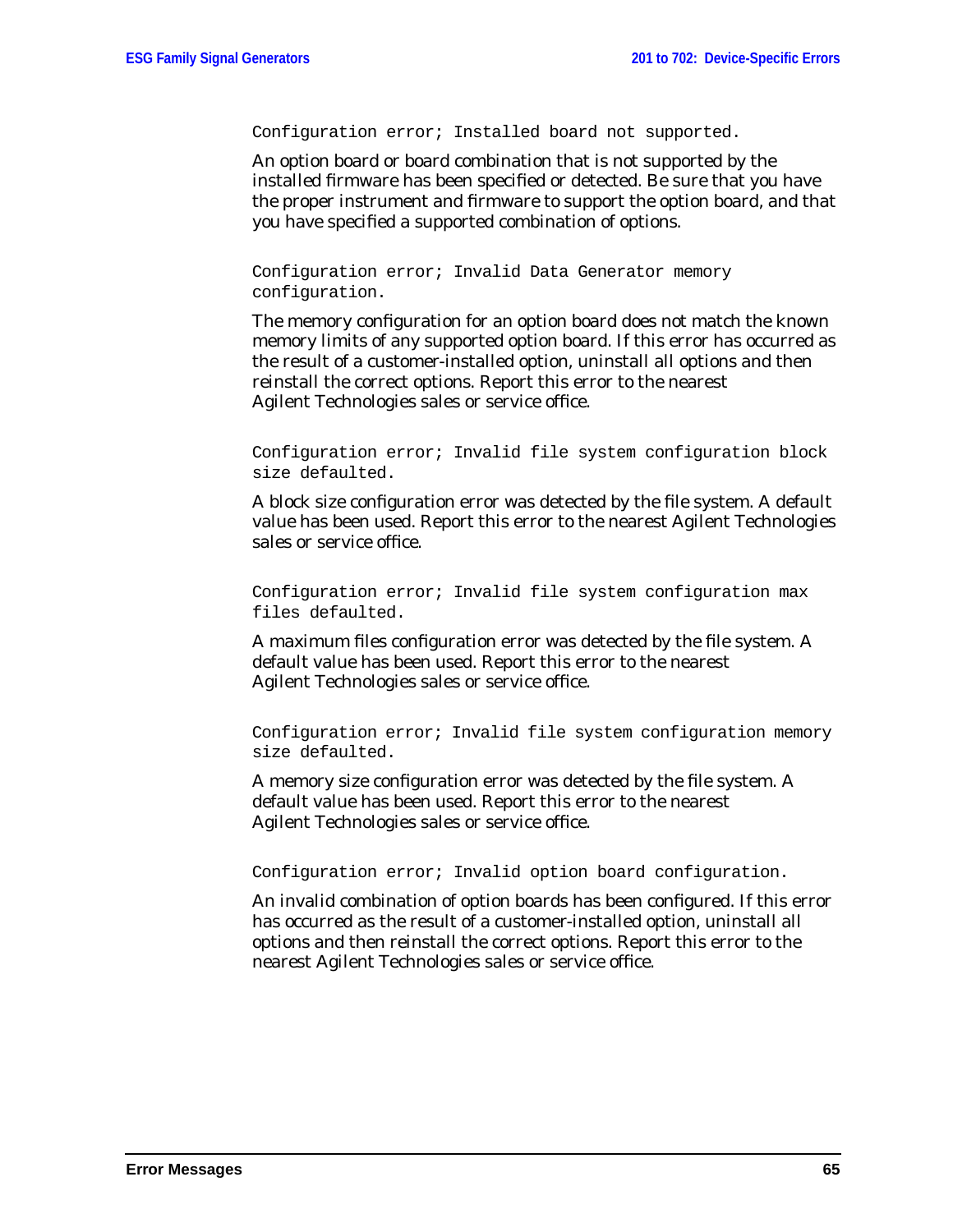Configuration error; Old bootrom detected. File system and instrument state re-initialized due to firmware upgrade. Replace bootrom to avoid this in the future.

The firmware has detected that the instrument contains an old bootrom version. As a result the user file system, arb file system (if present), and instrument states have been re-initialized. Instrument calibration files have not been affected. In the future, to avoid re-initialization of the file system and instrument states that will occur with firmware upgrades, return the instrument to Agilent Technologies for bootrom replacement.

Configuration error; <OPTION>, Invalid (inconsistent) license key.

The License Key for the indicated software option is invalid. If the option has not been purchased, then enter a value of zero for its key to disable the option, otherwise enter the correct value from the License Key Certificate.

618 RS232 times out; RS232 reset.

If further input is not received within the timeout time while a SCPI command is being processed, the command is aborted and the input buffer is cleared.

619 DSP code is invalid; Bert board FPGA.

The host reads an unexpected FPGA version number from the Bert board. The FPGA version check is done by the DSP, so this error message is not generated if a DSP download Fail error message has already been generated. In this case, were do not know if the FPGA code stored in flash memory is correct.

DSP code is invalid; Bert DSP code is invalid.

The host reads an unexpected DSP version number from the demodulator board.

DSP code is invalid; Demodulator board FPGA.

The demodulator's FPGA code is not the revision that the firmware expects.

DSP code is invalid; Demodulator DSP code is invalid.

The host reads and unexpected DSP version number from the demodulator board.

DSP code is invalid; Demodulator main DSP code is invalid. The demodulator board has an invalid revision of DSP firmware code.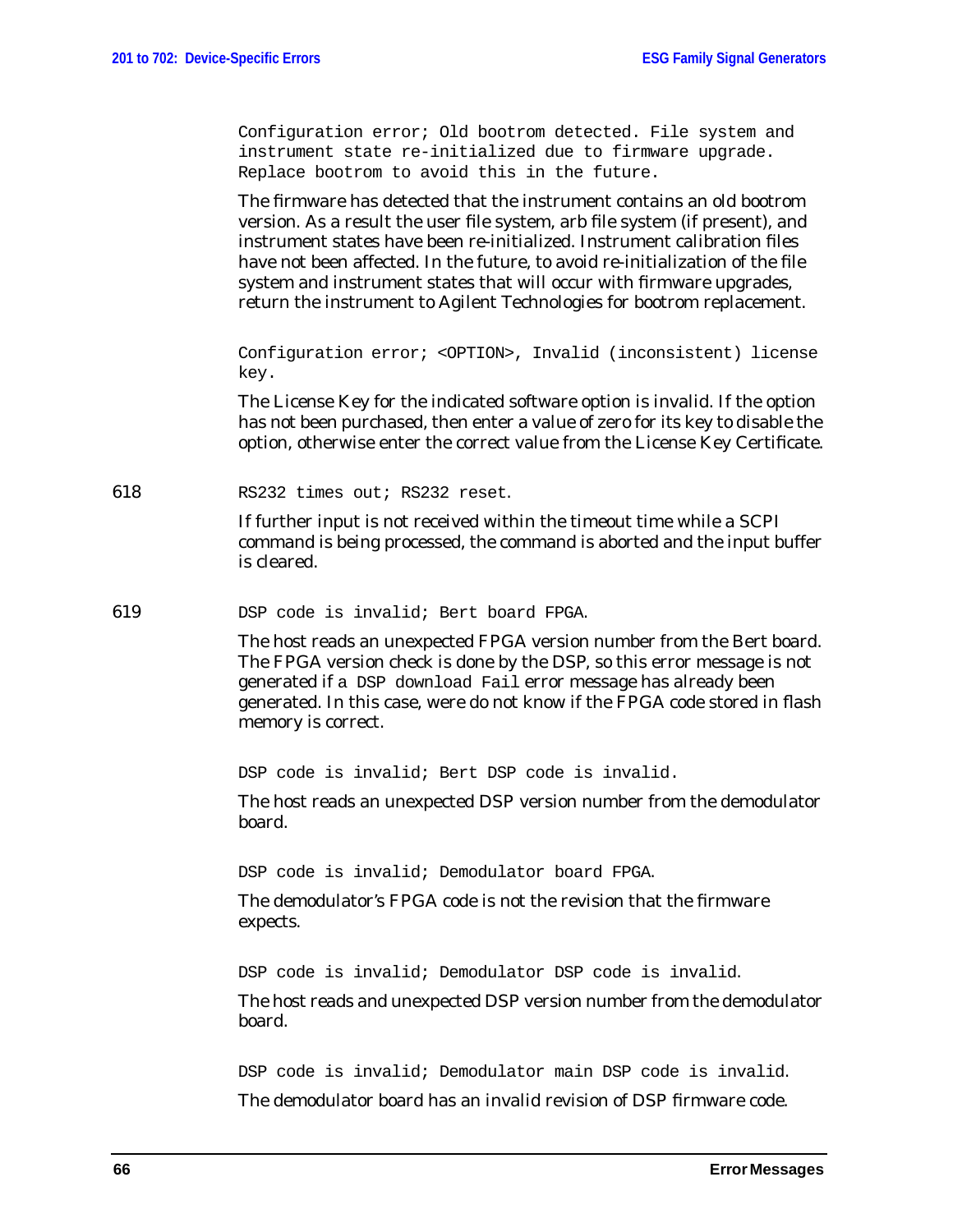DSP code is invalid; Flex DG DSP code is invalid.

The version number of the DSP firmware in the FlexDG data generator is not the version expected by the instrument firmware. The instrument must be upgraded to a matching set of DSP and instrument firmware.

DSP code is invalid; Incorrect demodulator boot code revision. The demodulator board has an invalid revision of DSP boot code.

DSP code is invalid; Incorrect FPGA revision on Option UN7.

The Option UN7 hardware has an invalid revision of FPGA code.

DSP code is invalid; Running boot code only. ARB is not functional.

The dual arbitrary waveform generator (Option UND) is running boot code only. The dual arbitrary waveform generator commands will not function. Report this error to the nearest Agilent Technologies sales or service office.

DSP code is invalid; Running boot code only, Demodulator is not functional.

The demodulator DSP ROMs have only boot code loaded: the DSP will not function. Report this error to the nearest Agilent Technologies sales or service office.

DSP code is invalid; Unrecognized version. Some ARB commands may not function.

The dual arbitrary waveform generator (Option UND) is running an unsupported version of digital signal processor (DSP) code. The dual arbitrary waveform generator may not function correctly. Report this error to the nearest Agilent Technologies sales or service office.

DSP code is invalid; Unrecognized program. ARB is not functional.

The dual arbitrary waveform generator (Option UND) is running an unknown digital signal processor (DSP) program. The dual arbitrary waveform generator commands will not function. Report this error to the nearest Agilent Technologies sales or service office.

620 Clock rate error.

The input clock rate for the bit error rate was too fast. Maximum clock rate is 2 Mbps for the 2 Mbps mode, and 10 Mbps for the 10 Mbps mode.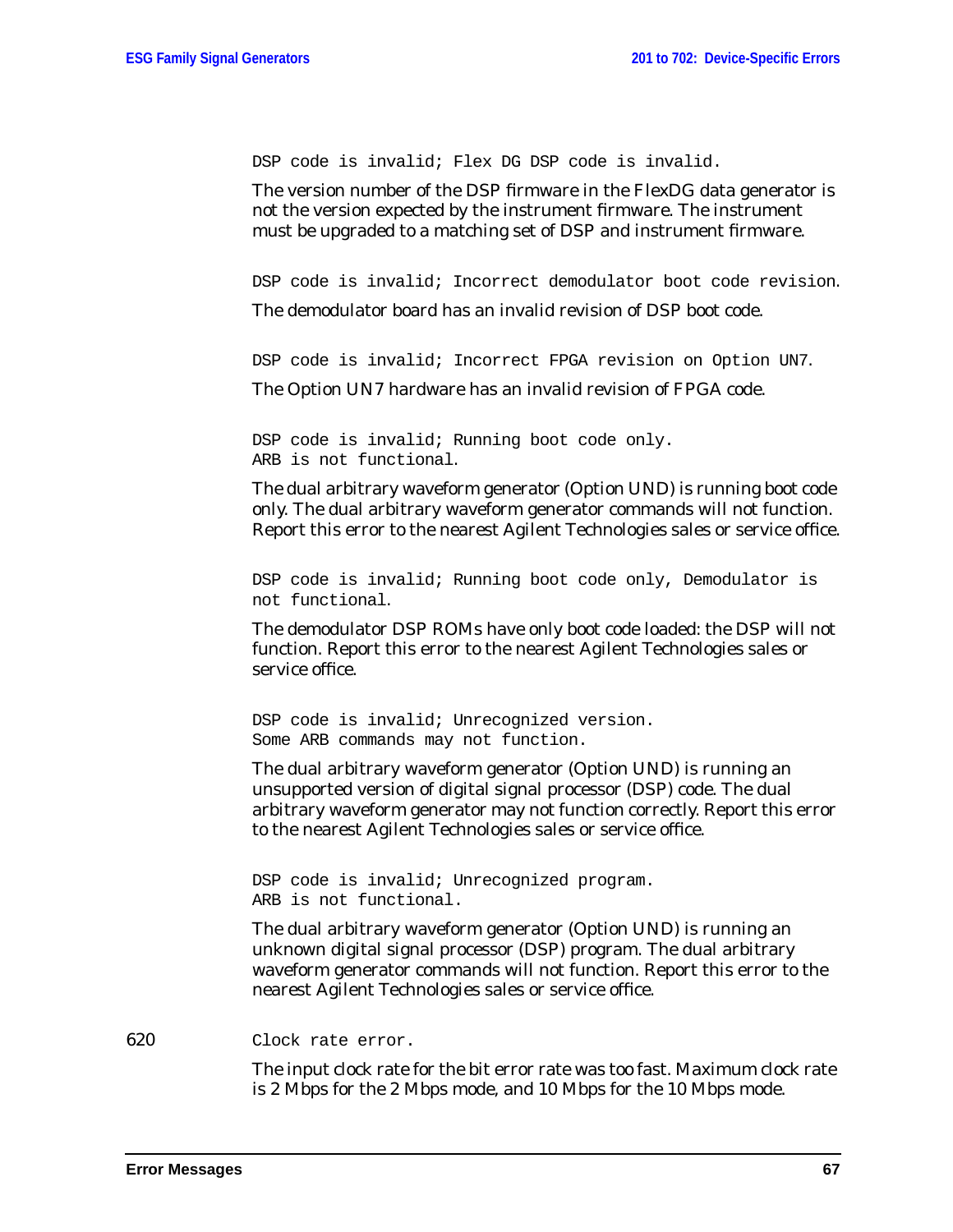| 621 | FPGA download failed; Demodulator board.                                                                                                                                                                                                                                               |
|-----|----------------------------------------------------------------------------------------------------------------------------------------------------------------------------------------------------------------------------------------------------------------------------------------|
|     | The download of the field programmable gate array code to the<br>Demodulator board failed.                                                                                                                                                                                             |
|     | FPGA download failed; Opt UN7.                                                                                                                                                                                                                                                         |
|     | The download of the field programmable gate array code to the RAM on<br>the A6 bit error rate tester board failed. Report this error to the nearest<br>Agilent Technologies sales or service office.                                                                                   |
| 622 | Sequence references self; <sequence name="">.</sequence>                                                                                                                                                                                                                               |
|     | The specified sequence is not allowed because it contains a reference to<br>itself.                                                                                                                                                                                                    |
| 623 | Out of Lock; Demodulator VCO                                                                                                                                                                                                                                                           |
|     | The A/D 26 MHz clock is not correct. The problem may be with either the<br>10 MHz reference, or the 13 MHz GSM clock.                                                                                                                                                                  |
|     | Out of Lock; Downconverter LO                                                                                                                                                                                                                                                          |
|     | There is a problem with the downconverter. The problem may be with<br>either the 10 MHz reference, or the 13 MHz GSM clock.                                                                                                                                                            |
| 700 | State Save Recall Error; Delete empty sequence<br><sequence_name>. Delete sequence ignored.</sequence_name>                                                                                                                                                                            |
|     | You have attempted to delete a sequence that is empty (all registers<br>unused). This message is informational only. Typically this error is<br>reported several times when the "Delete All Sequences" command is<br>executed. If the file is displayed by catalog, delete explicitly. |
|     | State Save Recall Error; Delete sequence <sequence_name><br/>ignored.</sequence_name>                                                                                                                                                                                                  |
|     | A STATE: file in a sequence that is being deleted could not be deleted due<br>to the file not being found, data corruption, etc. If state file exists, delete<br>explicitly using the memory catalog.                                                                                  |
|     | State Save Recall Error; Recall aborted. Unable to recall the<br>state from non-volatile memory.                                                                                                                                                                                       |
|     | The state file was not readable, so the recall was aborted. If state file<br>exists, delete explicitly using the memory catalog.                                                                                                                                                       |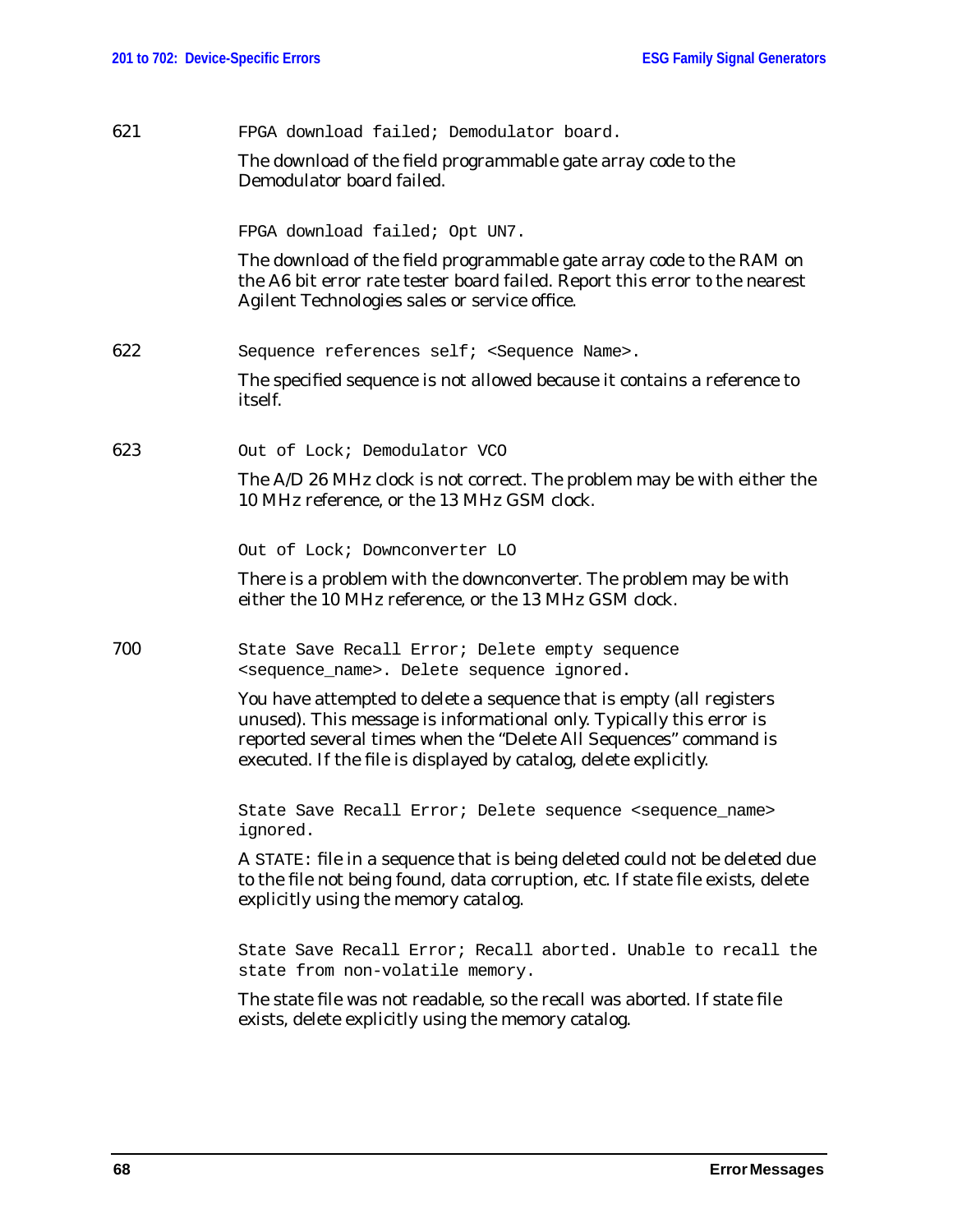State Save Recall Error; Recall data different from FW revision. No instrument state change.

An attempt was made to recall a state that was saved with an incompatible version of the instrument firmware. This typically occurs when a state file is copied from an instrument with a newer version of firmware to an instrument with an older version of firmware. Newer versions of instrument firmware can read older state files.

State Save Recall Error; Recall non-saved state register. Recall ignored.

A recall was attempted for a state register that is unused. If state file exists, delete explicitly using catalog.

State Save Recall Error; Recalled state has a bad checksum. No instrument state change.

The state file was corrupt or out-of-date, so the recall was ignored. If state file exists, delete explicitly using the memory catalog.

State Save Recall Error; The state file is from a different firmware revision that does not support comments.

An attempt was made to write a comment to a state file revision that does not support comments. Comments in saved state files are not supported by the A.01.00 and A.01.01 releases of the instrument firmware.

State Save Recall Error; Unable to read the secondary frame instrument state file. The secondary frame has been turned off.

The format that is currently active needed the secondary frame instrument state file to generate the secondary frame in pattern RAM, but the instrument state file was either not previously saved or it was deleted. You must create and save a secondary frame instrument state.

702 Load/Store Error; Cannot create a filter with no coefficients. A filter must have at least one coefficient specified.

> Load/Store Error; Cannot create a Modulation with less than one bit per symbol.

A modulation must have at least two states specified.